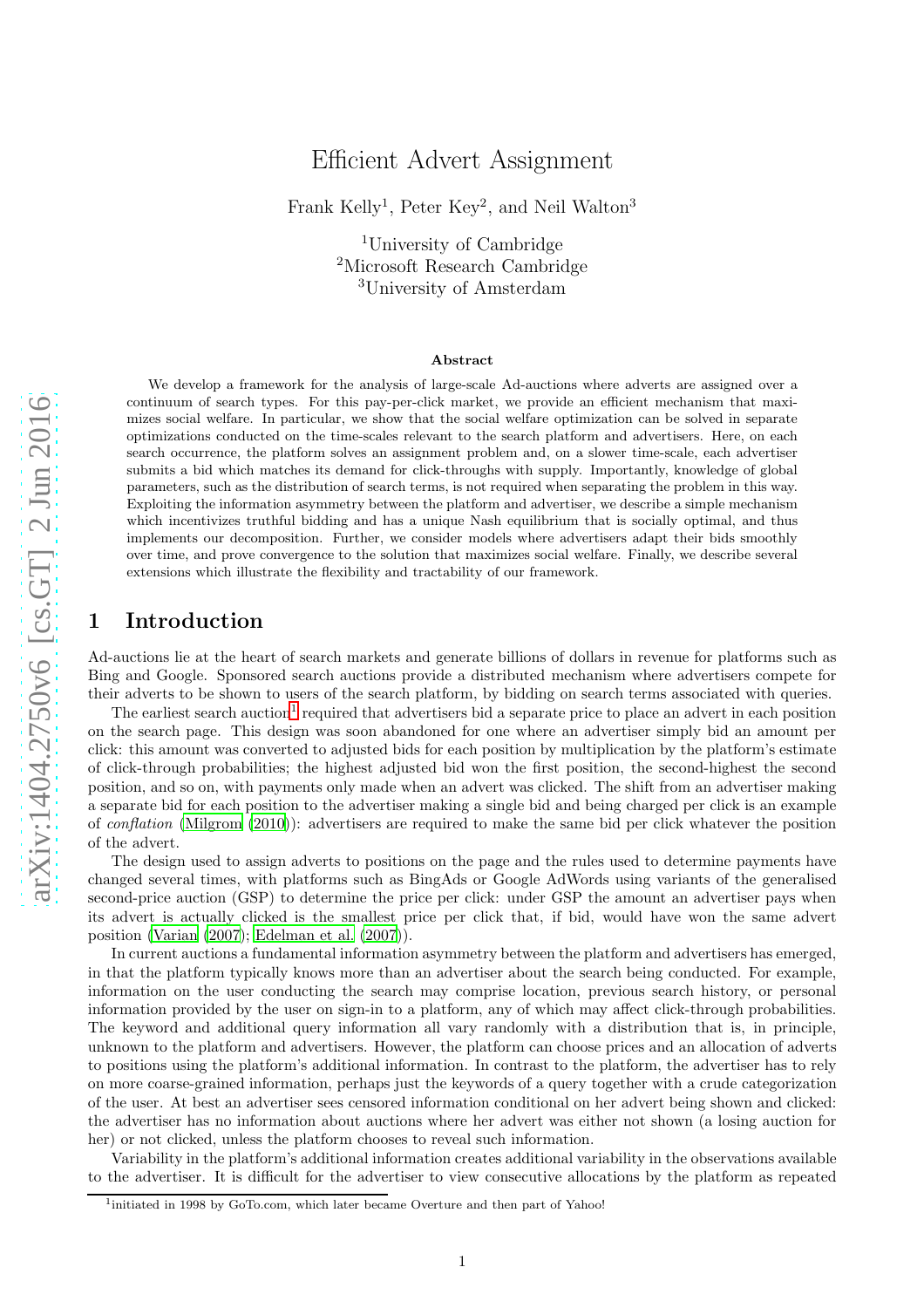instances of the same auction since, even if the keyword and range of competitors stay the same, the platform's additional information varies from search to search. For example, two different searchers for the same keyword may have very different preferences for adverts, giving different click-through probabilities and thus different auctions. These auctions are conflated, with the same bid from an advertiser used in each of them, and this conflation is additional to the conflation over positions. The observations available to the advertiser are inherently stochastic, with the probability of a click-through fluctuating from search to search, and need to be filtered in order to estimate click-through rates. Thus the information asymmetry between platform and advertisers induces a temporal asymmetry: the platform observes each search as it happens, whereas the advertiser has to rely on delayed and aggregated feedback. At the time of writing, platforms typically provide delayed feedback to the advertiser on quantities such as number of impressions (i.e., appearances), average position, average cost per click and so on, averaged over some interval of time.

In this paper we develop a framework to address the information and temporal asymmetries directly. The framework is described in Section [2](#page-2-0) and operates as follows. Each advertiser submits a real-valued bid. Using the advertisers' bids and the platform's estimated click-through probabilities, the platform assigns adverts to maximize the (expected) bid of an advert receiving a click. This is a classical assignment problem and is solved with low computational overhead on each search instance. We price adverts with a form of parametrized VCGpayment: if an advert receives a click-through, then the pricing of that advert requires one further solution to the assignment problem. We model advertiser  $i$  as a utility maximizer, who wants to maximize her payoff  $u_i(y_i) = U_i(y_i) - \pi_i y_i$ , where  $U_i$  is her private, concave, utility function and where  $\pi_i$  and  $y_i$  are, respectively, the (average) price she pays per click and the click-through rate she achieves. Under a monotonicity condition which will be satisfied if the platform's additional information is sufficiently fine-grained, we prove that the Nash equilibrium achieved by advertisers maximizes the social welfare of the advertisers. The framework is extended, in Section [7,](#page-12-0) to allow an advertiser to make different bids for different keywords or categories of user.

Optimization frameworks of this form are well-established in the communication network community, where users, the network and its components must be separated. There the phrase "Network Utility Maximization" has been coined, but this framework has only recently found its way into Mechanism Design (see [Maheswaran and Basar \(2004](#page-18-2)), [Yang and Hajek \(2007](#page-19-1)) and [Johari and Tsitsiklis \(2009\)](#page-18-3)). By contrast, much of the existing literature on sponsored search has needed to restrict attention to an isolated instance of an auction (a single query, repeated without variation) to make progress. We focus upon the stream of search queries: their randomness and the resulting information asymmetry is an intrinsic aspect of our framework.

Implementation of a Nash equilibrium in the economics literature is typically based on the assumption of complete information. In the context of sponsored search, where an advertiser is bidding in a conflated set of auctions with little information on users or competitors (see [Pin and Key \(2011\)](#page-18-4)), the complete information assumption is not compelling. As [Yang and Hajek \(2006\)](#page-19-2) discuss in the context of communication networks, an alternative justification for equilibrium is needed and is available. In Section [5](#page-9-0) we consider dynamics and convergence under adaptive bid updates by advertisers, and show that under smooth updating of bids, bid trajectories converge to the unique Nash equilibrium.

The mechanism established by our analysis is simple, flexible and implementable. It reduces to the preferred equilibrium of the generalized second price auction (GSP) described in [Varian \(2007\)](#page-19-0); [Edelman et al. \(2007\)](#page-18-1) in the special case considered there. But GSP requires an ordered layout of interchangeable adverts, and does not readily adapt to more complex page layouts, such as text rich adverts, adverts of variable size or adverts incorporating images – each of which are of current and increasing demand for modern online advertisement platforms. However, the flexibility to compare and price complex assignments is inherent in VCG mechanisms, and through this, we determine efficient pricing implementations for general page layouts.

It is well known in the economic literature that market clearing prices that equate to marginal utility will maximize social welfare. However, this does not guarantee that such prices can be implemented on the relevant time-scales, where adverts are assigned per impression and charged per click, and search-engine-wide optimization is a highly non-trivial task. Our results show that social welfare can be optimized by a low complexity mechanism which assigns and prices adverts on the time-scales required for sponsored search.

### 1.1 Outline

In Section [2,](#page-2-0) we introduce a model of sponsored search where the platform distributes advertisers' bids over an infinitely large collection of keyword auctions. We define an auction mechanism where an assignment problem is solved for each search occurrence (Section [2.1\)](#page-2-1). We introduce a monotonicity property, requiring click-through rates to continuously increase with bids. The mechanism's pricing scheme is defined in Section [2.2.](#page-3-0) We discuss three per-click price implementations, two are deterministic and one is randomized.

In Section [3,](#page-5-0) we discuss the objective of platform-wide efficiency for a collection advertisers with concave utility functions. We apply a decomposition argument to a social welfare optimization taken over the uncountably infinite set of constraints in our model of sponsored search. The argument is based on techniques from convex optimization and duality; proofs, complicated by the infinite setting, are mostly relegated to the ap-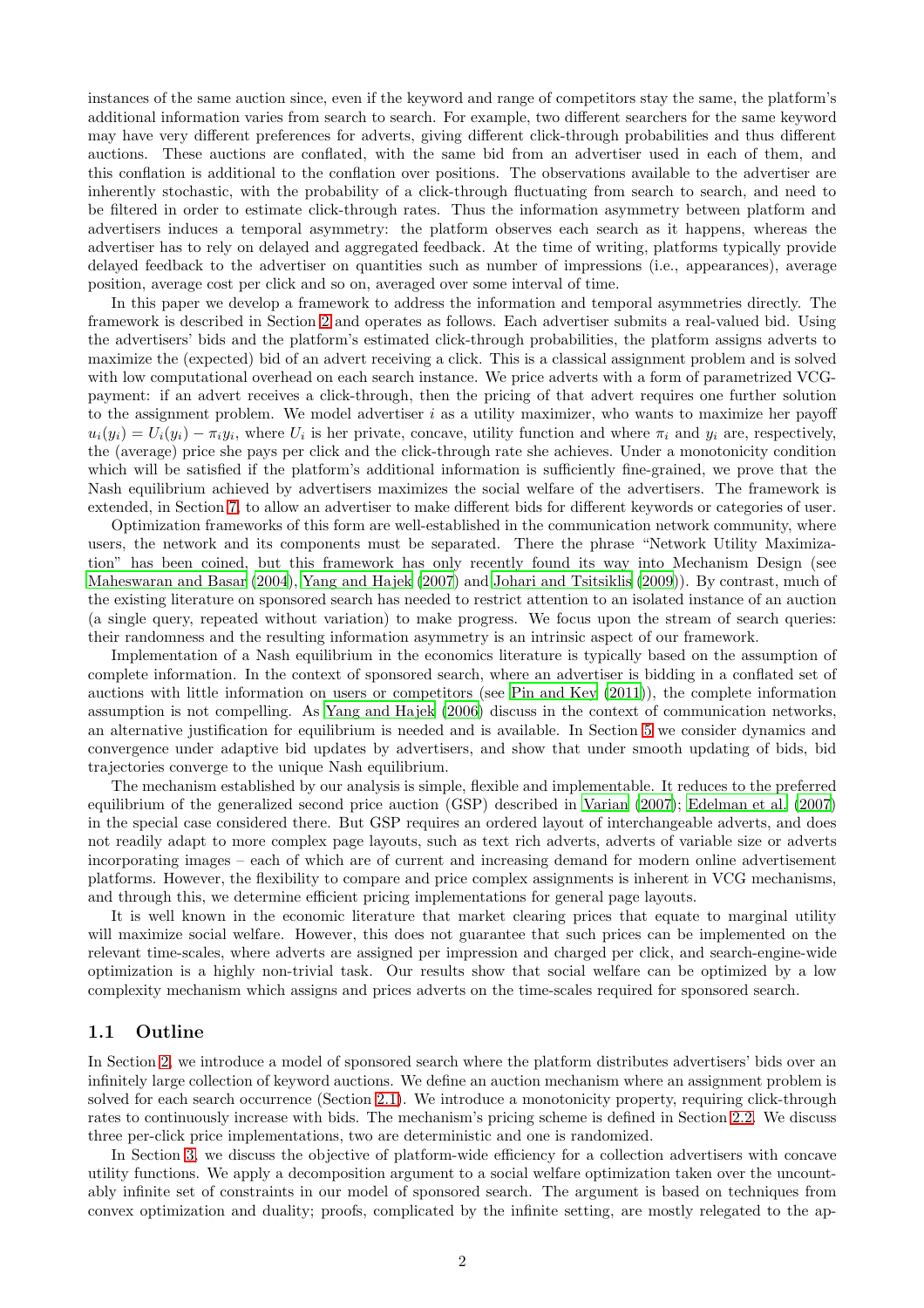pendix. These preliminaries establish that if advertisers equate bids with their marginal utility and the platform solves a maximum weighted matching assignment problem for each search instance then social welfare will be maximized. Crucially, the time-scale and information asymmetry in this decomposition are those relevant to sponsored search. The advertisers are optimizing over a slower time-scale than the platform, and the platform uses the submitted bids to solve on-line a form of generalized first price auction.

After these preliminaries, in Section [4](#page-7-0) we make the connection with mechanism design and strategic advertisers. In particular, we find the form of a rebate which incentivizes advertisers to truthfully declare bids that equate to their marginal utilities. This produces a unique Nash equilibrium which implements our decomposition, and this is our main result (Theorem [1\)](#page-8-0). By the separability of our optimization, the rebate can be computed by a simple mechanism requiring a single additional computation, namely the solution of an assignment problem, for each click-through. Hence assignment and pricing occur per search query and involve straightforward polynomial-time computations. The platform solves a (primal) assignment problem on a persearch time-scale; and advertisers maximize their payoffs by solving a dual optimization problem over a longer time-scale (Proposition [4\)](#page-8-1). Finally we prove the theorem, which essentially follows from strong duality.

Section [5](#page-9-0) contains our discussion of dynamics and of convergence to the Nash equilibrium under adaptive bid updates by advertisers. In Section [6](#page-11-0) we allow more complex page layouts and control of the number of positions displayed (for instance, through reserve prices), and in Section [7](#page-12-0) we allow advertisers to make different bids for different keywords or categories of user. Section [8](#page-15-0) discusses the relationship between our results and earlier work, and Section [9](#page-16-0) concludes.

## <span id="page-2-0"></span>2 The Assignment and Pricing Model

We begin with notation that reflects a sponsored search setting, where a limited set of adverts are shown in response to users submitting search queries. We let  $i \in \mathcal{I}$  index the finite set of advertisers. Each has an advert which they wish to be shown on the pages of search results. An advert, when shown, is placed in a slot  $l \in \mathcal{L}$ . The set of slots is ordered, with the first (lowest ordered) slot representing the top slot. Let  $\tau \in \mathcal{T}$  index the type of a search conducted by a user. The set  $\mathcal T$  is an infinitely large set. The type  $\tau$  may incorporate information such as the keywords, location, previous search history, and any other information the platform has on the search or searcher. As  $\tau$  varies, features – such as the keyword – are allowed to change. Let  $p_{il}^{\tau}$  be the probability of a click-through on advert  $i$  if is shown in slot  $l$ : this probability is estimated by the platform and will depend on the type  $\tau$ .

Over time, a large number of searches from the set  $\mathcal T$  are made. We assume these occur with distribution  $\mathbb{P}_{\tau}$ . Thus we view the click-through probability  $p_{il} : \mathcal{T} \to [0,1]$  as a random variable defined on the type space T and with distribution  $\mathbb{P}_{\tau}$ . For example, the random variables  $p = (p_{il} : i \in \mathcal{I}, l \in \mathcal{L})$  might admit a joint probability density function  $f(p)$ . So, for  $z = (z_{il} : i \in \mathcal{I}, l \in \mathcal{L}) \in [0, 1]^{\mathcal{I} \times \mathcal{L}}$ ,

$$
\mathbb{P}_{\tau}(p \leq z) = \int_{[0,1]^{Z \times \mathcal{L}}} \mathbf{I}[p \leq z] f(p) dp.
$$

Here I is the indicator function and vector inequalities, e.g.,  $p \leq z$ , are taken componentwise,  $p_{il} \leq z_{il}$   $\forall i \in$  $\mathcal{I}, l \in \mathcal{L}.$ 

We exploit the inherent randomness in  $p_{il}$  for the optimal placement of adverts. We assume that the platform has access to the information about the query captured in  $\tau$ , and so can successfully predict the click-through probability  $p_{il}^{\tau}$ , whilst the advertiser does not have access to such fine-grained search information. Later, in Sections [4](#page-7-0) and [5,](#page-9-0) we shall see that the platform can use this information asymmetry to guide the auction system towards an optimal outcome.

#### <span id="page-2-1"></span>2.1 Assignment Model

Next we describe a mechanism by which the platform assigns adverts. Suppose advertiser  $i$  submits a bid  $b_i$ , which reflects what the advertiser is willing to pay for a click-through. The bid  $b_i$  is a non-negative real number. Later, in Section [7,](#page-12-0) we shall allow an advertiser to submit different bids for different categories of search type, for example for different keywords.

Let  $b = (b_i, i \in \mathcal{I})$ . Given the information  $(\tau, b)$ , the following optimization maximizes the expected sum of bids on click-throughs from a single search.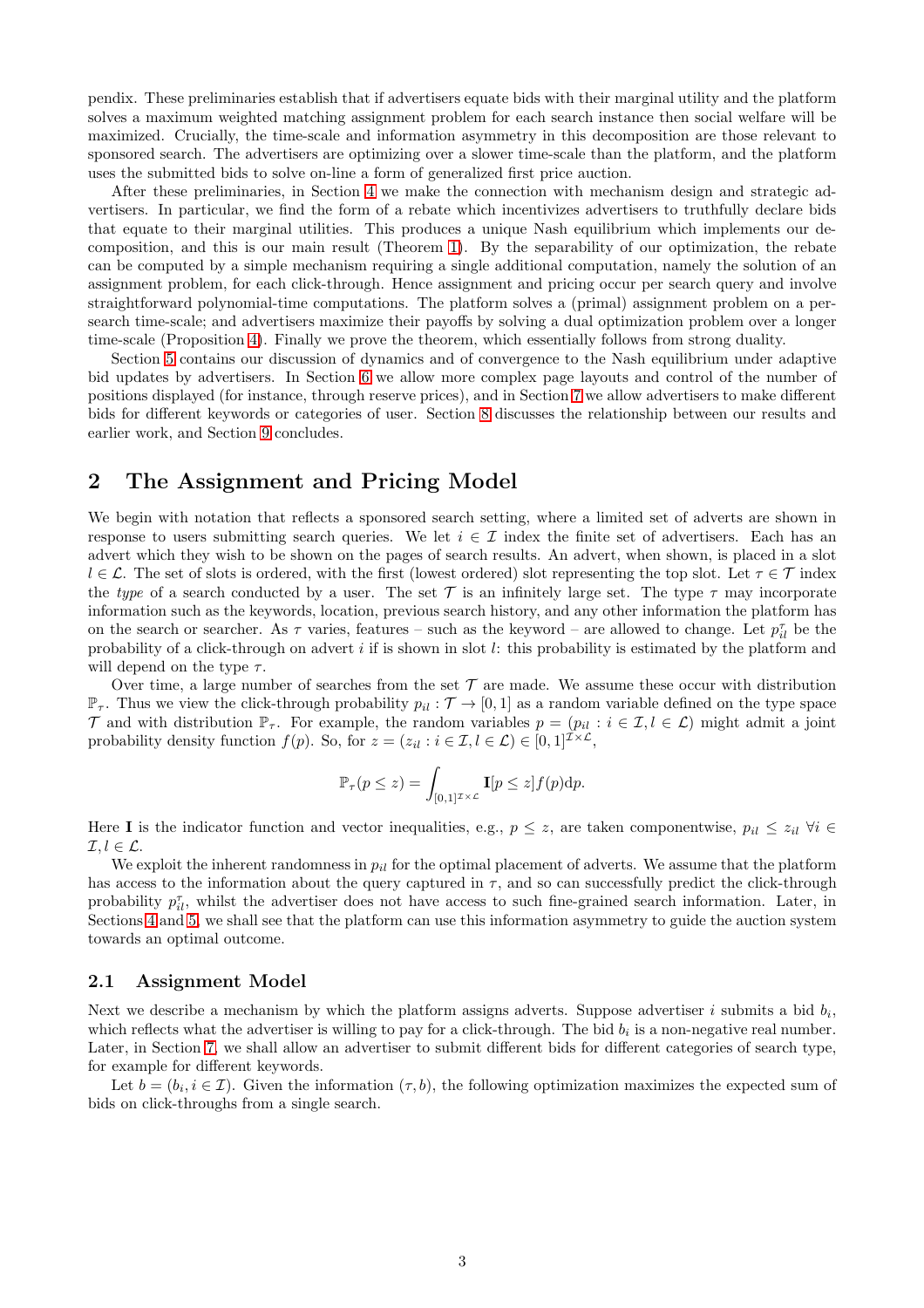<span id="page-3-3"></span>Maximize 
$$
\sum_{i \in \mathcal{I}} b_i \sum_{l \in \mathcal{L}} p_{il}^{\tau} x_{il}^{\tau}
$$
 (2.1a)

subject to 
$$
\sum_{i \in \mathcal{I}} x_{il}^{\tau} \leq 1, \quad l \in \mathcal{L},
$$
 (2.1b)

<span id="page-3-8"></span><span id="page-3-6"></span><span id="page-3-2"></span><span id="page-3-1"></span>
$$
\sum_{l \in \mathcal{L}} x_{il}^{\tau} \le 1, \quad i \in \mathcal{I}, \tag{2.1c}
$$

over 
$$
x_{il}^{\tau} \ge 0
$$
,  $i \in \mathcal{I}, l \in \mathcal{L}$ . (2.1d)

The above optimization is an assignment problem, where the constraint [\(2.1b\)](#page-3-1) prevents a slot containing more than one advert, and the constraint [\(2.1c\)](#page-3-2) prevents any single advert being shown more than once on a search page. The assignment problem is highly appealing from a computational perspective, firstly, because an integral solution can be found efficiently (see [Kuhn \(1955\)](#page-18-5); [Bertsekas \(1988](#page-17-0))) and, secondly, because there is no need to pre-compute the assignment. The assignment problem can be solved on each occurrence of a search of type  $\tau \in \mathcal{T}$ , and an integral solution forms a maximum weighted matching of advertisers  $\mathcal{I}$  with slots  $\mathcal{L}$ .

We apply the convention that if  $b_i = 0$  then  $x_{il}^{\tau} = 0$  for  $l \in \mathcal{L}$ , so that a zero bid does not receive clicks. Let

<span id="page-3-7"></span>
$$
y_i^{\tau} = \sum_{l \in \mathcal{L}} p_{il}^{\tau} x_{il}^{\tau}, \qquad y_i = \mathbb{E}_{\tau} y_i^{\tau}.
$$
\n
$$
(2.2)
$$

The solution  $x^{\tau}$  to the assignment problem [\(2.1\)](#page-3-3) may not be unique: however the solution will be unique with probability one if, for example, the distribution of click-through probabilities  $p$  admits a density. We make the milder assumption that  $(y_i^{\tau}, i \in \mathcal{I})$  is unique with probability one.

Note that  $y_i^{\tau}$  is the click-through rate for advertiser i from a given search page, and  $y_i$  is the click-through rate averaged over  $\mathcal{T}$ . (We shall not use  $y_i$  for the random variable  $y_i^{\tau}$ .) In our model the information asymmetry between the platform and advertiser is captured by the search type  $\tau$  which is known to the platform but not to the advertiser: thus we assume that  $y_i^{\tau}$  is known to the platform, from its solution to the assignment problem, while only the average  $y_i$  is reported to, or accessible for estimation by, advertiser i. For an optimal solution to the above assignment problem, write  $y_i^{\tau} = y_i^{\tau}(b)$  to emphasize the dependence of  $y_i^{\tau}$  on the vector of bids b and, similarly, write  $y_i = y_i(b)$ . Let  $(b'_i, b_{-i})$  be the vector obtained from b by replacing the *i*th component by  $b'_i$ .

We shall assume the following monotonicity property of solutions of ASSIGNMENT( $\tau$ , b). We assume that  $y_i(b_i, b_{-i})$  takes the value 0 when  $b_i = 0$ , and is strictly increasing in  $b_i$  and continuous in  $(b_i, b_{-i})$  whenever any component of  $b_{-i}$  is positive. Without the monotonicity property  $y_i(b)$  will be increasing in  $b_i$  but may not be strictly increasing or continuous. A similar assumption has been made by [Nekipelov et al. \(2015\)](#page-18-6), who argue that the assumption is natural and satisfied by the sponsored search data they analyze.

The monotonicity property will generally follow from sufficient variability of click-through rates. For instance, a sufficient condition is that the random variables p admit a continuous density  $f(p)$  on the set of click-through probabilities  $\tilde{\mathcal{P}} = \{p \in [0,1]^{|{\mathcal{I}}| \times |{\mathcal{L}}|}: p_{il} \geq p_{ik}, l < k\}$  which is positive on a neighborhood containing the origin. Observe that on  $\tilde{\mathcal{P}}$  the click-through probability for a given advert increases as the slot it is shown in decreases. The following result establishes the monotonicity property under the above sufficient condition.

### <span id="page-3-4"></span>**Proposition 1.** If the distribution  $\mathbb{P}_{\tau}$  admits a continuous probability density function on  $\tilde{\mathcal{P}}$  which is positive on a neighborhood containing the origin then the mapping  $b_i \mapsto y_i(b_i, b_{-i})$  satisfies the monotonicity property.

The proof of Proposition [1](#page-3-4) is given in Appendix [A.](#page-19-3) The sufficient condition of Proposition [1](#page-3-4) is far from necessary, as we shall illustrate later in Example [1.](#page-5-1) Our earlier assumption that  $(y_i^{\tau}, i \in \mathcal{I})$  is unique with probability one is implied by the monotonicity property.

#### <span id="page-3-0"></span>2.2 Pricing Model

Once adverts are allocated, prices must be determined for any resulting click-throughs. We consider a mechanism where the expected rate of payment by advertiser  $i$  is

<span id="page-3-5"></span>
$$
\pi_i(b)y_i(b) = \int_0^{b_i} \left( y_i(b) - y_i(b'_i, b_{-i}) \right) db'_i.
$$
\n(2.3)

Here, as before,  $b = (b_i : i \in \mathcal{I})$  is the vector of advertisers' bids and  $y_i(b)$  is the resulting click-through rate for advertiser i. We discuss later the rationale for this formula in the proper context of mechanism design, in Section [4.](#page-7-0) For now we note that the rate of payment [\(2.3\)](#page-3-5) can be readily implemented by the platform at a low computational cost. We give three examples of implementations: the first uses randomization to estimate the integral [\(2.3\)](#page-3-5); the second is a form of VCG price; and the third uses the solution of a linear program due to [Leonard \(1983](#page-18-7)). The first two require the solution of just one additional instance of the assignment problem per click-through.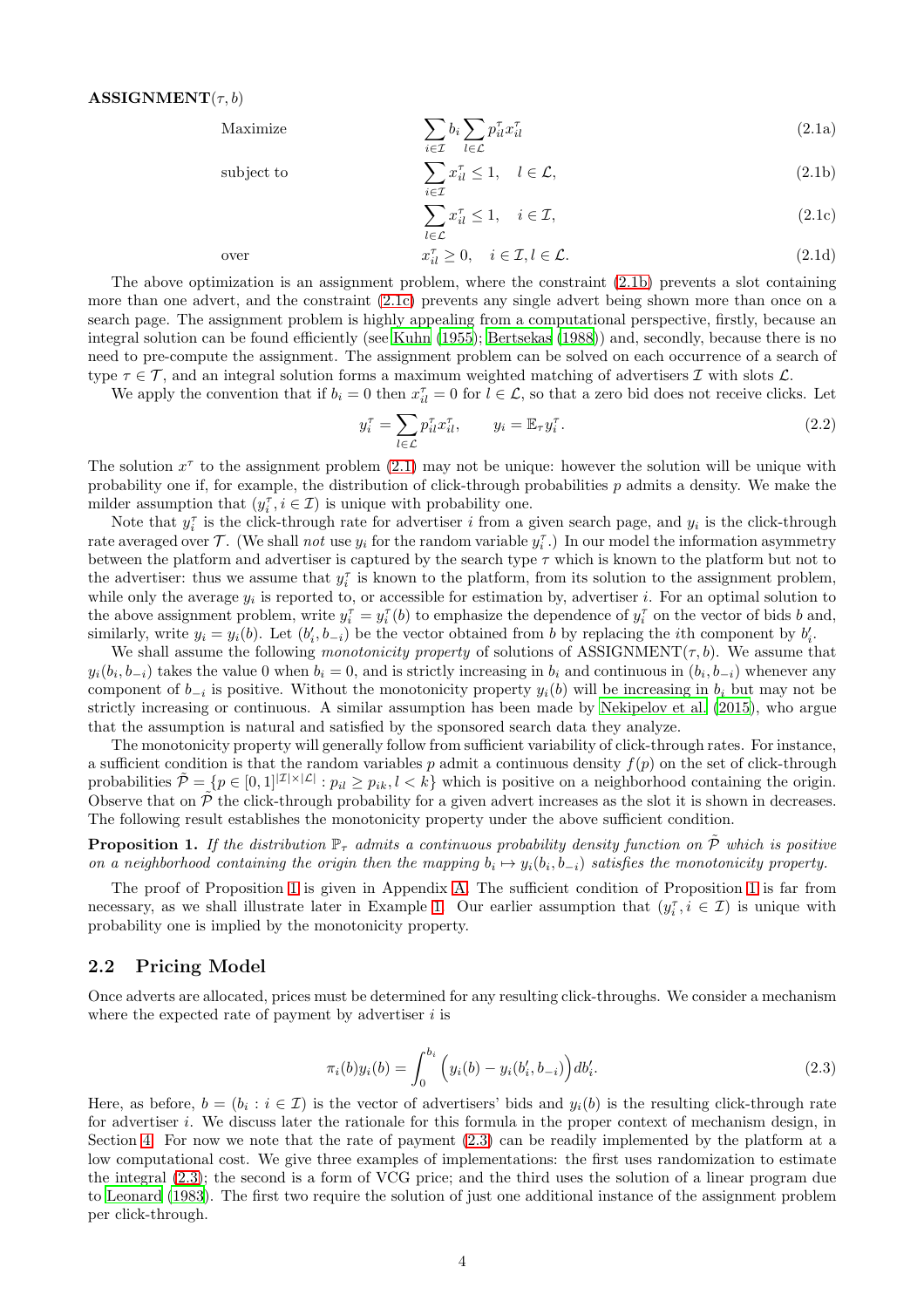#### A randomized price.

Suppose the platform solves ASSIGNMENT( $\tau$ , b), and observes a click-through on  $(i, l)$  — that is the solution has  $x_{il}^{\tau} = 1$ , and the user clicks on the advert in position l, which is for advertiser i. To price this advert, the platform chooses  $b'_i$  uniformly and randomly on the interval  $(0, b_i)$  and additionally solves ASSIGNMENT $(\tau, (b'_i, b_{-i}))$ . Let  $y_i^{\tau}(b'_i, b_{-i}) = \sum_{l \in \mathcal{L}} p_{il}^{\tau} x_{il}^{\tau}$  under a solution to this problem. The platform then charges advertiser i an amount

<span id="page-4-0"></span>
$$
b_i\left(1-\frac{y_i^{\tau}(b_i',b_{-i})}{y_i^{\tau}(b)}\right) \tag{2.4}
$$

for the click-through. This charge does not depend on the distribution  $\mathbb{P}_{\tau}$ , and will lie between 0 and  $b_i$ . Taking expectations over  $\tau$  and  $b'_i$  shows that the expected rate of payment by advertiser i is

$$
\mathbb{E}_{\tau,b'_i} \left[ \sum_{l \in \mathcal{L}} p_{il}^{\tau} x_{il}^{\tau} b_i \left( 1 - \frac{y_i^{\tau}(b'_i, b_{-i})}{y_i^{\tau}(b)} \right) \right] = b_i \left( y_i(b) - \mathbb{E}_{b'_i} \left[ y_i(b'_i, b_{-i}) \right] \right) = \int_0^{b_i} \left( y_i(b) - y_i(b'_i, b_{-i}) \right) db'_i,
$$

recovering expression [\(2.3\)](#page-3-5).

Observe that the additional instance of the assignment problem does not determine the assignment, and thus will not slow down the page impression: rather, it is used to calculate the charge  $(2.4)$  for a click-through. Indeed, one could imagine a charge  $b_i$  on the click-through, followed by a later rebate of a proportion  $y_i^{\tau}(b'_i, b_{-i})/y_i^{\tau}(b)$ of the charge. The rebate depends on the uniform random variable  $b'_i$  as well as the random variable  $\tau$ : next we shall see that we can remove the dependence on  $b_i'$ .

#### A parametrized VCG price.

Note that

$$
\int_0^{b_i} y_i(b'_i, b_{-i}) db'_i = \sum_j b_j y_j(b) - \sum_{j \neq i} b_j y_j(0, b_{-i}),
$$

since both expressions share the same derivative with respect to  $b_i$  (see Proposition [2](#page-22-0) of Appendix [A\)](#page-19-3) and both expressions take the value 0 when  $b_i = 0$ . Thus the rate of payment [\(2.3\)](#page-3-5) can be implemented by a charge  $b_i$ on a click-through followed by a later rebate

<span id="page-4-1"></span>
$$
\frac{1}{y_i^{\tau}(b)} \Big( \sum_j b_j y_j^{\tau}(b) - \sum_{j \neq i} b_j y_j^{\tau}(0, b_{-i}) \Big). \tag{2.5}
$$

The rebate calculation again requires the solution of one additional instance of the assignment problem, this time omitting advertiser i. This calculation is familiar as the VCG mechanism when the utility function for advertiser j, j  $\in \mathcal{I}$ , is replaced by the surrogate linear utility  $b_jy_j$ . The charge minus the rebate has the usual VCG interpretation as the externality caused by advertiser  $i$ , but under these surrogate utilities.

#### Computing all prices simultaneously.

[Leonard \(1983\)](#page-18-7) has shown that VCG prices in assignment games are a minimal solution to a dual assignment problem, and this allows prices for all potential click-throughs to be calculated from the solution to just one optimization problem.

Let  $A^{\tau}$  be the maximal value achieved by the objective function [\(2.1a\)](#page-3-6) in the assignment problem [\(2.1\)](#page-3-3). Then per-impression VCG prices are given by the solution  $v^{\tau}, s^{\tau}$  to the following optimization problem.

Minimize  
\nsubject to  
\n
$$
\sum_{l \in \mathcal{L}} v_l
$$
\n
$$
\sum_{i \in \mathcal{I}} s_i + \sum_{l \in \mathcal{L}} v_l = A^{\tau},
$$
\n
$$
s_i + v_l \ge b_i p_{il}^{\tau}, \qquad i \in \mathcal{I}, l \in \mathcal{L},
$$
\nover\n
$$
s_i \ge 0, v_l \ge 0, \qquad i \in \mathcal{I}, l \in \mathcal{L}.
$$

An initial feasible solution to this dual assignment program is given by the dual variables corresponding to an optimum of the assignment problem [\(2.1\)](#page-3-3) and techniques for its solution are reviewed in [Bikhchandani et al.](#page-17-1) [\(2002\)](#page-17-1).

This formulation allows for either pay-per-click or pay-per-impression pricing of adverts. After solving the problem for  $v^{\tau}, s^{\tau}$ , advertiser i can either be charged the price  $v_l^{\tau}$  for an impression of her advert in slot l or be charged the price  $v_l^{\tau}/p_{il}^{\tau} = b_i - s_i^{\tau}/p_{il}^{\tau}$  on a click-through: in the latter case the result of [Leonard \(1983](#page-18-7)) implies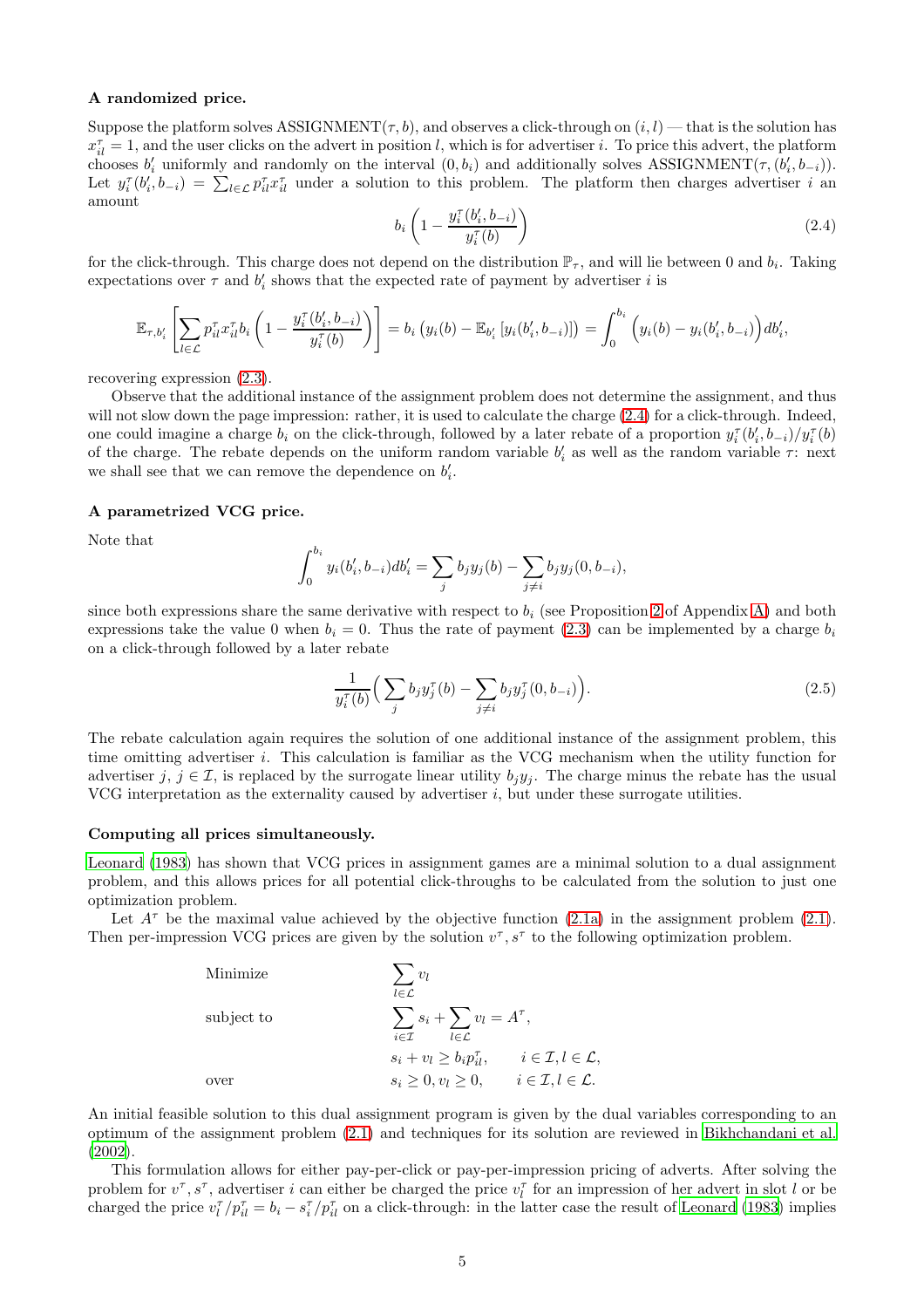that the rebate  $s_i^{\tau}/p_{il}^{\tau}$  will equal expression [\(2.5\)](#page-4-1). Observe that the dual assignment problem to be solved is identical whichever advert is clicked on.

We end this section with a setting where particularly simple closed forms are available for prices.

<span id="page-5-1"></span>**Example 1.** If there is a single slot then the slot will be assigned to the bidder i with the highest value of  $b_i p_{i1}^{\tau}$ , and if this results in a click-through then the charge will be  $\max_{j\neq i} b_j p_{j1}^{\tau} / p_{i1}^{\tau}$ , a second price auction on the products  $b_j p_{j1}^{\tau}$ .

Suppose next there are L slots with I advertisers bidding and further suppose that the click-through probabilities take the form  $p_{il}^{\tau} = q_i^{\tau} p_l$  where  $p_1 > p_2 > \ldots > p_L$ . Here  $p_l$  is a slot effect, and  $q_i^{\tau}$  is an advertiser effect which may depend on the search query (for example, it may depend on some measure of distance between the searcher and the advertiser). Define the search-adjusted bid  $b_i^{\tau} = b_i q_i^{\tau}$  and, given  $\tau$ , order the advertisers so that  $b_1^{\tau} > b_2^{\tau} > \ldots > b_I^{\tau}$ . Then advertisers  $1, 2, \ldots, \min\{L, I\}$  are allocated slots  $1, 2, \ldots, \min\{L, I\}$  respectively. If necessary ties can be broken randomly.

In this example it is straightforward to calculate the expected value of expression  $(2.4)$  over  $b_i'$  explicitly. Set  $p_{L+1} = 0$  and  $b_i = b_i^{\tau} = 0$  for  $i > I$ . Upon a click-through on slot l advertiser l is charged the amount  $\pi_l^{\tau}$  where

$$
\pi_l^{\tau} q_l^{\tau} = b_{l+1}^{\tau} - \frac{1}{p_l} \sum_{m=l+1}^{L} p_m (b_m^{\tau} - b_{m+1}^{\tau}), \quad l = 1, 2, \dots, L.
$$

Expressed as a recursion this implies

<span id="page-5-2"></span>
$$
\pi_l^{\tau} = \frac{q_{l+1}^{\tau}}{q_l^{\tau}} \left( b_{l+1} - \frac{p_{l+1}}{p_l} (b_{l+1} - \pi_{l+1}^{\tau}) \right), \quad l = 1, 2, \dots, L
$$
\n(2.6)

recovering an equilibrium of the generalized second price auction, [Edelman et al. \(2007](#page-18-1)). Note, however, that the charges [\(2.6\)](#page-5-2), and indeed the slots allocated, fluctuate with the search type  $\tau$ . The expected revenue, given  $\tau$ , is

<span id="page-5-3"></span>
$$
\sum_{m=1}^{L} \pi_m^{\tau} q_m^{\tau} p_m = \sum_{m=1}^{L} (p_m - p_{m+1}) b_{m+1} q_{m+1}^{\tau}.
$$
\n(2.7)

In the model considered by [Edelman et al. \(2007](#page-18-1)) and [Varian \(2007\)](#page-19-0) the random variables  $(q_i^{\tau}, i \in \mathcal{I})$  are all in fact constants, and in this case there may be multiple Nash equilibria. For example, suppose  $L = I = 2$ : then for either one of the advertisers to bid very high and the other to bid very low is a Nash equilibrium. We shall see in following sections that provided our monotonicity condition is satisfied there is a unique Nash equilibrium.

The restriction that click-through probabilities have the product-form  $p_{il}^{\tau} = q_i^{\tau} p_l$  implies they lie in a linear subspace of  $\tilde{\mathcal{P}}$ : thus they do not have a density over  $\tilde{\mathcal{P}}$ , and so we cannot appeal to Proposition [1](#page-3-4) to justify the monotonicity property, in particular that  $y_i(b)$  is a strictly increasing and continuous function of  $b_i$ . But if the advertiser effects  $(q_i^{\tau}, i \in \mathcal{I})$  have a continuous probability density positive on a neighbourhood of the origin in  $\{q \in [0,1]^{|\mathcal{I}|}\}\)$  then the monotonicity property will follow. Essentially the variability of the advertiser effect  $q_i^{\tau}$ smooths out the impact of the bid  $b_i$  sufficiently that the rate  $y_i(b_i, b_{-i})$  is continuous in  $b_i$ .

## <span id="page-5-0"></span>3 Optimization Preliminaries

In this section we present an optimization problem which we use to develop various decomposition and duality results. In particular, we find that if advertisers equate bids with their marginal utility and the platform solves a maximum weighted matching assignment problem for each search instance, then social welfare will be maximized.

We suppose each advertiser i has a utility function,  $y_i \mapsto U_i(y_i)$ , where  $U_i(\cdot)$  is non-negative, increasing, strictly concave and continuously differentiable. Our objective is to place adverts so as to maximize the sum of these utilities, in other words to maximize social welfare. To simplify the statement of results we shall assume further that  $U_i'(y_i) \to \infty$  as  $y_i \downarrow 0$  and  $U_i'(y_i) \to 0$  as  $y_i \uparrow \infty$ . The maximization of social welfare by the auction system is the following problem.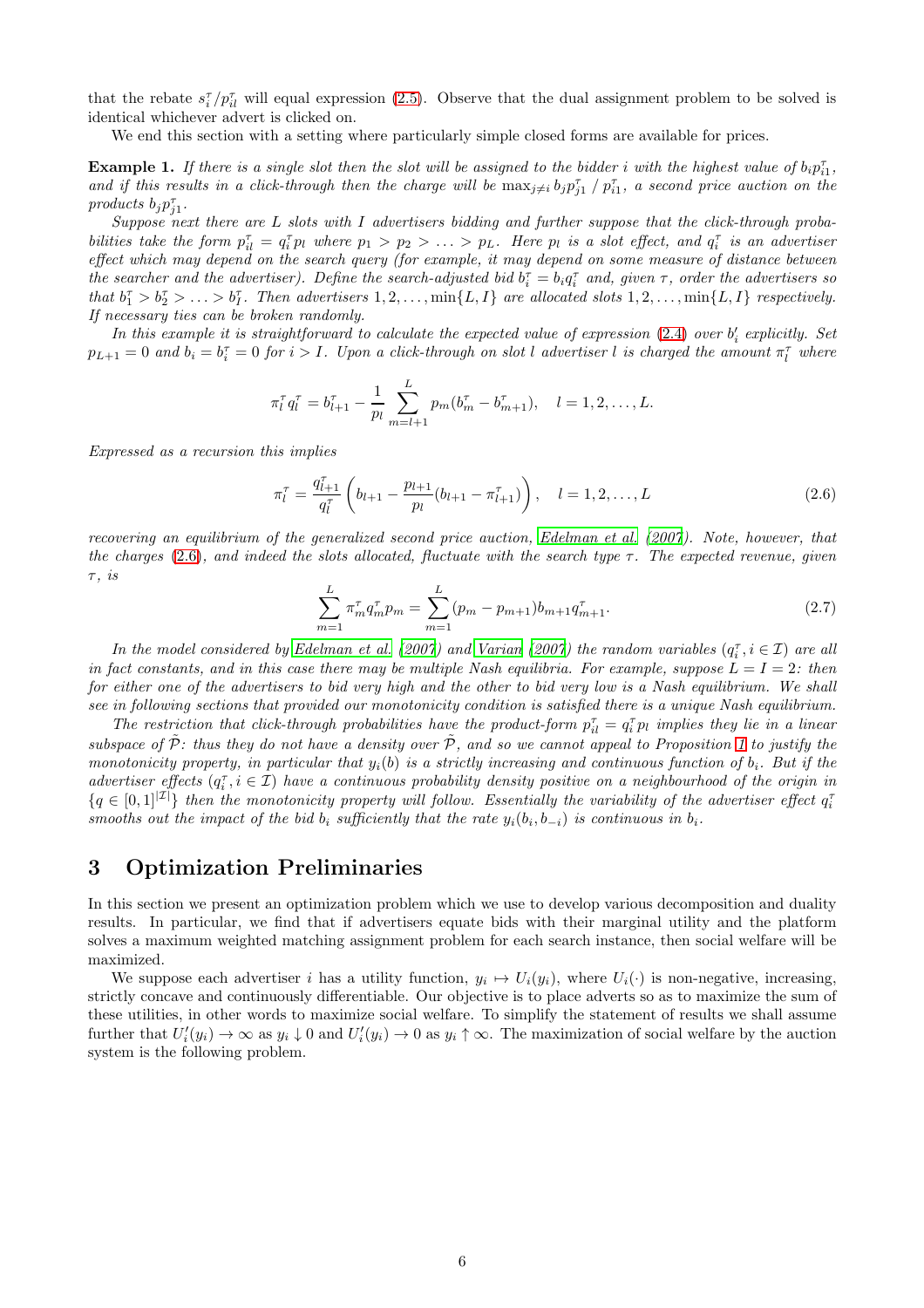<span id="page-6-7"></span>Maximize 
$$
\sum_{i \in \mathcal{I}} U_i(y_i)
$$
 (3.1a)

subject to 
$$
y_i = \mathbb{E}_{\tau} \Big[ \sum_{l \in \mathcal{L}} p_{il}^{\tau} x_{il}^{\tau} \Big], \quad i \in \mathcal{I},
$$
 (3.1b)

<span id="page-6-3"></span><span id="page-6-2"></span><span id="page-6-0"></span>
$$
\sum_{i \in \mathcal{I}} x_{il}^{\tau} \le 1, \quad l \in \mathcal{L}, \tau \in \mathcal{T}, \tag{3.1c}
$$

<span id="page-6-4"></span><span id="page-6-1"></span>
$$
\sum_{l \in \mathcal{L}} x_{il}^{\tau} \le 1, \quad i \in \mathcal{I}, \tau \in \mathcal{T}, \tag{3.1d}
$$

over 
$$
x_{il}^{\tau} \ge 0, y_i \ge 0 \quad i \in \mathcal{I}, l \in \mathcal{L}.
$$
 (3.1e)

Inequalities [\(3.1c\)](#page-6-0) and [\(3.1d\)](#page-6-1) are just the scheduling constraints [\(2.1b\)](#page-3-1) and [\(2.1c\)](#page-3-2), that each slot can show at most one advert and that each advertiser can show at most one advert, while equality [\(3.1b\)](#page-6-2) recaps the definition  $(2.2)$  of  $y_i$ , the expected click-through rate. Over these constraints we maximize social welfare, i.e., the aggregate sum of the utilities.

To solve the above optimization, one could imagine that there is a centralized designer who knows everything about the entire system: the advertisers' utilities  $U_i(\cdot), i \in \mathcal{I}$ , click-through probabilities  $p_{il}^{\tau}, i \in \mathcal{I}, l \in \mathcal{L}, \tau \in \mathcal{T}$ , and the distribution  $\mathbb{P}_{\tau}$  over these probabilities. This designer then attempts to assign adverts in a way so that  $y_i, i \in \mathcal{I}$ , the click-through rates received by advertisers, maximize social welfare. The solution of such an optimization by centralized means is not possible — for example, the utilities will not be known — but the form of the solution will help us develop an appropriate decomposition, respecting the time-scales relevant to the platform and advertisers. In the next section, on mechanism design, we consider the game theoretic aspects that arise when, instead of a single system optimizer, the platform and advertisers have differing information and incentives.

Incorporating the constraint [\(3.1b\)](#page-6-2) into the objective function [\(3.1a\)](#page-6-3) gives the Lagrangian

$$
L_{sys}(x, y; b) = \sum_{i \in \mathcal{I}} U_i(y_i) + \sum_{i \in \mathcal{I}} b_i \mathbb{E}_{\tau} \left[ \sum_{l \in \mathcal{L}} p_{il}^{\tau} x_{il}^{\tau} - y_i \right],
$$

where  $b_i, i \in \mathcal{I}$  are the Lagrange multipliers associated with the constraints [\(3.1b\)](#page-6-2), with  $b_i \geq 0$ . Notice, we intentionally omit the scheduling constraints from our Lagrangian. Thus we seek to maximize the Lagrangian subject to the constraints [\(3.1c-](#page-6-0)[3.1d\)](#page-6-1) as well as [\(3.1e\)](#page-6-4). Let S be the set of variables  $x^{\tau} = (x_{il}^{\tau} : i \in \mathcal{I}, l \in \mathcal{L})$ satisfying the assignment constraints [\(2.1b](#page-3-1)[-2.1d\)](#page-3-8), and let A be the set of variables  $x = (x^{\tau} \in S : \tau \in \mathcal{T})$ satisfying the assignment constraints [\(3.1c](#page-6-0)[-3.1e\)](#page-6-4). We see that our Lagrangian problem is separable in the following sense

$$
\max_{x \in \mathcal{A}, y \ge 0} L_{sys}(x, y; b) = \sum_{i \in \mathcal{I}} \max_{y_i \ge 0} \{ U_i(y_i) - b_i y_i \}
$$
\n(3.2a)

<span id="page-6-6"></span>
$$
+\mathbb{E}_{\tau}\left[\max_{x^{\tau}\in\mathcal{S}}\sum_{i\in\mathcal{I}}\sum_{l\in\mathcal{L}}b_{i}p_{il}^{\tau}x_{il}^{\tau}\right].
$$
\n(3.2b)

Define

<span id="page-6-5"></span>
$$
U_i^*(b_i) = \max_{y_i \ge 0} \{ U_i(y_i) - b_i y_i \}.
$$
\n(3.3)

The optimization over  $y_i$  contained in the definition [\(3.3\)](#page-6-5) would arise if advertiser i were presented with a fixed price per click-through of  $b_i$ : if allowed to choose freely her click-through rate, she would then choose  $y_i$  such that  $U_i'(y_i) = b_i$ . By our assumptions on  $U_i(\cdot)$ , this equation has a unique solution for all  $b_i \in (0, \infty)$ . Call  $D_i(\xi) = \{U'_i\}^{-1}(\xi)$  the demand of advertiser i at price  $\xi$ . It follows that  $U_i^*(b_i)$  can be written in the form

<span id="page-6-8"></span>
$$
U_i^*(b_i) = \int_{b_i}^{\infty} D_i(\xi) d\xi; \tag{3.4}
$$

call this advertiser i's consumer surplus at the price  $b_i$ . From this expression we can deduce that  $U_i^*(b_i)$  is positive, decreasing, strictly convex and continuously differentiable.

Observe that the maximization inside the expectation [\(3.2b\)](#page-6-6) is simply the problem ASSIGNMENT( $\tau$ , b), and thus we can write

$$
\max_{x \in \mathcal{A}, y \ge 0} L_{sys}(x, y; b) = \sum_{i \in \mathcal{I}} U_i^*(b_i) + \sum_{i \in \mathcal{I}} b_i y_i(b).
$$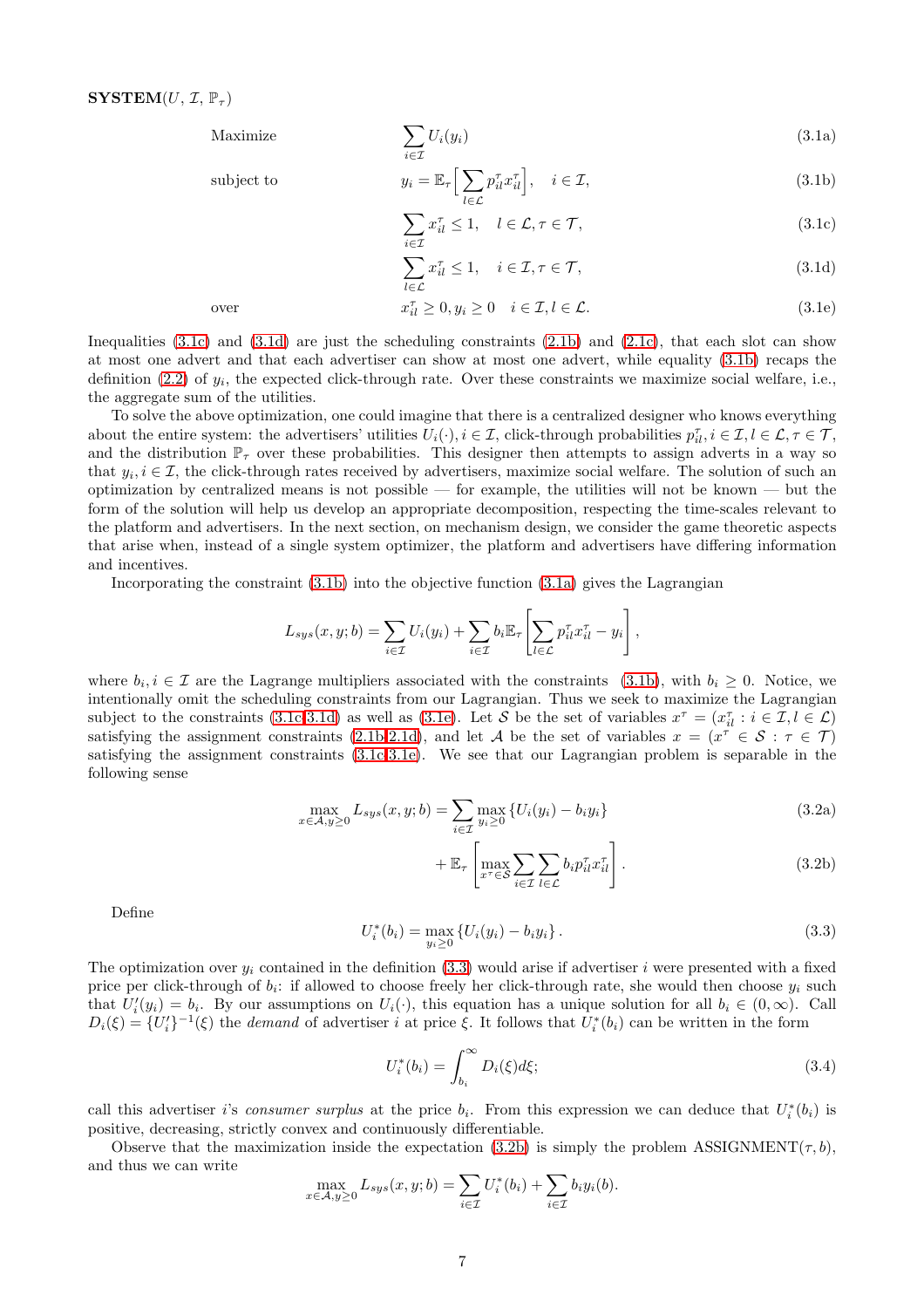The Lagrangian dual of the SYSTEM problem [\(3.1\)](#page-6-7) can thus be written as follows.

 $\mathbf{DUAL}(U^*,y,\mathcal{I})$ 

<span id="page-7-1"></span>Minimize 
$$
\sum_{i \in \mathcal{I}} \left( U_i^*(b_i) + b_i y_i(b) \right) \tag{3.5a}
$$

over 
$$
b_i \geq 0, \quad i \in \mathcal{I}.\tag{3.5b}
$$

Owing to the size of the type space  $\mathcal{T}$ , the optimization [\(3.1\)](#page-6-7) has a potentially uncountable number of constraints. This presents certain technical difficulties, for instance those associated with proving strong duality. These issues are dealt with in the appendix, where the proofs of the following two propositions are presented.

We first observe that the SYSTEM problem decomposes into optimizations relevant to the advertisers and to the platform.

<span id="page-7-5"></span>**Proposition 2** (Decomposition). Variables  $\tilde{y}$ ,  $\tilde{x}^{\tau}$ ,  $\tau \in \mathcal{T}$ , satisfying the feasibility conditions [\(3.1b](#page-6-2)[-3.1e\)](#page-6-4) are optimal for SYSTEM(U, $\mathcal{I}, \mathbb{P}_{\tau}$ ) if and only if there exist  $\tilde{b}_i, i \in \mathcal{I}$ , such that

A.  $\tilde{b}_i$  minimizes  $U_i^*(b_i) + b_i \tilde{y}_i$  over  $b_i \geq 0$ , for each  $i \in \mathcal{I}$ ,

B.  $\tilde{x}^{\tau}$  solves ASSIGNMENT( $\tau, \tilde{b}$ ) with probability one under the distribution  $\mathbb{P}_{\tau}$  over  $\tau \in \mathcal{T}$ .

In this proposition, the optimization in Condition A does not naturally correspond to the bidding behavior of strategic advertisers, at least in its present form. Hence we need to examine the implications of Condition A for the construction of prices [\(2.3\)](#page-3-5) that do give strategic advertisers the incentive to solve the SYSTEM problem. We do this in the next section, Section [4.](#page-7-0) There we shall also see that the per-click pricing implementations [\(2.4\)](#page-4-0) and [\(2.5\)](#page-4-1) are made possible by the decomposition into per-impression assignments, Condition B.

The optimal bids  $b$  can be further understood through the following dual characterization.

#### <span id="page-7-3"></span>Proposition 3 (Dual Optimality).

a) The objective of the dual problem  $(3.5)$  is continuously differentiable for  $b > 0$  and is minimized uniquely by the positive vector  $\tilde{b} = (\tilde{b}_i : i \in \mathcal{I})$  satisfying, for each  $i \in \mathcal{I}$ ,

<span id="page-7-2"></span>
$$
\frac{dU_i^*}{db_i}(\tilde{b}_i) + y_i(\tilde{b}) = 0.
$$
\n(3.6)

b) If  $\tilde{b}$  is an optimal solution to the DUAL problem [\(3.5\)](#page-7-1) then  $x^{\tau}(\tilde{b})$ ,  $y(\tilde{b})$  are optimal for the SYSTEM problem  $(3.1).$  $(3.1).$ 

The dual provides a finite parameter optimization from which the SYSTEM problem can be solved. Moreover, [\(3.6\)](#page-7-2) provides conditions on advertiser demands which, to solve the SYSTEM problem, must be effected by the auction system in strategic form.

### <span id="page-7-0"></span>4 Mechanism Design

We now prove that our mechanism implements our system optimization. In the last section we demonstrated how this global problem can be decomposed into two types of sub-problem: one, where the platform finds an optimal assignment given click-through probabilities; and the other, where the dual variables  $b$  are each set to solve a certain single parameter dual problem. In this section we suppose the advertisers act strategically, anticipating the result of the platform's assignment and attempting to maximize their payoff.

Henceforth  $b_i$  is the bid submitted by advertiser i and, as a function of these bids, we formulate prices that incentivize the advertisers to choose bids that result in an assignment that solves the SYSTEM problem [\(3.1\)](#page-6-7).

Consider a mechanism where, given the vector of bids  $b = (b_i : i \in \mathcal{I})$ , each advertiser, i, receives a clickthrough rate  $y_i(b)$ , and from this derives a benefit  $U_i(y_i(b))$  and is charged an expected price  $\pi_i(b)$  per click. The payoff to advertiser i arising from a vector of bids  $b = (b_i : i \in \mathcal{I})$  is then

<span id="page-7-4"></span>
$$
u_i(b) = U_i(y_i(b)) - \pi_i(b)y_i(b). \tag{4.1}
$$

A Nash equilibrium is a vector of bids  $b^* = (b_i^* : i \in \mathcal{I})$  such that, for  $i \in \mathcal{I}$  and all  $b_i$ 

<span id="page-7-6"></span>
$$
u_i(b^*) \ge u_i(b_i, b_{-i}^*). \tag{4.2}
$$

Here  $(b_i, b_{-i}^*)$  is obtained from the vector  $b^*$  by replacing the *i*th component by  $b_i$ .

The main result of this section is the following.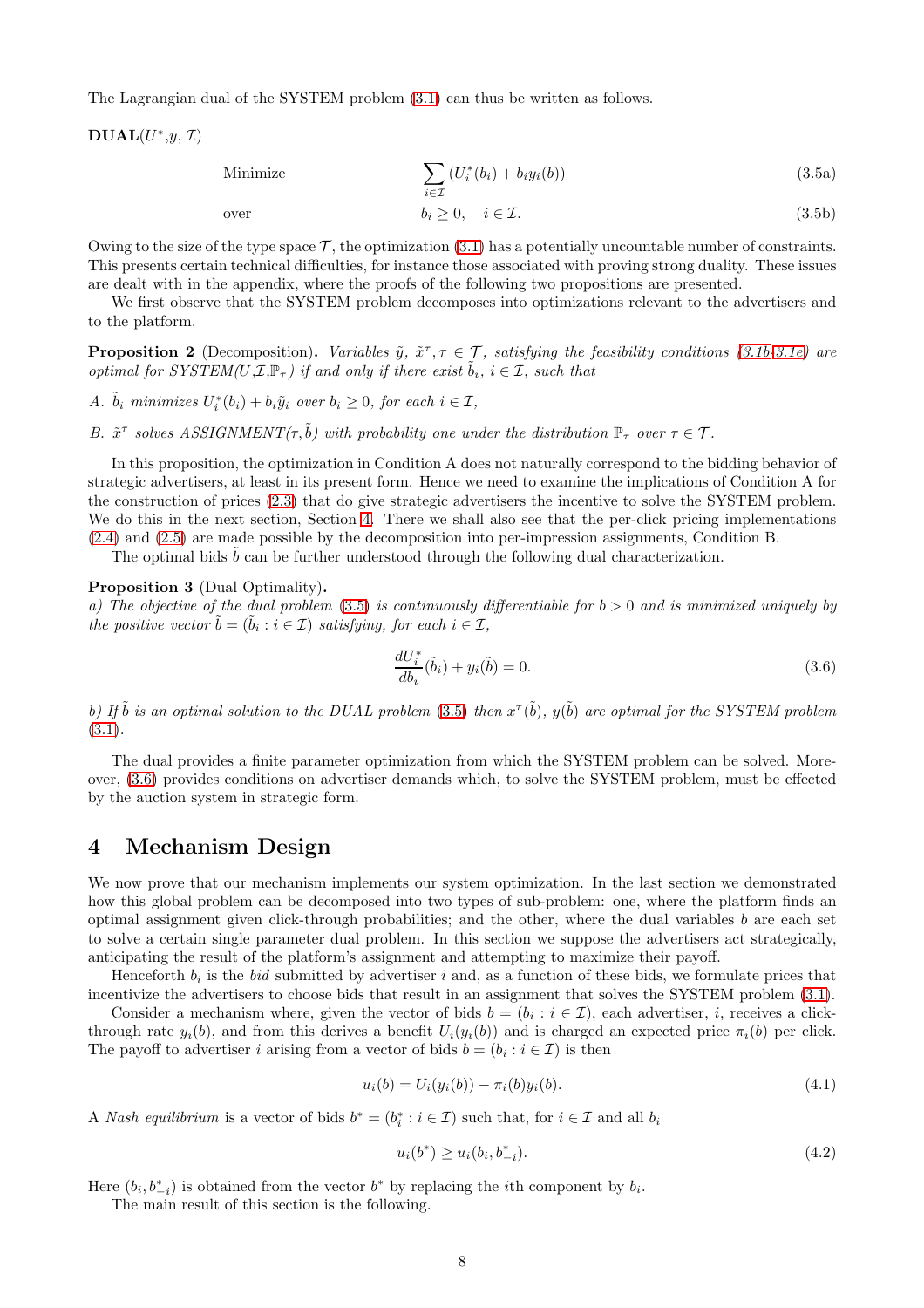<span id="page-8-0"></span>**Theorem 1.** If prices are charged so that the expected rate of payment by advertiser i, for  $i \in \mathcal{I}$ , is given by expression [\(2.3\)](#page-3-5) then there exists a unique Nash equilibrium, and it is given by the vector of optimal prices identified in Proposition [3.](#page-7-3) Thus the assignments achieved at the Nash equilibrium,  $x^{\tau}(b^*), y(b^*),$  form a solution to the SYSTEM problem [\(3.1\)](#page-6-7).

The result states that, given adverts are assigned according to the assignment problem [\(2.1\)](#page-3-3), the game theoretic equilibrium reached by advertisers attempting to maximize their respective payoffs  $u_i$  solves the problem SYSTEM $(U, \mathcal{I}, \mathbb{P}_{\tau})$ . Since  $y_i(b'_i, b_{-i})$  is a strictly increasing function of the bid  $b'_i$ , it follows from  $(2.3)$ that the price  $\pi_i(b)$  must be strictly lower than the bid  $b_i$ . Setting a price lower than the submitted bid is a prevalent feature of online auctions used by search engines, and, as we emphasized in Section [2,](#page-2-0) the prices [\(2.3\)](#page-3-5) can be practically implemented in a sponsored search setting.

We note that, in this section, each advertiser expresses their preferences through a single bid. This framework extends naturally to the case where advertisers place multiple bids over multiple different keywords (or search categories). This extension is given in Section [7.](#page-12-0)

### 4.1 Proof of Theorem [1](#page-8-0)

To establish Theorem [1](#page-8-0) we will require an additional result, Proposition [4,](#page-8-1) which indicates how maximal payoffs achieved by each advertiser relate to the solution of the dual problem, given by Proposition [3](#page-7-3) from the previous section.

<span id="page-8-1"></span>**Proposition 4** (Mechanism Dual). For each positive choice of  $b_{-i} = (b_j : j \neq i, j \in \mathcal{I})$ , the following equality holds

$$
\max_{b_i \ge 0} u_i(b) = \min_{b_i \ge 0} \left\{ U_i^*(b_i) + \int_0^{b_i} y_i(b_i', b_{-i}) db_i' \right\}.
$$
\n(4.3)

Moreover, the optimizing  $b_i$  for both expressions is the same, is unique and finite, and satisfies

<span id="page-8-5"></span><span id="page-8-4"></span>
$$
\frac{d}{db_i}U_i^*(b_i) + y_i(b) = 0.
$$
\n(4.4)

*Proof.* We calculate the conjugate dual of the payoff function [\(4.1\)](#page-7-4). Let  $P_i(y_i)$  be the function whose Legendre-Fenchel transform is

$$
P_i^*(b_i) = \int_0^{b_i} y_i(b'_i, b_{-i}) db'_i.
$$

The above function is increasing and convex, and we know from Fenchel's Duality Theorem [\(Borwein and Lewis,](#page-17-2) [2006,](#page-17-2) Theorem 3.3.5) that

<span id="page-8-3"></span>
$$
\max_{y_i \ge 0} \{ U_i(y_i) - P_i(y_i) \} = \min_{b_i \ge 0} \{ U_i^*(b_i) + P_i^*(b_i) \}.
$$
\n(4.5)

Next we calculate the function  $P_i$  from the dual of the function  $P_i^*$  above. By the Fenchel–Moreau Theorem, [Borwein and Lewis \(2006\)](#page-17-2), we know this to be

<span id="page-8-2"></span>
$$
P_i(y_i) = \min_{b_i \geq 0} \left\{ b_i y_i - \int_0^{b_i} y_i(b'_i, b_{-i}) db'_i \right\}.
$$

The optimum in this expression occurs when  $y_i(b) = y_i$ . Substituting this back, since  $b_i \mapsto y_i(b)$  is strictly increasing, we have that

$$
P_i(y_i) = \int_0^\infty (y_i - y_i(b'_i, b_{-i})) \mathbf{I}[y_i(b'_i, b_{-i}) \le y_i] db'_i.
$$
 (4.6)

In other words, as expected with the Legendre-Fenchel transform, the area under the curve  $y_i(b_i, b_{-i})$  is converted to the area to the left of the curve  $y_i(b_i, b_{-i})$ . Further, notice, if  $y_i > \max_{b_i} y_i(b_i, b_{-i})$  then  $P_i(y_i) = \infty$ , and thus the finite range of the function  $y_i \mapsto P_i(y_i)$  is exactly the same as that of  $b_i \mapsto P_i(y_i(b))$ . Noting [\(4.6\)](#page-8-2) and this last observation, the equality [\(4.5\)](#page-8-3) now reads

$$
\min_{b_i \geq 0} \left\{ U_i^*(b_i) + \int_0^{b_i} y(b'_i, b_{-i}) db'_i \right\} = \max_{y_i \geq 0} \left\{ U_i(y_i) - P_i(y_i) \right\}
$$
\n
$$
= \max_{b_i \geq 0} \left\{ U_i(y_i(b)) - P_i(y_i(b)) \right\}
$$
\n
$$
= \max_{b_i \geq 0} \left\{ U_i(y_i(b)) - \pi_i(b)y_i(b) \right\}.
$$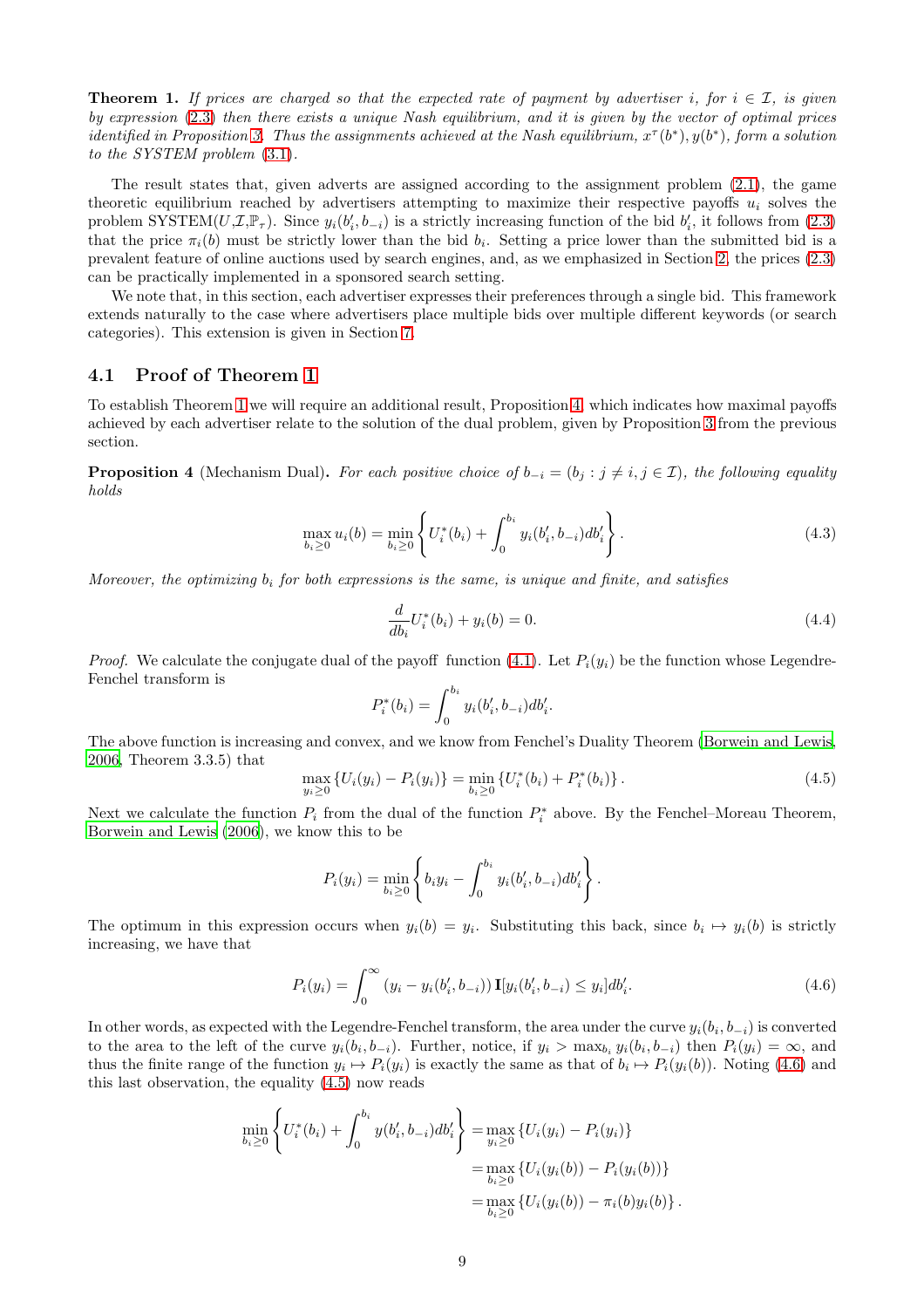In the final equality we note from the definition [\(2.3\)](#page-3-5) that  $P_i(y_i(b)) = \pi_i(b)y_i(b)$ . This gives the equality [\(4.3\)](#page-8-4).

We now show that both expressions  $(4.3)$  are determined at the same unique value of  $b_i$ . The function  $U_i^*(b_i) - P_i^*(b)$  is a strictly convex differentiable function of  $b_i$ , whose unique minimum is given by the required expression [\(4.4\)](#page-8-5). Further,  $b_i \mapsto y_i(b_i, b_{-i})$  is strictly increasing and  $b_i$  achieves the range of the strictly concave function  $U_i(y_i) - P_i(y_i)$  under  $y_i = y_i(b_i, b_{-i})$ . Thus  $U_i(y_i) - P_i(y_i)$  is maximized uniquely by  $y_i = y_i(b_i, b_{-i})$ (and thus uniquely by  $b_i$ ) satisfying

<span id="page-9-2"></span><span id="page-9-1"></span>
$$
\frac{d}{dy_i}U_i(y_i(b)) - b_i = 0.
$$
\n(4.7)

Since  $\frac{d}{db_i}U_i^*$  is the inverse of the strictly increasing function  $\frac{d}{dy_i}U_i$ , it is clear that [\(4.4\)](#page-8-5) and [\(4.7\)](#page-9-1) are equivalent and satisfied by the same unique  $b_i$ . This completes the proof.

The proof of Theorem [1](#page-8-0) follows by observing the optimality conditions of Propositions [3](#page-7-3) and [4.](#page-8-1)

Proof of Theorem [1.](#page-8-0) Before proceeding with the main argument, we note that a Nash equilibrium must be achieved by positive values of  $b_i$ . By applying the mean value theorem, for some  $\tilde{y}$  satisfying  $0 = y_i(0, b_{-i}) \le$  $\tilde{y} \leq y_i(b_i, b_{-i}),$  we have

$$
u_i(b_i, b_{-i}) \ge U_i(0) + U'_i(\tilde{y})(y_i(b_i, b_{-i}) - y_i(0, b_{-i})) - \int_0^{b_i} (y_i(b_i, b_{-i}) - y_i(0, b_{-i})) db'_i
$$
  
=  $u_i(0, b_{-i}) + (U'_i(\tilde{y}) - b_i)(y_i(b_i, b_{-i}) - y_i(0, b_{-i}))$   
>  $u_i(0, b_{-i}).$  (4.8)

The second term in [\(4.8\)](#page-9-2) is positive for  $b_i$  sufficiently small, since  $U_i'(\tilde{y}) - b_i \nearrow \infty$  as  $b_i \searrow 0$  and from our monotonicity property  $y_i(b_i, b_{-i}) > y_i(0, b_{-i})$ . From this we see that a Nash equilibrium can only be achieved with  $b_i > 0$  for each  $i \in \mathcal{I}$ .

By Proposition [4,](#page-8-1)  $b = (b_i : i \in \mathcal{I}) > 0$  is a Nash equilibrium if and only if condition [\(4.4\)](#page-8-5) is satisfied for each  $i \in \mathcal{I}$ . But by Proposition [3b](#page-7-3)), these conditions hold if and only if b is the unique solution to the dual to the SYSTEM problem. So, the set of Nash equilibria are the optimal prices defined for the decomposition, Proposition [2.](#page-7-5) By Proposition [3b](#page-7-3)), the assignment achieved by Nash equilibrium bids maximizes the utilitarian objective SYSTEM $(U, \mathcal{I}, \mathbb{P}_{\tau})$ . Finally, by Strong Duality (Theorem [3](#page-25-0) of Appendix [C\)](#page-24-0), there exists  $b^*$  which optimizes the dual problem [\(3.5\)](#page-7-1), and thus there must be a Nash equilibrium.  $\Box$ 

**Remark 1.** The optimality condition [\(3.6\)](#page-7-2) or [\(4.4\)](#page-8-5) states that each advertiser's demand,  $D_i(b_i)$ , and supply,  $y_i(b)$ , should equate, and is a consequence of the Envelope Theorem. A more familiar context for this form of result is Vickrey pricing [\(Vickrey \(1961\)](#page-19-4)) and Myerson's Lemma (or the Revenue Equivalence Theorem), see [Myerson \(1981](#page-18-8)) and [\(Milgrom, 2004](#page-18-9), Theorem 3.3), which are also consequences of the Envelope Theorem. But observe that we are using general utilities, which despite the single input parameter  $b_i$ , takes us out of a single parameter type space to which Myerson's Lemma generally applies.

We have assumed throughout the monotonicity property, ensuring that the mapping  $b_i \mapsto y_i(b_i, b_{-i})$  is strictly increasing and continuous. A natural question concerns whether the monotonicity property can be relaxed.

**Example 2.** If the mapping is discontinuous, there may be inefficient Nash equilibria, and the  $L = I = 2$  case discussed in Example [1,](#page-5-1) with two advertisers and two slots, provides an illustration. The same difficulty can arise even if the mapping is continuous but not strictly increasing, as we now show. Amend the illustration, by supposing that the advertiser effects  $q_1^{\tau}, q_2^{\tau}$  are independent random variables with continuous probability density functions each supported on the interval  $(q-\epsilon, q+\epsilon)$  for  $q >> \epsilon > 0$ . The mapping  $b_i \mapsto y_i(b_i, b_{-i})$  is now continuous, although not strictly increasing. The inefficient Nash equilibria remain, where one of the advertisers bids very high and the other very low. If we assume the densities of  $q_1^{\tau}, q_2^{\tau}$  are positive in a neighbourhood of the origin, then the mapping is necessarily strictly increasing, because a small increase in an advertiser's bid will have a small but positive probability of improving the slot allocated to the advertiser: competition exists between the advertisers, whatever their bids, for at least some search types  $\tau$ , and this ensures the uniqueness and efficiency of the Nash equilibrium.

## <span id="page-9-0"></span>5 Dynamics and Convergence

We have seen in Section [2](#page-2-0) that our assignment model involves the rapid solution of a computationally straightforward problem for each individual search. The challenge facing an advertiser is of a different form: she has to rely on noisy and possibly delayed feedback averaged over some period of time in order to learn the mean click-through rate  $y_i$  that has been achieved by her bid  $b_i$ , and she then has to decide whether to vary her bid.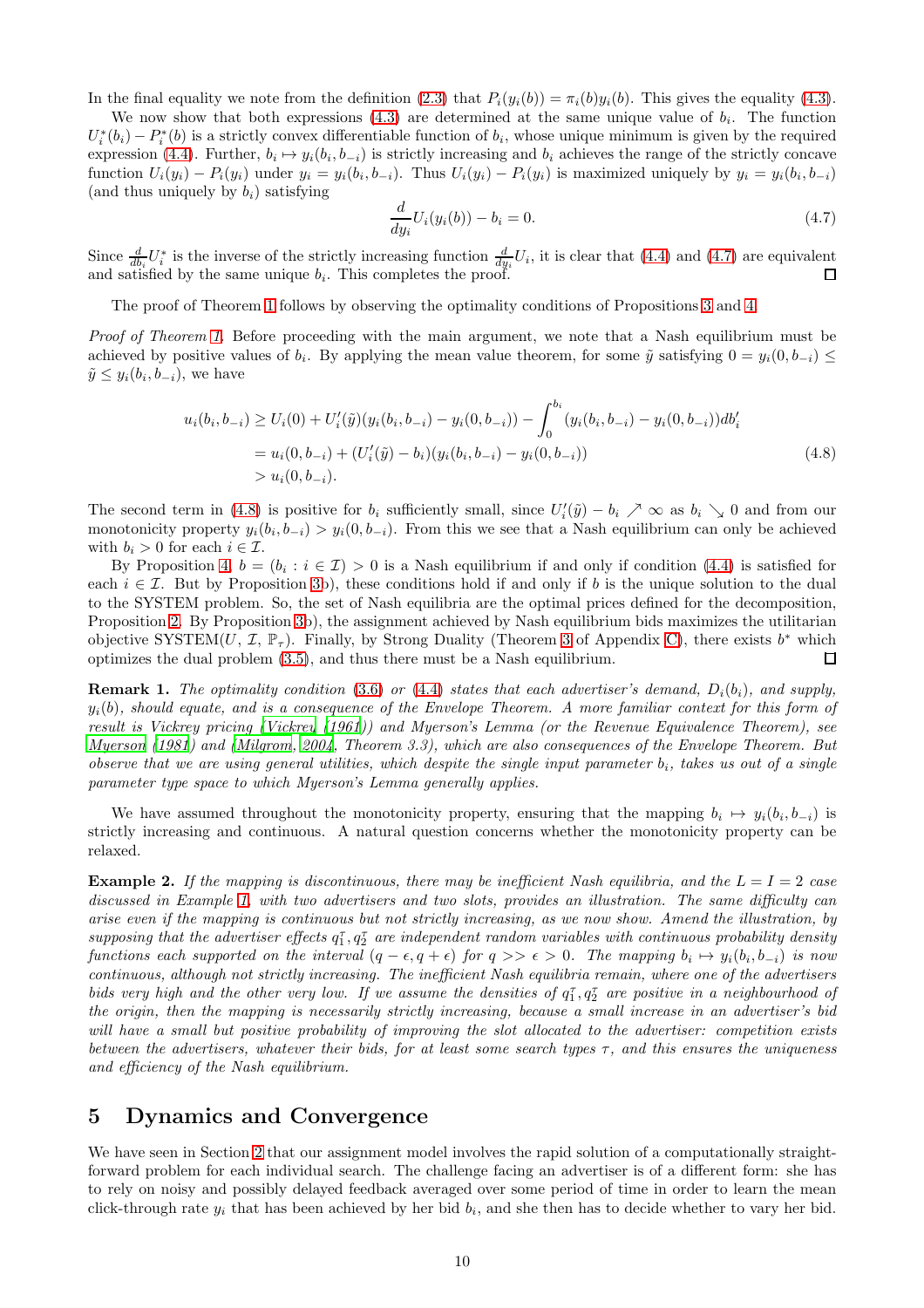We shall formulate the advertiser's problem in continuous time, and the natural question is whether multiple advertisers smoothly varying their bids  $b_i(t)$  as a consequence of their current click-through rates  $y_i(t)$  will converge to the Nash equilibrium.

Convergence may not be possible when the search space is discrete, e.g., for an auction on a single search type. Essentially, the search engine does not have enough additional information from the search type  $\tau$  to fine tune its discrimination between advertisers. However, in sponsored search, there is inherent variability in the search type  $\tau$  which will influence the click-through probabilities of the advertiser. This is the motivation for our assumption of the monotonicity property, that the distribution  $\mathbb{P}_{\tau}$  over  $\mathcal T$  is such that the click-through rate  $y_i(b)$  is a continuous, strictly increasing function of  $b_i$ . We shall see that, under models of advertiser response, we are then able to deduce convergence towards a system optimum.

Recall the objective function for the dual of the system problem as derived in Proposition [3,](#page-7-3)

<span id="page-10-2"></span>
$$
\mathcal{V}(b) = \sum_{i \in \mathcal{I}} U_i^*(b_i) + \sum_{i \in \mathcal{I}} b_i y_i(b). \tag{5.1}
$$

This expression is the sum of the consumer surpluses and the revenue achieved by the platform at prices b and, when b is optimal, it is equal to the maximal total welfare as defined by the SYSTEM problem  $(3.1)$ . Further,  $V(b)$  is continuously differentiable for  $b > 0$  with

$$
\frac{\partial \mathcal{V}}{\partial b_i} = -D_i(b_i) + y_i(b).
$$

We next model advertisers' responses to their observation of click-through rates. We suppose advertiser  $i$ changes her bid  $b_i(t)$  smoothly (i.e., continuously and differentiably) as a consequence of her observation of her current click-through rate  $y_i(t)$  so that

<span id="page-10-0"></span>
$$
\frac{d}{dt}b_i(t) \geq 0 \text{ according as } b_i(t) \leq U'_i(y_i(b(t))).\tag{5.2}
$$

This is a natural dynamical system representation of advertiser i varying  $b_i$  smoothly in order to improve her payoff  $u_i(b)$ , given by expression [\(4.1\)](#page-7-4), under prices [\(2.3\)](#page-3-5), since under the monotonicity condition a small positive change in  $b_i$  will cause a small positive change in  $y_i(b)$  and the impact on  $u_i(b)$  will be positive or negative as in relation [\(5.2\)](#page-10-0) - see Lemma ?? in Appendix ??. Note that from the definition of the demand function  $D_i(\cdot)$ ,

<span id="page-10-1"></span>
$$
y_i \lessgtr D_i(b_i) \text{ according as } b_i \lessgtr U_i'(y_i). \tag{5.3}
$$

The payoff  $u_i(b)$  is maximized over  $b_i$  when  $b_i$  and  $U_i'(y_i(b))$  equate, or equivalently, when  $y_i(b)$  and  $D_i(b_i)$ equate.

<span id="page-10-3"></span>**Theorem 2** (Convergence of Dynamics). Starting from any point  $b(0)$  in the interior of the positive orthant, the trajectory  $(b(t): t \geq 0)$  of the above dynamical system converges to a solution of the DUAL problem [\(3.5\)](#page-7-1). Thus  $y(b(t))$ , the assignment achieved by the prices  $b(t)$ , converges to a solution of the SYSTEM problem [\(3.1\)](#page-6-7).

*Proof.* We prove that the objective of the dual problem  $V(b)$ , defined above, is a Lyapunov function for the dynamical system. Note that  $V(b)$  is continuously differentiable for  $b > 0$ . Since  $y_i(b) \downarrow 0$  as  $b_i \downarrow 0$  and  $U'(0) > 0$ it follows from [\(5.2\)](#page-10-0) that there exists  $\delta > 0$ , possibly depending on  $b_{-i}(t)$ , such that  $\frac{d}{dt}b_i(t) > 0$  if  $b_i(t) \leq \delta$ . We deduce that the paths of our dynamical system  $(b(t): t \ge 0)$  are strictly positive and  $V(b(t))$  is continuously differentiable along these paths. Further, the level sets  $\{b : \mathcal{V}(b) \leq \kappa\}$  are compact: this is an immediate consequence of the facts that the functions  $U_i^*(b_i)$  are positive and decreasing, and, as proven in Lemma [2,](#page-22-0) that

$$
\lim_{||b|| \to \infty} \sum_{i \in \mathcal{I}} b_i y_i(b) = \infty.
$$

Differentiating  $V(b(t))$  yields

$$
\frac{d}{dt}\mathcal{V}(b(t)) = \sum_{i\in\mathcal{I}}\frac{\partial\mathcal{V}}{\partial b_i}\frac{d}{dt}b_i(t) = -\sum_{i\in\mathcal{I}}\left(D_i(b_i(t)) - y_i(b(t))\right)\frac{d}{dt}b_i(t) \leq 0,
$$

where the inequality follows from relations [\(5.2\)](#page-10-0) and [\(5.3\)](#page-10-1), and is strict unless  $D_i(b_i(t)) = y_i(b(t))$  for  $i \in \mathcal{I}$ . By Lyapunov's Stability Theorem, see [\(Khalil](#page-18-10), [2002,](#page-18-10) Theorem 4.1), the process  $(b(t): t \geq 0)$  converges to the set of points  $b^*$  satisfying, for  $i \in \mathcal{I}$ ,  $D_i(b_i) = y_i(b)$ . Recall that  $\frac{dU_i^*}{db_i} = -D_i(b_i)$  and thus, by Proposition [3\(](#page-7-3)a), the price process  $b(t)$  converges to an optimal solution to the dual problem [\(3.5\)](#page-7-1). By the monotonicity property  $y(b)$  is continuous, and thus by Proposition [3\(](#page-7-3)b) the click-through rates  $y(b(t))$  converge to an optimal solution for the system problem.  $\Box$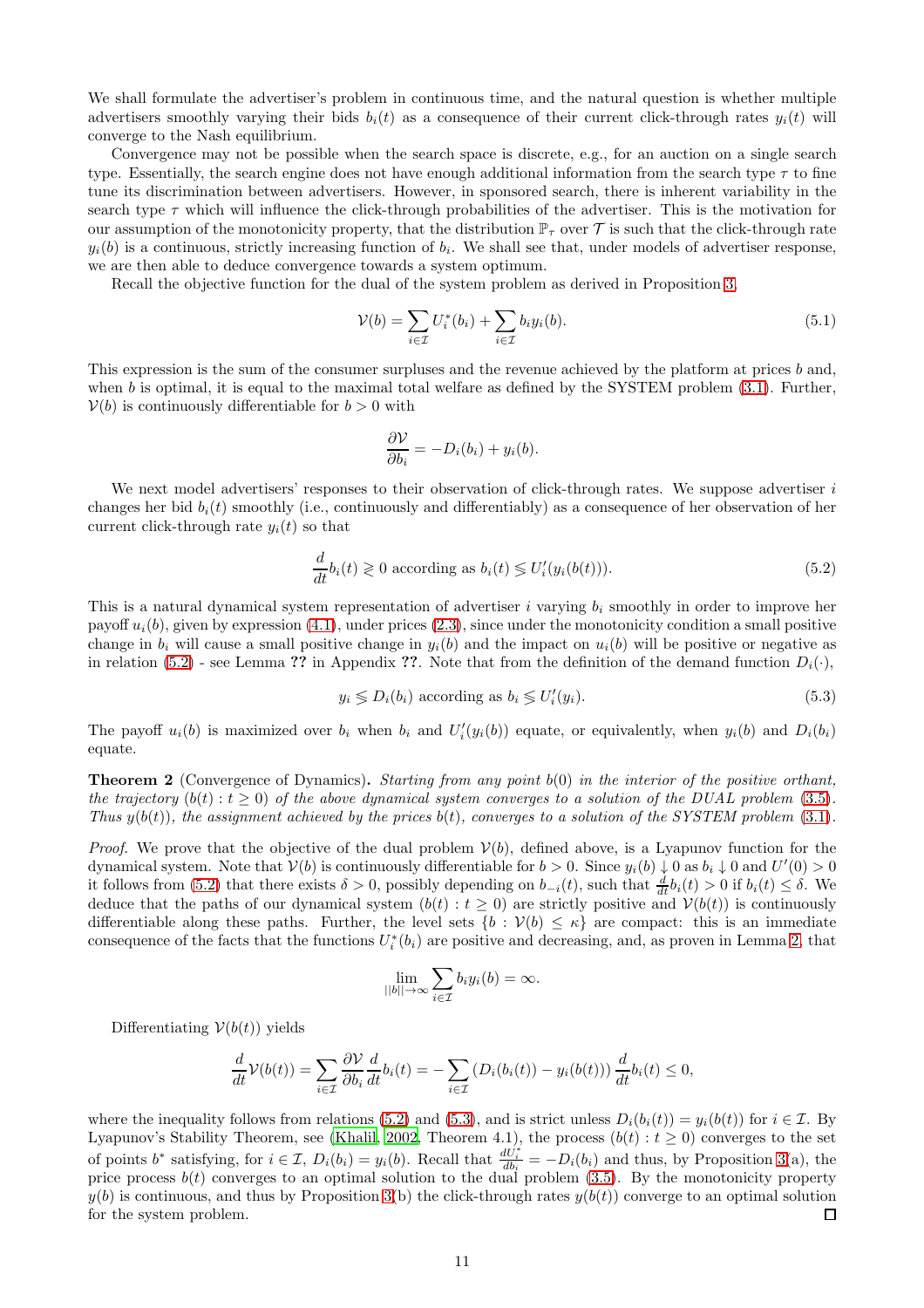In the above discussion we model advertisers that smoothly change their bids over time. However, we remark that other convergence mechanisms could be considered. For instance, since our dual optimization problem is convex and continuously differentiable, we can minimize the dual through a coordinate descent algorithm, where each component  $b_i$  is sequentially minimized. Such an algorithm could correspond to a game played sequentially with advertisers iteratively maximizing over  $b_i$  their payoff  $u_i(b_i, b_{-i})$ . Previous work on global convergence to a Nash equilibrium using an assumption of local rather than complete information is described by [Yang and Hajek](#page-19-2) [\(2006\)](#page-19-2).

The dynamical system of this section allows advertisers' bids to adapt to a non-stationary environment, for example if the set of participating advertisers changes. Note that we have left unexplored the statistical aspects of estimating the click-through rates  $y_i$ , although some insights are available from the network utility maximization framework for communication networks [\(Kelly \(2003](#page-18-11))). In particular, if the period of time over which the click-through rates  $y_i$  are estimated is longer then this will improve the statistical accuracy of the estimation, but will also slow down the rate of adaptation to a changing environment; and even in a stationary environment there is necessarily a trade-off between the speed of convergence to, and the stochastic variability around, the system optimum.

**Remark 2.** We have assumed  $U_i(\cdot)$  is non-negative, increasing and strictly concave, and is continuously differentiable with boundary conditions  $U_i'(y_i) \to \infty$  as  $y_i \downarrow 0$  and  $U_i'(y_i) \to 0$  as  $y_i \uparrow \infty$ . The boundary conditions have simplified the statement of results, but are not critical. If we assume only that  $U_i(\cdot)$  is increasing, strictly concave, and continuously differentiable with  $U_i'(0) < U_i'(\infty)$  then the Lyapunov function [\(5.1\)](#page-10-2) remains strictly convex on the domain  $\{b : U_i'(\infty) < b_i < U_i'(0), i \in \mathcal{I}\}$ , has an interior minimum, and starting from any point  $b(0)$  in this domain the trajectory  $(b(t): t \geq 0)$  converges to the point b achieving this minimum, which is the unique Nash equilibrium.

### <span id="page-11-0"></span>6 General Assignments

In this section we consider how the assignment problem [\(2.1\)](#page-3-3) can be generalized within our framework. Some extensions are immediate and straightforward. For example, we could allow the number of slots  $L = L(\tau)$  to depend on the search type  $\tau$ ; the pricing implementations of Section [2.2](#page-3-0) do not require  $L(\tau)$  to be constant over  $\tau$ . In this Section we consider two further generalizations of practical importance.

#### 6.1 More complex page layouts

Suppose the platform allows adverts of different sizes: for example, an advertiser may wish to offer an advert that occupies two adjacent slots. More generally adverts may vary in size, position, and include images and other media. So the platform may have a more complex set of possible page layouts than simply an ordered list of slots  $1, 2, ..., L$ . Let  $l \in \mathcal{L}$  describe a possible layout of the adverts for advertisers  $i \in \mathcal{I}$ . Let  $p_{il}^{\tau}$  be the probability of a click-through to advertiser i under layout  $l$ . Then the generalization of the assignment problem [\(2.1\)](#page-3-3) becomes

| Maximize | $\partial_i p_{il}^{\tau}$<br>$i \in \mathcal{I}$ |
|----------|---------------------------------------------------|
| over     | $l \in \mathcal{L}$ .                             |

Indeed, this formulation allows the click-through probabilities for an advert to depend not just on the advertiser and the position within the page, but also on which other adverts are shown on the page, provided only the probabilities  $p_{il}^{\tau}$  can be estimated.

The complexity of this optimization problem depends on the design of the page layout through the structure of the set  $\mathcal L$  and may depend on any structural information on the probabilities  $p_{il}^{\tau}$ , but for a variety of cases it will remain an assignment problem with an efficient solution. If  $y_i(b)$  is again defined as the expected clickthrough rate for advertiser  $i$  from a bid vector  $b$ , and if it satisfies the monotonicity property, then Theorems [1](#page-8-0) and [2](#page-10-3) hold with identical proofs.

Example 3. In an image-text auction, the platform may place on a page either an ordered set of text adverts (as described in Section [2\)](#page-2-0) or a single image advert. As before advertiser i bids  $b_i$ , the marginal utility to advertiser i of an additional click-through; and now we suppose advertisers  $i \in \mathcal{I}_{text}$  make available text adverts and advertisers  $i \in \mathcal{I}_{image}$  make available image adverts, where  $\mathcal{I} = \mathcal{I}_{text} \cup \mathcal{I}_{image}$  and an advertiser  $i \in \mathcal{I}_{text} \cap \mathcal{I}_{image}$ makes available both a text and an image advert. Let the click-through probability on image advert  $i$  be  $p_i^{\tau}$  for  $i \in \mathcal{I}_{image}$ , with click-through probabilities on text adverts as in Section [2.](#page-2-0)

For this example the assignment problem is straightforward: the platform solves the earlier assignment prob-lem [\(2.1\)](#page-3-3) over advertisers  $i \in \mathcal{I}_{text}$ , and shows text adverts if the optimum achieved exceeds  $\max_{i \in \mathcal{I}_{image}} b_i p_i^{\tau}$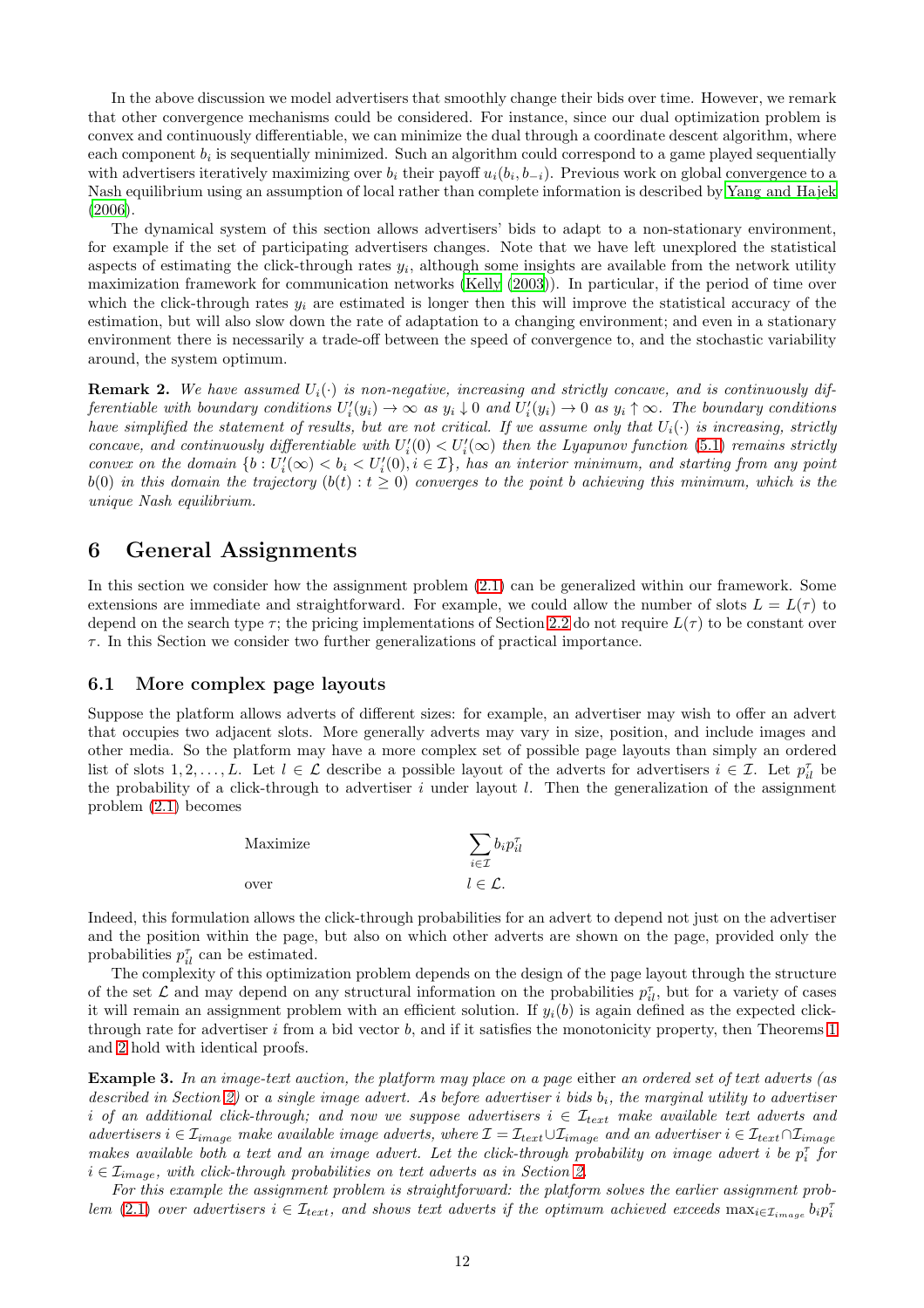and otherwise shows an image achieving this latter maximum. Similarly the calculation of the rebate is straightforward, with one further assignment problem to be solved for each click-through.

It is of course possible to construct assignment problems that are not as straightforward. For example, suppose that adverts are of different sizes, and the platform has a bound on the sum of the advert sizes shown. The assignment problem then includes as a special case the knapsack problem. In general the problem is NP-hard but it becomes computationally feasible if, for example, there are a limited number of possible advert sizes, as in the image-text auction above.

### 6.2 Controlling the number of slots

The platform may wish to limit the number of slots filled, if it judges the available adverts as not sufficiently interesting to searchers. Ultimately showing the wrong or poor quality adverts can cause searchers to move platform and so hurt long-term platform revenue.

Suppose the platform judges there is a benefit (positive or negative)  $q_{il}^{\tau}$  to a searcher for an impression of the advert from advertiser i in slot l for a search of type  $\tau$ , regardless of whether or not the searcher clicks on the advert. The system objective function [\(3.1a\)](#page-6-3) then becomes

$$
\sum_{i\in\mathcal{I}}U_i(y_i)+\mathbb{E}_{\tau}\left[\sum_{i\in\mathcal{I}}\sum_{l\in\mathcal{L}}q_{il}^{\tau}x_{il}^{\tau}\right],
$$

the assignment objective function [\(2.1a\)](#page-3-6) becomes

$$
\sum_{i \in \mathcal{I}} \sum_{l \in \mathcal{L}} \left( b_i p_{il}^{\tau} + q_{il}^{\tau} \right) x_{il}^{\tau},
$$

and our results hold with minor amendments. In particular, equation [\(2.3\)](#page-3-5) for the price function and equa-tion [\(5.1\)](#page-10-2) for the Lyapunov function are unaltered, although of course the functions  $y_i(b)$  will now be defined in terms of solutions to the new assignment problem.

An important special case occurs when  $q_{il}^{\tau} \equiv -R$ , where R is a reserve price, but in this case we need to slightly perturb the set-up to ensure that Proposition [1](#page-3-4) remains sufficient for the monotonicity property. Suppose that  $q_{il}^{\tau} = q^{\tau}$  for all  $i \in I, l \in I$  where  $q^{\tau} = 0$  or  $-R$  with probabilities  $\epsilon$  and  $1 - \epsilon$  respectively. (Formally, augment the space  $\mathcal T$  to carry a random variable  $q^{\tau}$  that is independent of the click-through probabilities  $p_{il}^{\tau}$ . Then with probability  $1 - \epsilon$  an advert will be shown in a slot only if its contribution to the objective function of the assignment problem,  $b_i p_{il}^{\tau}$ , is at least R. With probability  $\epsilon$  a reserve is not applied: we add the possibility to ensure  $y_i(b)$  is increasing even for small  $b_i$ .

Of course a reserve  $R$  may also have a favourable effect on the revenue received by the platform, [Ostrovsky and Schwarz](#page-18-12) [\(2011\)](#page-18-12); [Bachrach et al. \(2014\)](#page-17-3). As an illustration, consider the generalized second price auction of Example [1.](#page-5-1) A reserve of R will reduce the number of slots filled if  $R > b_L p_L^{\tau}$  and may increase the revenue, which can be calculated from expression [\(2.7\)](#page-5-3). Nevertheless our framework is one of utility maximization: we assume the platform is trying to assure its long-term revenue by producing as much benefit as possible for its users, its advertisers and itself. There are, of course, several ways in which the platform could increase its own revenue within the utility maximization framework: in the absence of competition from other platforms it could for example charge an advertiser a fixed fee, less than the advertiser's consumer surplus, to participate.

As yet a further example of the flexibility of the framework, instead of a fixed reserve price we could allow an organic search result k to compete for a slot, with a positive benefit  $q_{kl}^{\tau}$ , but with  $b_k = 0$ . Recent work has analyzed the trade-off in objectives between the platform and advertiser in sponsored search: [Roberts et al.](#page-19-5) [\(2013\)](#page-19-5) focus on ranking algorithms, trading off revenue against welfare, while [Bachrach et al. \(2014\)](#page-17-3) also include the user as an additional stakeholder. Our framework aims to maximize the aggregate social welfare of the auction system, but it is noteworthy that this simple model of the benefit to a user of organic search results can be subsumed within our framework.

## <span id="page-12-0"></span>7 Platform-wide optimization

An advertiser may judge some types of click-through as more valuable than others. In this section we suppose that the platform allows an advertiser to express such preferences, by making distinct bids on different categories of search query. The challenge for the advertiser is to balance her bids across the range of categories offered to her by the platform.

Suppose the platform allows advertiser i to partition the type space T into categories  $(\mathcal{T}_{ik}: k \in \mathcal{K}_i)$ . The categories may be defined in terms of the keywords used in a search or any other feature of the search type, such as geographical area or broad classification of the user, that the platform is prepared to share with advertiser i. We assume the platform allows advertiser i to know the category of the search type  $\tau$ , namely that  $\tau \in \mathcal{T}_{ik}$ ,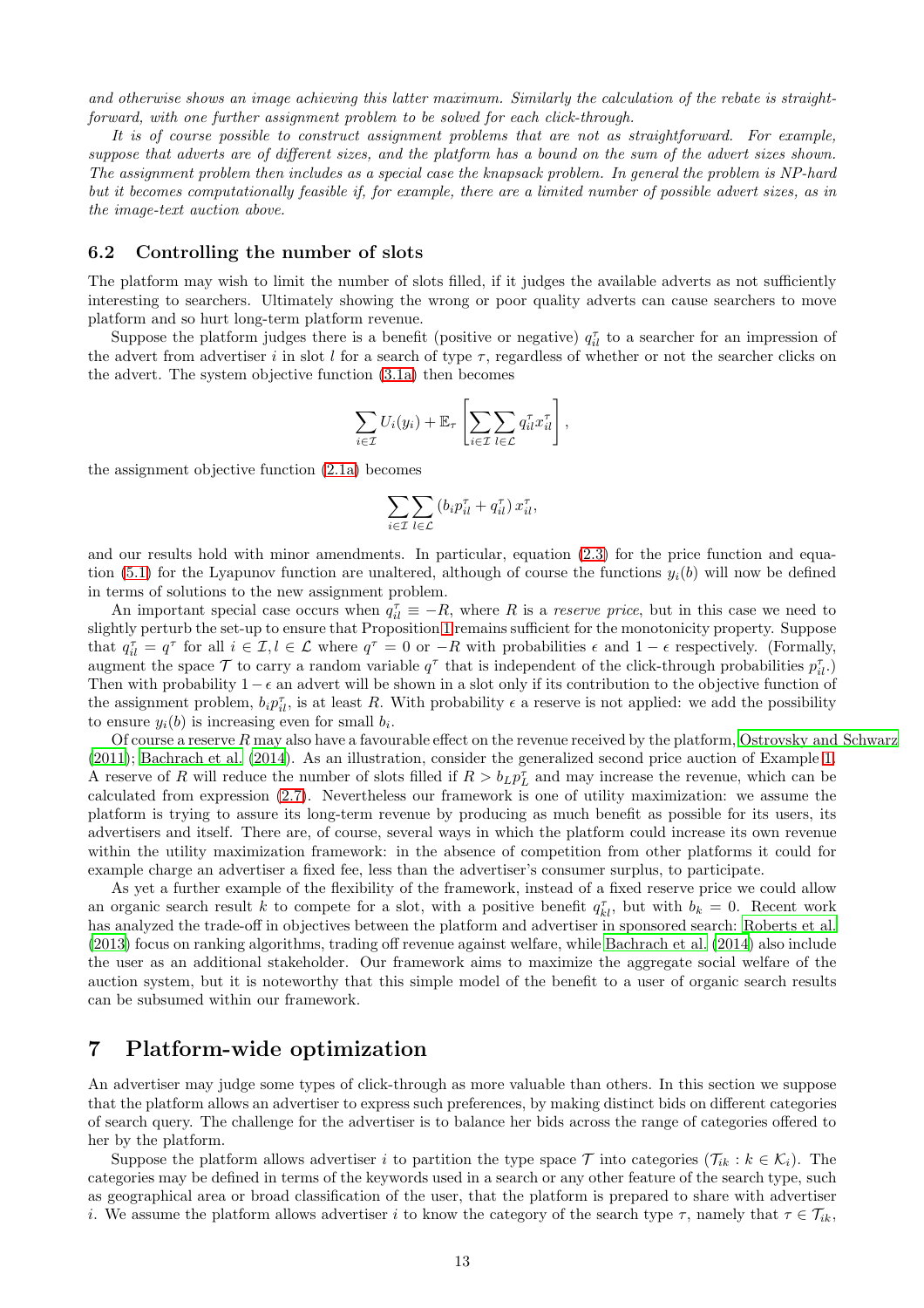but the platform knows more, namely  $\tau$ . We suppose the platform may vary aspects of the auction, such as the number of advertising slots on the page or more generally the layout of the page, depending on the search type τ. For example, the platform may use the current screen size of the user to determine the page layout.

Let  $b_{ik}$  be the bid of advertiser i for click-throughs from category k, and let  $b_i = (b_{ik} : k \in \mathcal{K}_i)$  and  $b = (b_{ik} : i \in \mathcal{I}, k \in \mathcal{K}_i)$ . Let  $y_{ik}$  be the click-through rate to advertiser i from searches in category  $k \in \mathcal{K}_i$ , and assume that the expected rate of payment by advertiser i for click-throughs from category  $k \in \mathcal{K}_i$  is

$$
\pi_{ik}(b)y_{ik}(b) = \int_0^{b_{ik}} \left(y_{ik}(b) - y_{ik}(b'_{ik}, b)\right) db'_{ik}, \quad i \in \mathcal{I}, k \in \mathcal{K}_i,
$$

where  $(b'_{ik}, b)$  is the vector obtained from the vector b by replacing the component  $b_{ik}$  by  $b'_{ik}$ . This rate of payment can be achieved by either of the first two pricing implementations of Section [2.2:](#page-3-0) these implementations use the function  $y_i^{\tau}(b)$  to determine the charge for a click-through, and so no difficulty is caused by the form of the auction depending upon the search type  $\tau$ .

Let  $y_i = (y_{ik} : k \in \mathcal{K}_i)$ . If advertiser i's utility  $U_i(y_i)$  is simply a sum of utilities  $U_{ik}(y_{ik})$  over the categories  $k \in \mathcal{K}_i$  then this model is subsumed in the model treated in earlier sections: advertiser i can be represented by a collection of sub-advertisers, one for each category  $k \in \mathcal{K}_i$ , and the platform can set click-through probabilities to zero for sub-advertiser  $k \in \mathcal{K}_i$  if  $\tau \notin \mathcal{T}_{ik}$ . But for more general utility functions we would expect that the bids  $b_{ik}, k \in \mathcal{K}_i$ , cannot be determined independently.

Suppose, then, that advertiser i's utility  $U_i(\cdot)$  is an increasing, strictly concave, continuously differentiable function of the vector  $y_i = (y_{ik} : k \in \mathcal{K}_i)$ . Assume that the partial derivative  $\partial U_i/\partial y_{ik}$  decreases from  $\infty$  to 0 as  $y_{ik}$  increases from 0 to  $\infty$ , and that  $b_{ik} \mapsto y_{ik}(b_{ik}; b)$  satisfies the monotonicity property.

Let

$$
U_i^*(b_i) = \max_{y_i \geq 0} \left( U_i(y_i) - \sum_{k \in \mathcal{K}_i} b_{ik} y_{ik} \right),
$$

the Legendre-Fenchel transform of  $U_i(y_i)$ , interpretable as the consumer surplus of advertiser i at prices  $b_i$ . Our conditions on  $U_i$  and its partial derivatives ensure there is a unique maximum, interior to the positive orthant, for any price vector  $b_i$  in the positive orthant. Let  $(D_{ik}(b_i) : k \in \mathcal{K}_i)$  be the argument  $y_i$  that attains this maximum: it is the demand vector of advertiser  $i$  at prices  $b_i$ , and

<span id="page-13-0"></span>
$$
\frac{\partial}{\partial b_{ik}} U_i^*(b_i) = -D_{ik}(b_i). \tag{7.1}
$$

Then the question for advertiser i is how to balance her bids  $(b_{ik} : k \in \mathcal{K}_i)$  over the categories  $\mathcal{K}_i$  that are of interest to her. The payoff to advertiser i arising from a vector of bids  $b = (b_i : i \in \mathcal{I}) = (b_{ik} : i \in \mathcal{I}, k \in \mathcal{K}_i)$ is then

$$
u_i(b) = U_i(y_i(b)) - \sum_{k \in \mathcal{K}_i} \pi_{ik}(b)y_{ik}(b),
$$

and the condition for a Nash equilibrium is again  $(4.2)$  where now  $b_i$  is a vector. Paralleling the development of Section [4,](#page-7-0) the maximum of the payoff function  $b_i \mapsto u_i(b_i, b_{-i})$  is attained when

$$
\frac{\partial}{\partial b_{ik}}U_i^*(b_i) + y_{ik}(b) = 0, \quad k \in \mathcal{K}_i,
$$

or equivalently  $D_{ik}(b_i) = y_{ik}(b)$  for  $k \in \mathcal{K}_i$ , there is a unique Nash equilibrium, and these conditions also identify the unique system optimum.

Next suppose that for each  $k \in \mathcal{K}_i$  advertiser i changes her bid  $b_{ik}(t)$  smoothly (i.e., continuously and differentiably) as a consequence of her observation of her current click-through rate  $y_{ik}(b(t))$  so that

<span id="page-13-1"></span>
$$
\frac{d}{dt}b_{ik}(t) \geq 0 \text{ according as } y_{ik}(b(t)) \leq D_{ik}(b_i(t)).
$$
\n(7.2)

This is a dynamical system representation of advertiser i varying  $b_{ik}$  smoothly in order to increase or decrease her bid for keyword k according to whether the currently observed click-through rate  $y_{ik}(t)$  is lower or higher than her demand at her current bid prices. Then trajectories converge to the solution of the system problem, by essentially the same Lyapunov argument as used to prove Theorem [2,](#page-10-3) as we now sketch.

Let

$$
\mathcal{V}(b) = \sum_{i \in \mathcal{I}} U_i^*(b_i) + \sum_{i \in \mathcal{I}} \sum_{k \in \mathcal{K}_i} b_{ik} y_{ik}(b).
$$

Differentiating  $V(b(t))$  yields, from [\(7.1\)](#page-13-0), Lemma [2](#page-22-0) and [\(7.2\)](#page-13-1),

$$
\frac{d}{dt}\mathcal{V}(b(t)) = \sum_{i \in \mathcal{I}} \sum_{k \in \mathcal{K}_i} \frac{\partial \mathcal{V}}{\partial b_{ik}} \frac{d}{dt} b_{ik}(t) = -\sum_{i \in \mathcal{I}} \sum_{k \in \mathcal{K}_i} \left( D_{ik}(b_i(t)) - y_{ik}(b(t)) \right) \frac{d}{dt} b_{ik}(t) \le 0
$$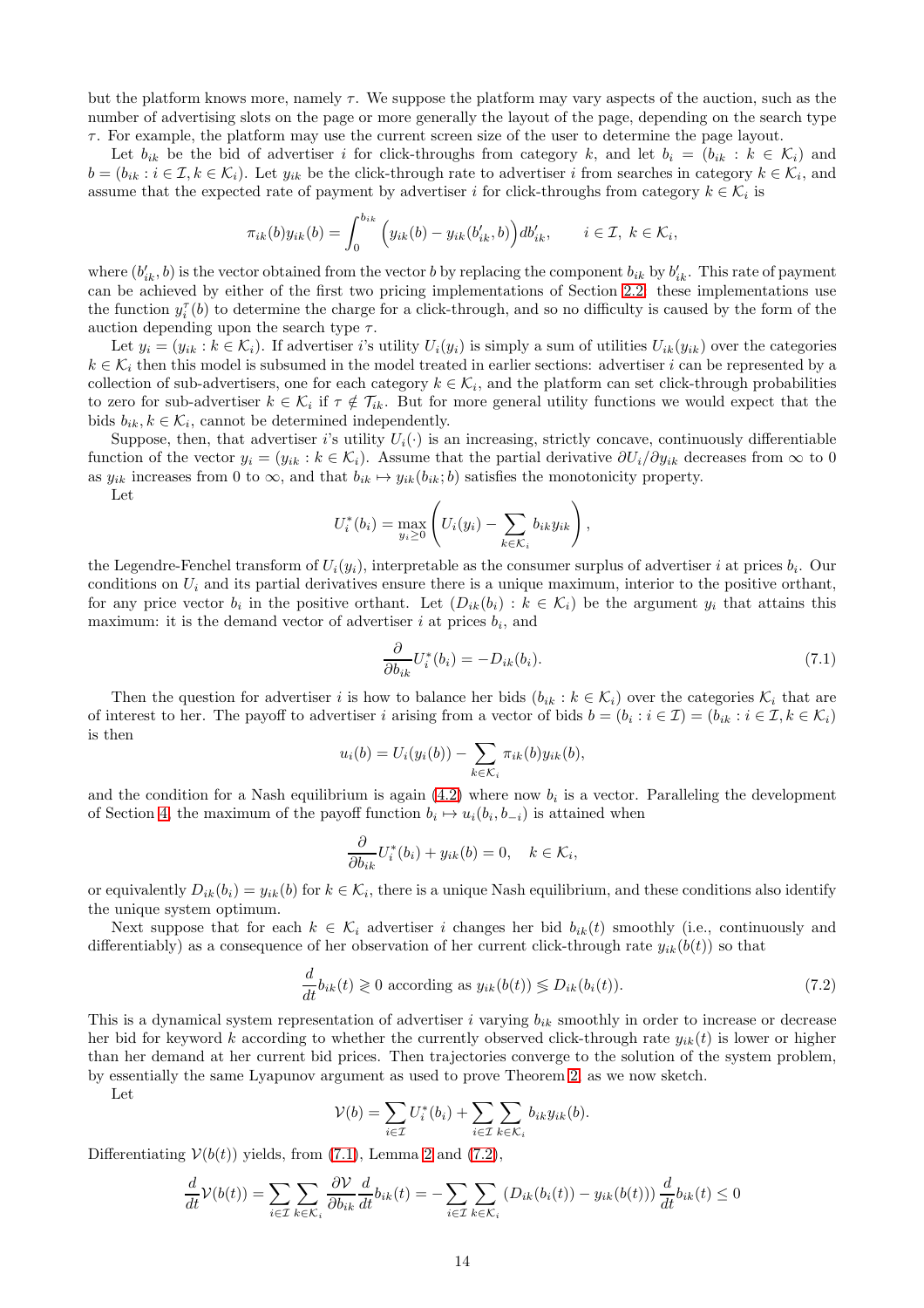where the inequality is strict unless  $D_{ik}(b_i(t)) = y_{ik}(b(t))$  for  $i \in \mathcal{I}, k \in \mathcal{K}_i$ . But this holds if and only if y solves the system problem.

Remark 3. Our approach to auction design separates the computational burden into a task that can be completed quickly for each page impression by the platform, and tasks that can be performed more slowly by individual advertisers or perhaps agents working on their behalf. The task for an advertiser is to assess the value to her of different forms of click-through. This may not be an easy task, but it is a task naturally assigned to the advertiser and is made simpler by requiring only local information in the region of the currently achieved click-through rates.

Remark 4. How finely should a search platform allow categories to be defined, and how finely should it divide its stream of queries across distinct auctions? Finer classifications will allow advertisers to communicate more precisely their valuations but excessive targeting may lead to thinner markets and to various forms of adverse selection. These trade-offs are discussed by [Levin and Milgrom](#page-18-13) [\(2010](#page-18-13)), who argue that the degree of differentiation allowed, or conflation imposed, is an important aspect of the organization of well-functioning markets.

In the current context, observe that advertiser i is forced to conflate her bid  $b_{ik}$  across multiple auctions, and in each of these the set of competing advertisers is likely to be different. Thus the design of the categories  $(\mathcal{T}_{ik}:k\in\mathcal{K}_i,i\in\mathcal{I})$  provides ample opportunity to balance the degree of differentiation allowed to, or conflation imposed upon, advertisers by the platform.

We end this section with two examples which indicate the connections between our work and earlier important approaches in the traffic engineering and resource allocation literature.

Example 4. Consider a platform with advertisers who prefer click-throughs that come from one geographical area rather than another, or from one set of keywords rather than another, simply because such click-throughs are more likely to convert into sales. Then advertiser i's utility will be a univariate function

<span id="page-14-0"></span>
$$
U_i\Big(\sum_{k\in\mathcal{K}_i} w_{ik} y_{ik}\Big) \tag{7.3}
$$

where we assume  $U_i(\cdot)$  satisfies our earlier assumptions from Section [3](#page-5-0) and where  $w_i = (w_{ik} : k \in \mathcal{K}_i)$  account for the weight applied to each category by advertiser i.

Given that advertiser i declares a bid  $\tilde{b}_i$  and weights  $\tilde{w}_i = (\tilde{w}_{ik} : k \in \mathcal{K}_i)$  (strategically and not necessarily equal to w<sub>i</sub>), the platform may use the information contained in  $\tilde{w}$  as well as b and  $\tau$  to solve the revised assignment problem,  $ASSIGNMENT(\tau, \dot{b}, \tilde{w})$ , defined as problem [\(2.1\)](#page-3-3) with the revised objective:

$$
\text{Maximize} \qquad \sum_{i \in \mathcal{I}} \tilde{b}_i \sum_{l \in \mathcal{L}} \tilde{w}_i^{\tau} p_{il}^{\tau} x_{il}^{\tau},
$$

where  $\tilde{w}_i^{\tau} = \tilde{w}_{ik}$  for  $\tau \in \mathcal{T}_{ik}$  and  $k \in \mathcal{K}_i$ . Write  $b_{ik} = \tilde{b}_i \tilde{w}_{ik}$  and  $b = (b_{ik} : k \in \mathcal{K}_i, i \in \mathcal{I})$ . then the model formally reduces to that of this section. Essentially there are number of parallel auctions taking place with the search type  $\tau$  determining the bids of advertisers: if  $\tau \in \mathcal{T}_{ik}$  then the bid of advertiser i is  $b_{ik}$ .

The reduction replaces the vector function  $U_i(y_{ik}: k \in \mathcal{K}_i)$  by the special case [\(7.3\)](#page-14-0), a univariate function of a weighted sum. The utility [\(7.3\)](#page-14-0) is concave but not strictly concave, and this introduces some minor technicalities and some simplifications. When strategic advertisers maximize over  $(b_{ik}: k \in \mathcal{K}_i)$  their respective payoff functions

<span id="page-14-2"></span>
$$
u_i(b) := U_i\Big(\sum_{k \in \mathcal{K}_i} w_{ik} y_{ik}(b)\Big) - \sum_{k \in \mathcal{K}_i} \pi_{ik}(b) y_{ik}(b)
$$

the resulting Nash equilibrium is achieved under the necessary conditions

<span id="page-14-1"></span>
$$
w_{ik}U_i'\Big(\sum_{k\in\mathcal{K}_i}w_{ik}y_{ik}(b)\Big)=b_{ik}, \qquad if \quad y_{ik}(b)>0,\tag{7.4a}
$$

$$
w_{ik}U_i'\Big(\sum_{k\in\mathcal{K}_i}w_{ik}y_{ik}(b)\Big)\le b_{ik}, \qquad if \quad y_{ik}(b)=0,
$$
\n(7.4b)

for  $k \in \mathcal{K}_i$  and  $i \in \mathcal{I}$ . In particular, [\(7.4a\)](#page-14-1) implies that if  $y_{ik}(b) > 0$  then  $w_{ik}/b_{ik}$  does not depend on  $k \in \mathcal{K}_i$ : hence the weights intrinsic to advertiser i,  $(w_{ik}: k \in \mathcal{K}_i)$ , and the weights declared strategically by advertiser i to the platform,  $(\tilde{w}_{ik} = b_{ik}/b_i : k \in \mathcal{K}_i)$ , are in proportion wherever a positive click-through rate is received (this is the simplification achieved by the form  $(7.3)$ . So the auction mechanism achieves incentive compatibility: advertisers are encouraged to truthfully declare their intrinsic weights for categories for which they are competing.

We can interpret the system optimization as an infinitely large bipartite congestion game, an interpretation that parallels one of Vickrey's early motivations in transport pricing; in particular the conditions [\(7.4\)](#page-14-2) parallel the conditions for a traffic equilibrium in a network, [Wardrop](#page-19-6) [\(1952](#page-19-6)), [Beckmann et al. \(1956](#page-17-4)).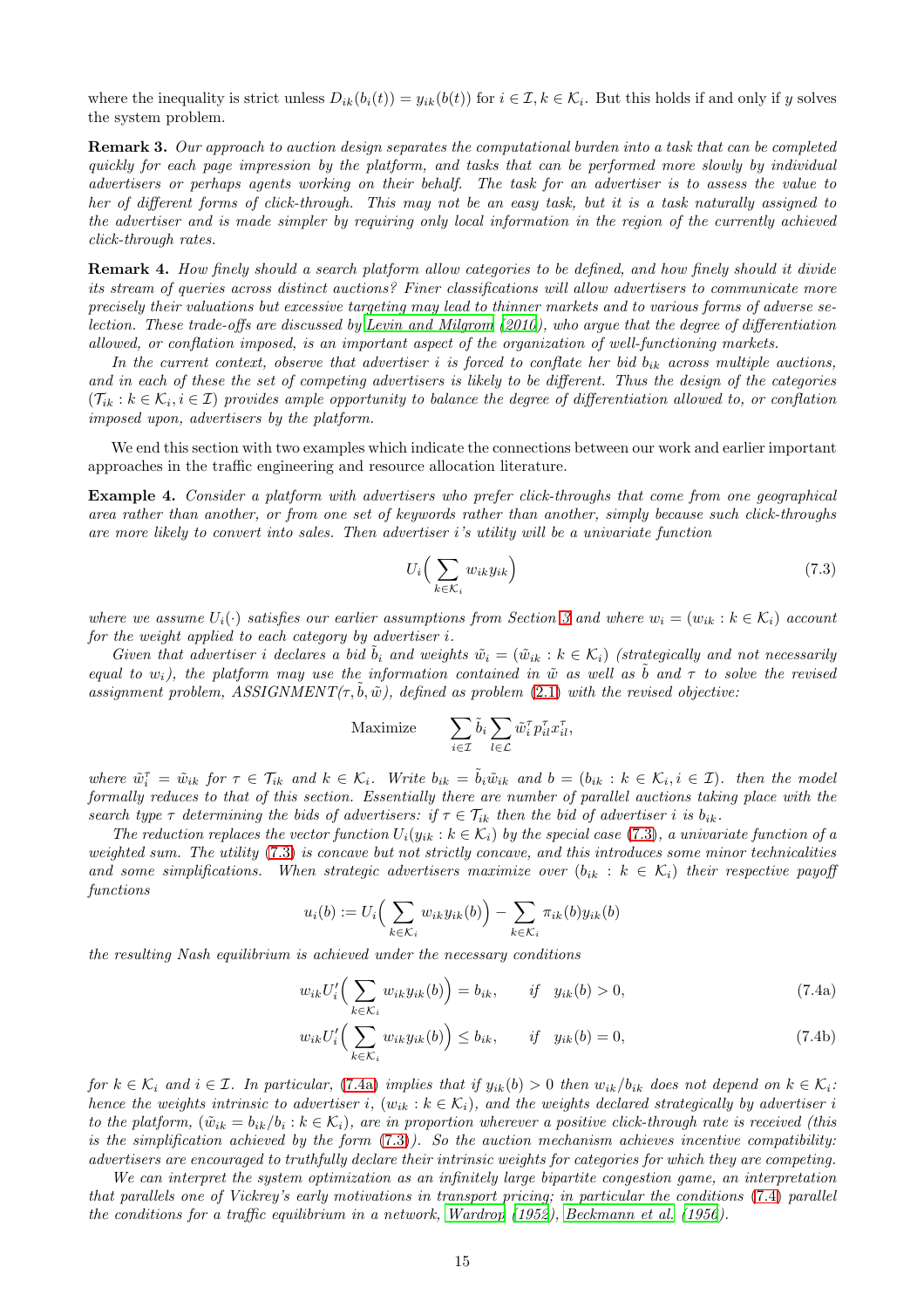Example 5. An advertiser may have a budget constraint on what she can spend across different types of search, for example, in an advertising campaign. In this example we note a simple approach which captures a budget constraint within the framework of this section.

Suppose

$$
U_i(y_i) = \frac{B_i}{q} \log \sum_{k \in \mathcal{K}_i} (w_{ik} y_{ik})^q
$$

for  $0 < q < 1$ . Then

$$
\frac{\partial U_i}{\partial y_{ik}} = \frac{B_i w_{ik}^q y_{ik}^{q-1}}{\sum_{j \in \mathcal{K}_i} (w_{ij} y_{ij})^q}
$$

and so at the unique Nash equilibrium described earlier in this section, where  $\partial U_i/\partial y_{ik} = b_{ik}$ , the budget constraint

$$
\sum_{k \in \mathcal{K}_i} b_{ik} y_{ik} = B_i
$$

is automatically satisfied; note that the constraint is on the rate of bidding rather than expenditure, i.e., not taking into account rebates.

We require  $q < 1$  to ensure the strict concavity of  $U_i(\cdot)$ . As  $q \to 1$ , maximizing  $U_i(y_i)$  subject to the budget constraint approaches the problem of maximizing  $\sum_{k \in \mathcal{K}_i} w_{ik} y_{ik}$  subject to the same budget constraint. In the special case where all advertisers are budget constrained we recover an important early model for the equilibrium price of goods for buyers with linear utilities, [Fisher \(1892\)](#page-18-14); [Eisenberg and Gale \(1959](#page-18-15)).

Advertiser i will receive a stream of rebates, which may be delayed and will be noisy. Rebates will cause the total spent in a period to be less than the budget  $B_i$ , and a natural control response would be to spread the total rebate received in one time period over the budgets available for later time periods. [Borgs et al. \(2007](#page-17-5)) explore a natural bidding heuristic for a budget-constrained advertiser which readily extends to include delayed rebates.

## <span id="page-15-0"></span>8 Related Work

In this paper we have considered a problem where the social welfare of an auction system is optimized subject to the capacity constraints of that system. Social welfare optimization has long been an objective in the design of effective market mechanisms, [Vickrey \(1961\)](#page-19-4). However, only in the recent literature have computationally efficient methods been considered for market and auction design, see [Birnbaum et al. \(2010\)](#page-17-6), [Jain and Vazirani](#page-18-16) [\(2007\)](#page-18-16), [Vazirani \(2010\)](#page-19-7). In the context of electronic commerce and specifically sponsored search auctions, these computational considerations are of critical importance given the increased diversity and competition associated with online advertising.

We have applied a decomposition approach to the task of optimizing advert allocation over the vast range of searches that can be conducted, and separated the task into sub-problems which can be implemented by each advertiser and on each search. The decompositions of interest are familiar and have been important in the context of communication network design, [Srikant \(2004](#page-19-8)); [Kelly and Yudovina \(2014\)](#page-18-17). [Tan and Srikant \(2012\)](#page-19-9) is a distinct approach using optimization decomposition ideas, but based instead on a queueing model of an on-line advert campaign and using connections to scheduling in wireless networks.

Strategic formulations of these optimization decompositions have been developed: in a simple model [Johari and Tsitsiklis](#page-18-18) [\(2004\)](#page-18-18) show a price of anarchy of 75% at a Nash equilibrium. Notably, a single parameter VCG mechanism to yield efficient allocation was considered by [Maheswaran and Basar \(2004\)](#page-18-2) and subsequently generalized by [Yang and Hajek \(2007\)](#page-19-1) and [Johari and Tsitsiklis \(2009\)](#page-18-3). Here a parametrized surrogate utility is employed in the VCG mechanism, where the parameter is selected strategically. The message passed from the player to the mechanism is thus chosen from a reduced space. One part of our decomposition can be viewed as deriving a single parameter VCG mechanism with linear utilities; that is, despite allowing more general utility functions, the derived mechanism is as if each player had a linear utility function. Prior works have used strictly concave surrogate functions while in our approach linearisation is possible owing to the large search/constraint space employed. A linear VCG allocation is computationally straightforward [\(Leonard \(1983\)](#page-18-7), [Bikhchandani et al.](#page-17-1) [\(2002\)](#page-17-1)), but the crucial advantage of our linear framework is that – in addition to decomposing the objectives of advertisers and the platform – further decomposition over the search space is possible, leading to a practical mechanism. In particular, the mechanism can be implemented on each search instance: allocation and pricing both involve standard polynomial time algorithms per-search and per-click, respectively. In essence, we find a simple implementable auction mechanism that yields an efficient allocation of adverts across the entire search space.

Parametrized VCG mechanisms are examples of simplified mechanisms, where the set of messages available to report preferences is restricted. [Milgrom \(2010](#page-18-0)) has shown that the equilibria of a simplified mechanism are also equilibria of the unrestricted mechanism when a certain outcome closure property is satisfied. The closure property states that a bidder can make an optimal best response within the set of restricted bids whenever other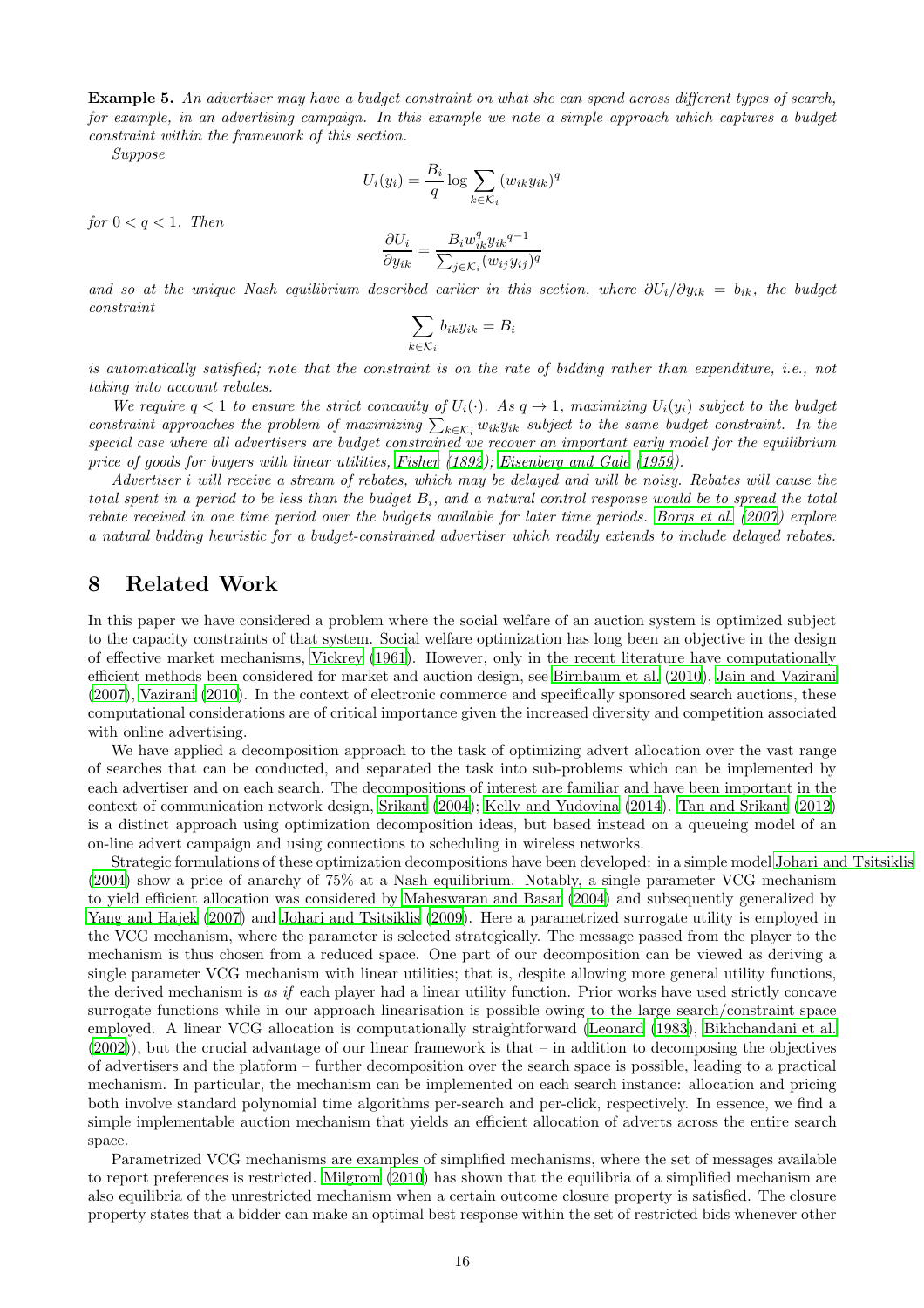bidders' choices lie within the restricted set. As an example, the closure property can be applied to concave utility functions under the restriction of linearity, with the restricted bid communicating a tangent plane rather than the entire utility function.

A very common simplification applied in sponsored search auctions is conflation. For example advertisers may be required to make the same bid per click whatever the position of an advert on the page. If advertisers differentiate between positions beyond each position's observed click-through rate (for example, if click-throughs from lower positions are less or more valuable to the advertiser), then there may be a loss of social welfare from the restriction that a bidder must communicate a single parameter to a mechanism which is unaware of these positional effects. The question of whether VCG or GSP mechanisms with this restriction are sufficiently expressive to communicate the bidders' true values for positions is discussed in detail in [Milgrom \(2010\)](#page-18-0) and Dütting et al. (2011). [Aggarwal et al. \(2007](#page-17-8)) discuss mechanisms which maintain an efficient equilibrium by allowing bidders to specify a minimum slot, in addition to their bid. Further recent discussions of simplified mechanisms for sponsored search auctions are [Chawla and Hartline](#page-17-9)  $(2013)$ ; Hoy et al.  $(2013)$ ; Dütting et al. [\(2014\)](#page-17-10).

The context in these papers is, in our terms, an auction for a single type of search. This context serves to illustrate an important theoretical question concerning simplified mechanisms. The diverse stochastic variability found in the sponsored search market (see [Pin and Key \(2011](#page-18-4))) makes the assumption of a single type of search unrealistic. The framework we adopt is rather different: we presume, as described in Section [2,](#page-2-0) that the search platform knows more than the advertiser about the type of search being conducted, for example about the searcher, and that this information affects click-through probabilities. For the advertiser there is therefore a considerable further conflation: the same bid for a click-through is used over an entire category of search query as well as over different positions. The information asymmetry between the platform and the advertisers allows the platform to assign and price adverts using a per-search level of granularity on the search type, while the advertisers experience only average click-through rates over a diverse set of search types. Our framework is designed to model advertisers who differentiate the value of a click-through according to search categories, defined in terms of keywords and user characteristics, rather than advert position: see Section [7.](#page-12-0)

[Borgs et al. \(2007\)](#page-17-5) gave an important early treatment of the dynamics of bid optimization, and emphasised the importance of equalizing the "return-on-investment" across keywords for budget-limited advertisers. These authors also used a continuous time formulation, noted the importance of random perturbations, proved convergence to a market equilibrium in the case of first price auctions and observed experimentally convergence in the case of second price auctions. Auctions were all single slot, and bids were assumed truthful. The additional contribution of Section [5](#page-9-0) to this early work on dynamics is that we have established convergence for a wide class of continuous time dynamics representing advertisers' best response under our pricing mechanism.

More recent work on learning and bid optimization is reviewed by [Tran-Thanh et al. \(2014\)](#page-19-10), who use the framework of a multi-armed bandit to devise policies that maximize the expected number of click-throughs in a given number of searches within a given budget. This stream of research typically uses no-regret learning, expressing convergence in terms of sub-linear temporal convergence. [Iyer et al. \(2011\)](#page-18-20) use a mean field approach to treat agents who need the learn the value to them of a click-through. These are challenging problems, even for the sequence of single slot second price auctions treated in these papers. By comparison our approach uses a dynamical systems framework where fluid averages are controlled. We are also able to show convergence to a Nash equilibrium, rather than a correlated equilibrium. Our approach deliberately simplifies the modelling of the stochastic streams of click-throughs, which it represents with just their means, but is able to deal with multi-slot auctions and with streams of click-throughs arising from different keywords and categories of searcher. [Nekipelov et al. \(2015\)](#page-18-6) review work on learning, focusing on a model of sponsored search auctions: their analysis of data from BingAds indicates that typical advertisers bid a significantly shaded version of their value, as would be expected in a generalized second price auction rather than a VCG auction.

As noted by [Milgrom \(2010\)](#page-18-0), the most devastating objections to Vickrey pricing [\(Ausubel and Milgrom](#page-17-11) [\(2006\)](#page-17-11)) apply only when bidders can buy multiple items, and have no force in sponsored search auctions where each bidder can acquire at most one position. [Varian and Harris \(2014\)](#page-19-11) have recently argued that VCG mechanisms are of practical interest because they are flexible and extensible. For this reason, Facebook implements VCG<sup>[2](#page-16-1)</sup> rather than the generalized second price auction currently used by Bing and Google. These considerations are particularly relevant for contextual advertisement, unordered page layouts, image-text adverts and image-video adverts. Such extensions are important and are of growing interest to online advertisement platforms; see [Goel and Khani \(2014\)](#page-18-21) for a recent discussion.

# <span id="page-16-0"></span>9 Concluding Remarks

We describe a framework to capture the system architecture of Ad-auctions. The assignment problem must be solved rapidly, for each search, while an advertiser is primarily interested in aggregates over longer periods of

<span id="page-16-1"></span><sup>2</sup>https://developers.facebook.com/docs/marketing-api/pacing - downloaded on 20 August 2015.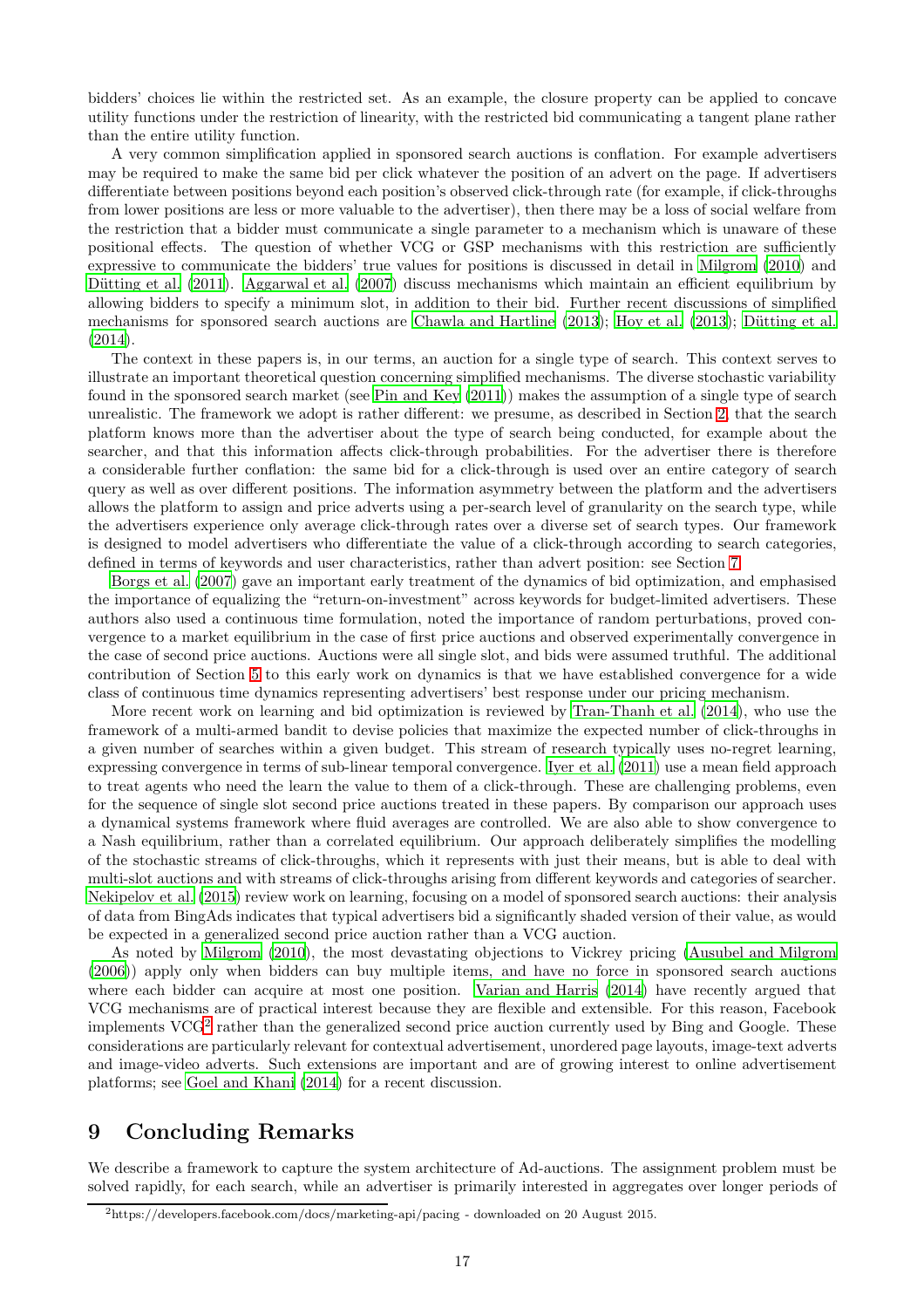time. The platform knows more about the type of a search query and thus more about click-through probabilities, while an advertiser knows more about the value to her of additional click-throughs and is incentivized to communicate this information via her bids. Thus we model in detail each random instance of the assignment problem, while we describe an advertiser's strategic behaviour in terms of averages evolving in time. On a slow time-scale the platform may decide which search types to pool in distinct auctions, across which the advertisers will have different preferences they are able to communicate.

We have used sponsored search auctions as the motivation, and our model reflects current practice in sponsored search, where platforms such as BingAds or Google Adwords use a variant of the second price auction to solve the assignment and pricing problem for every search query, while advertisers alter bids on timescales measured in hours or days. The setting, allowing for a large, continuous range of search types and varying competition, greatly extends the scope of prior models which are typically limited to the auction of a single keyword amongst a static pool of advertisers.

We address the task of achieving efficiency over all a platform's searches under a pay-per-click pricing model. Under the assumption of strategic advertisers, we showed that, with appropriate pricing, a Nash equilibrium exists for the advertisers which achieves welfare maximizing assignments. We gave an appealingly simple way to implement these prices: namely, by giving advertisers a rebate, constructed by solving a second assignment problem. The first assignment is implemented with low computation cost and the solution to the second assignment problem is not used for the allocation but only for pricing. Further this mechanism is found to be flexible and extends in a straightforward manner to various different page-layouts. Hence under the pay-per-click model, this mechanism shows potential to be adapted for use in current Ad-auctions.

## References

- <span id="page-17-8"></span>Gagan Aggarwal, Jon Feldman, and S Muthukrishnan. Bidding to the top: VCG and equilibria of position-based auctions. In Approximation and Online Algorithms, pages 15–28. Springer, 2007.
- <span id="page-17-11"></span>Lawrence M Ausubel and Paul Milgrom. The lovely but lonely Vickrey auction. In Cramton P, Shoham Y, and Steinberg, editors, Combinatorial Auctions, pages 17–40. MIT Press, Cambridge, 2006.
- <span id="page-17-3"></span>Yoram Bachrach, Sofia Ceppi, Ian A. Kash, Peter Key, and David Kurokawa. Optimising trade-offs among stakeholders in ad auctions. In Proceedings of the Fifteenth ACM Conference on Economics and Computation, EC '14. ACM, 2014.
- <span id="page-17-4"></span>Martin Beckmann, CB McGuire, and Christopher B Winsten. Studies in the Economics of Transportation. Yale Univ. Press, New Haven, 1956.
- <span id="page-17-0"></span>Dimitri P Bertsekas. The auction algorithm: A distributed relaxation method for the assignment problem. Annals of Operations Research, 14(1):105–123, 1988.
- <span id="page-17-1"></span>Sushil Bikhchandani, Sven de Vries, James Schummer, and Rakesh V Vohra. Linear programming and Vickrey auctions. In B Dietrich and RV Vohra, editors, Mathematics of the Internet: E-auction and Markets. The IMA Volumes in Mathematics and Its Applications, pages 75–116. Springer-Verlag, New York, 2002.
- <span id="page-17-6"></span>Benjamin Birnbaum, Nikhil R. Devanur, and Lin Xiao. New convex programs and distributed algorithms for Fisher markets with linear and spending constraint utilities. Technical Report MSR-TR-2010-112, August 2010. URL <http://research.microsoft.com/apps/pubs/default.aspx?id=136327>.
- <span id="page-17-5"></span>Christian Borgs, Jennifer Chayes, Nicole Immorlica, Kamal Jain, Omid Etesami, and Mohammad Mahdian. Dynamics of bid optimization in online advertisement auctions. In Proceedings of the 16th International Conference on World Wide Web, WWW '07, pages 531–540, New York, NY, USA, 2007. ACM. ISBN 978-1-59593-654-7. doi: 10.1145/1242572.1242644. URL <http://doi.acm.org/10.1145/1242572.1242644>.
- <span id="page-17-2"></span>J.M. Borwein and A.S. Lewis. Convex Analysis and Nonlinear Optimization: Theory and Examples. CMS books in mathematics. Springer-Verlag New York, 2006.
- <span id="page-17-9"></span>Shuchi Chawla and Jason D Hartline. Auctions with unique equilibria. In Proceedings of the fourteenth ACM conference on Electronic commerce, pages 181–196. ACM, 2013.
- <span id="page-17-7"></span>Paul Dütting, Felix Fischer, and David C Parkes. Simplicity-expressiveness tradeoffs in mechanism design. In Proceedings of the 12th ACM conference on Electronic commerce, pages 341–350. ACM, 2011.
- <span id="page-17-10"></span>Paul Dütting, Felix Fischer, and David C Parkes. Expressiveness and robustness of first-price position auctions. In Proceedings of the fifteenth ACM conference on Economics and computation, pages 57–74. ACM, 2014.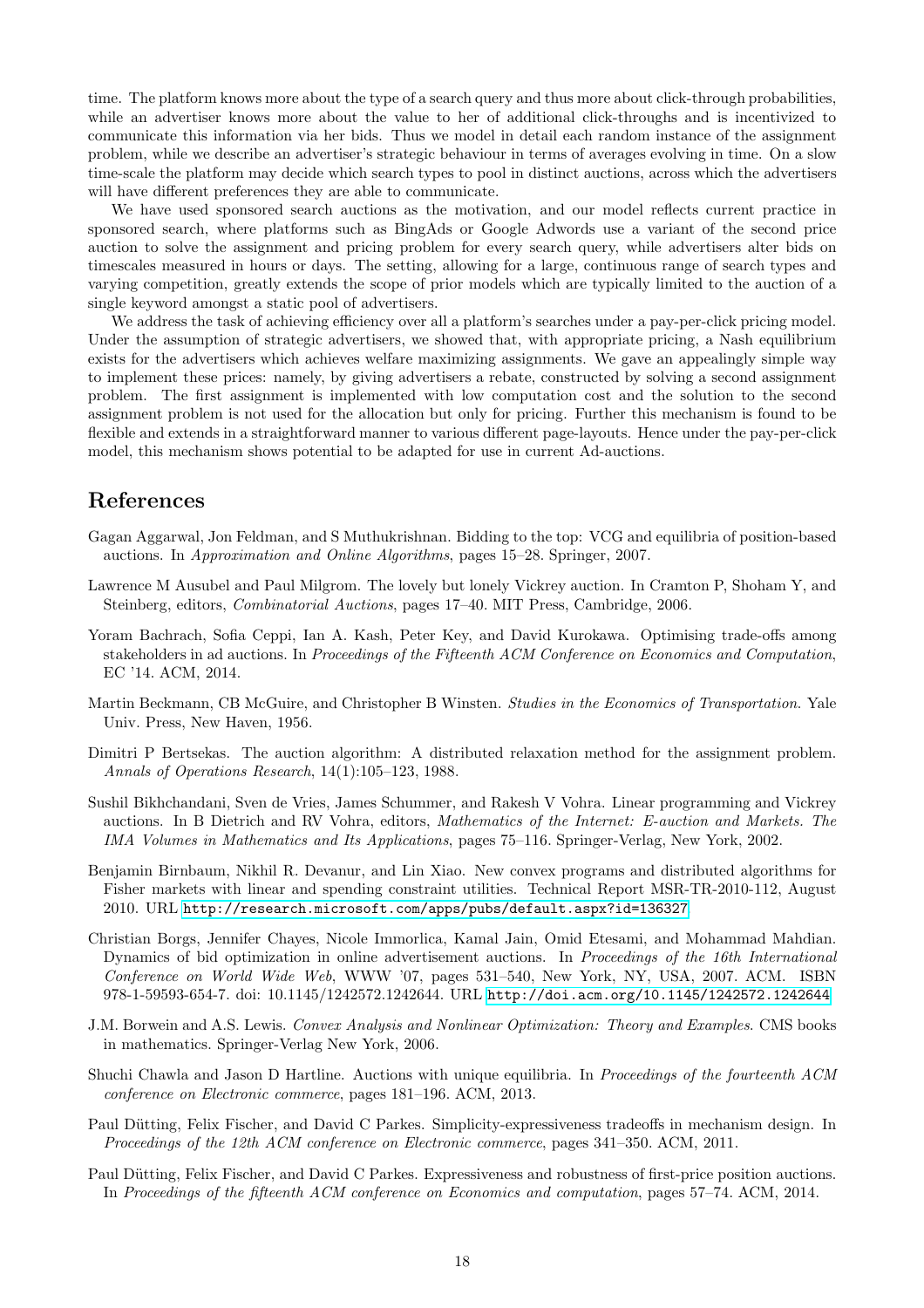- <span id="page-18-1"></span>B. Edelman, M. Ostrovsky, and M. Schwarz. Internet advertising and the Generalized Second-Price auction: Selling billions of dollars worth of keywords. American Economic Review, 97(1):242–259, 2007.
- <span id="page-18-15"></span>E. Eisenberg and D. Gale. Consensus of subjective probabilities: the pari-mutuel method. The Annals of Mathematical Statistics, 30:165–168, 1959.
- <span id="page-18-14"></span>I. Fisher. Mathematical investigations in the theory of value and prices. Transactions of the Connecticut Academy of Sciences and Arts, 9:124, July 1892.
- <span id="page-18-21"></span>Gagan Goel and Mohammad Reza Khani. Revenue monotone mechanisms for online advertising. In Proceedings of the 23rd International Conference on World Wide Web, WWW '14, pages 723–734, Republic and Canton of Geneva, Switzerland, 2014. International World Wide Web Conferences Steering Committee. ISBN 978-1- 4503-2744-2. doi: 10.1145/2566486.2568000. URL <http://dx.doi.org/10.1145/2566486.2568000>.
- <span id="page-18-19"></span>Darrell Hoy, Kamal Jain, and Christopher A Wilkens. A dynamic axiomatic approach to first-price auctions. arXiv preprint arXiv:1304.7718, 2013.
- <span id="page-18-20"></span>Krishnamurthy Iyer, Ramesh Johari, and Mukund Sundararajan. Mean field equilibria of dynamic auctions with learning. ACM SIGecom Exchanges, 10(3):10-14, 2011.
- <span id="page-18-16"></span>Kamal Jain and Vijay V. Vazirani. Eisenberg-Gale markets: algorithms and structural properties. In Proceedings of the thirty-ninth annual ACM symposium on Theory of computing, STOC '07, pages 364–373, New York, NY, USA, 2007. ACM. ISBN 978-1-59593-631-8. doi: http://doi.acm.org/10.1145/1250790.1250845. URL <http://doi.acm.org/10.1145/1250790.1250845>.
- <span id="page-18-18"></span>Ramesh Johari and John N Tsitsiklis. Efficiency loss in a network resource allocation game. Mathematics of Operations Research, 29(3):407–435, 2004.
- <span id="page-18-3"></span>Ramesh Johari and John N. Tsitsiklis. Efficiency of scalar-parameterized mechanisms. Oper. Res., 57:823–839, July 2009.
- <span id="page-18-11"></span>F Kelly. Fairness and stability of end-to-end congestion control. European Journal of Control, 9:159–176, 2003.
- <span id="page-18-17"></span>F. Kelly and E. Yudovina. Stochastic Networks. Cambridge University Press, 2014.
- <span id="page-18-10"></span>H.K. Khalil. Nonlinear Systems. Prentice Hall PTR, 2002.
- <span id="page-18-5"></span>Harold W Kuhn. The Hungarian method for the assignment problem. Naval research logistics quarterly, 2(1-2): 83–97, 1955.
- <span id="page-18-7"></span>Herman B Leonard. Elicitation of honest preferences for the assignment of individuals to positions. The Journal of Political Economy, 91:461–479, 1983.
- <span id="page-18-13"></span>Jonathan Levin and Paul Milgrom. Online advertising: heterogeneity and conflation in markt design. American Economic Review, 100(2):603–605, 2010.
- <span id="page-18-2"></span>Rajiv T Maheswaran and Tamer Basar. Social welfare of selfish agents: motivating efficiency for divisible resources. In Decision and Control, 2004. CDC. 43rd IEEE Conference on, volume 2, pages 1550–1555. IEEE, 2004.
- <span id="page-18-0"></span>Paul Milgrom. Simplified mechanisms with an application to sponsored-search auctions. Games and Economic Behavior, 70(1):62–70, 2010.
- <span id="page-18-9"></span>P.R. Milgrom. Putting Auction Theory to Work. Churchill Lectures in Economics. Cambridge University Press, 2004. ISBN 9780521536721. URL <http://books.google.nl/books?id=AkeHTU7XW4kC>.
- <span id="page-18-8"></span>Roger B Myerson. Optimal auction design. Mathematics of Operations Research, 6(1):58–73, 1981.
- <span id="page-18-6"></span>Denis Nekipelov, Vasilis Syrgkanis, and Eva Tardos. Econometrics for learning agents. In Proceedings of the Sixteenth ACM Conference on Economics and Computation, EC '15, pages 1–18, New York, NY, USA, 2015. ACM. ISBN 978-1-4503-3410-5. doi: 10.1145/2764468.2764522. URL <http://doi.acm.org/10.1145/2764468.2764522>.
- <span id="page-18-12"></span>M. Ostrovsky and M. Schwarz. Reserve prices in Internet advertising auctions: A field experiment. In Proceedings of the 12th ACM Conference on Electronic Commerce, pages 59–60, 2011.
- <span id="page-18-4"></span>F. Pin and P. Key. Stochastic variability in sponsored search auctions. In Proceedings of the 12th ACM Conference on Electronic Commerce, EC'11, pages 61–70, San Jose, California, 2011.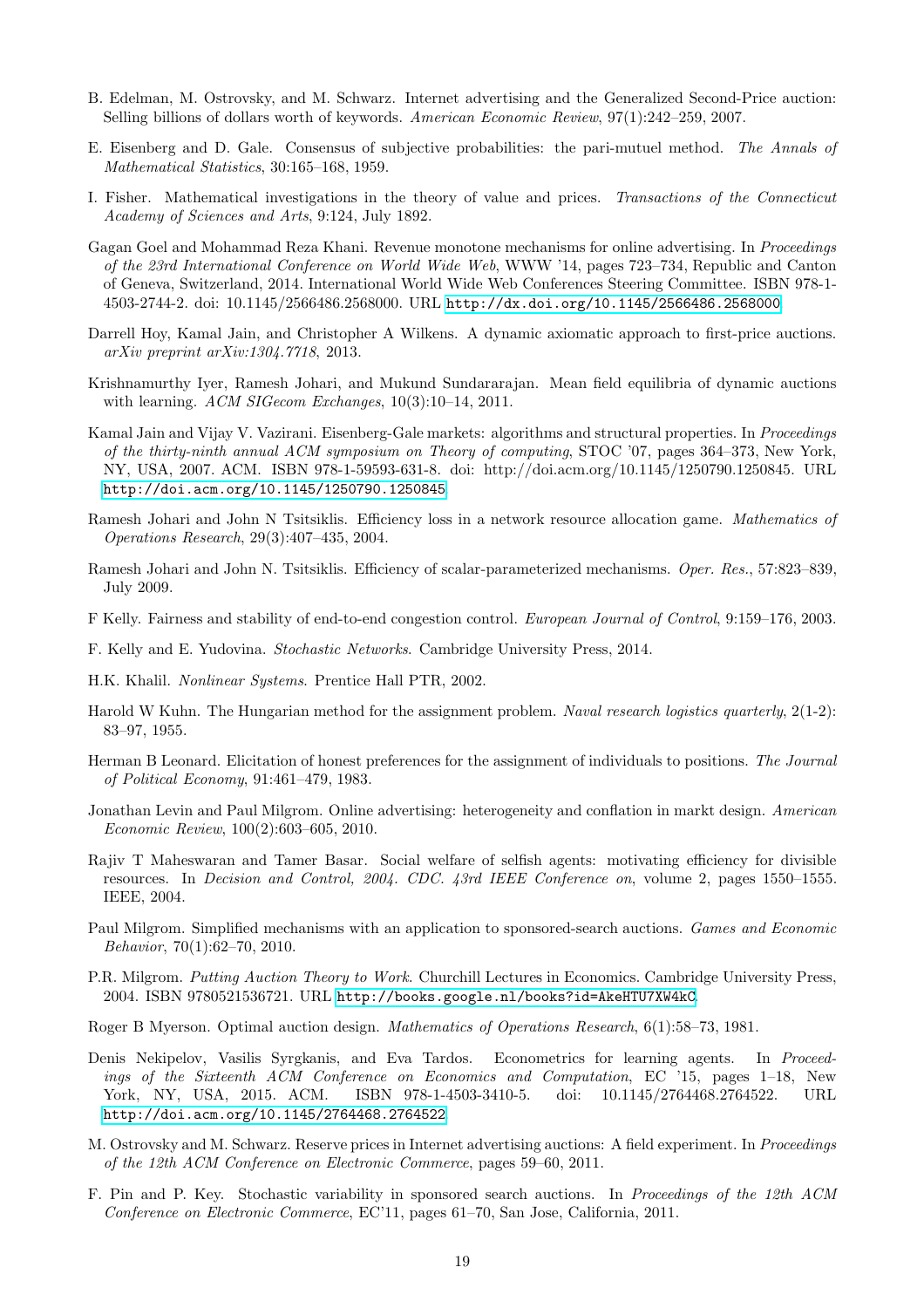- <span id="page-19-5"></span>Ben Roberts, Dinan Gunawardena, Ian A. Kash, and Peter Key. Ranking and tradeoffs in sponsored search auctions. In Proceedings of the Fourteenth ACM Conference on Electronic Commerce, EC '13, pages 751–766. ACM, 2013. ISBN 978-1-4503-1962-1. doi: 10.1145/2482540.2482568. URL <http://doi.acm.org/10.1145/2482540.2482568>.
- <span id="page-19-13"></span>R.T. Rockafellar. Convex Analysis. Convex Analysis. Princeton University Press, 1997. ISBN 9780691015866. URL <http://books.google.nl/books?id=1TiOka9bx3sC>.
- <span id="page-19-8"></span>R. Srikant. The Mathematics of Internet Congestion Control. Birkhauser, 2004.
- <span id="page-19-9"></span>Bo Tan and R. Srikant. Online advertisement, optimization and stochastic networks. Automatic Control, IEEE Transactions on, 57(11):2854–2868, Nov 2012. ISSN 0018-9286. doi: 10.1109/TAC.2012.2195810.
- <span id="page-19-10"></span>Long Tran-Thanh, Lampros C. Stavrogiannis, Victor Naroditskiy, Valentin Robu, Nicholas R. Jennings, and Peter Key. Efficient regret bounds for online bid optimisation in budget-limited sponsored search auctions. In 30th Conference on Uncertainty in Artificial Intelligence, pages 809–818, June 2014. URL <http://eprints.soton.ac.uk/365566/>.
- <span id="page-19-0"></span>Hal R. Varian. Position auctions. International Journal of Industrial Organization, 25 (6):1163–1178, 2007. ISSN 0167-7187. doi: 10.1016/j.ijindorg.2006.10.002. URL <http://www.sciencedirect.com/science/article/pii/S0167718706001317>.
- <span id="page-19-11"></span>Hal R Varian and Christopher Harris. The VCG auction in theory and practice. The American Economic Review, 104(5):442–445, 2014.
- <span id="page-19-7"></span>Vijay V. Vazirani. Spending constraint utilities with applications to the adwords market. Math. Oper. Res., 35:458–478, May 2010. doi: http://dx.doi.org/10.1287/moor.1100.0450. URL <http://dx.doi.org/10.1287/moor.1100.0450>.
- <span id="page-19-4"></span>William Vickrey. Counterspeculation, auctions, and competitive sealed tenders. The Journal of finance, 16(1): 8–37, 1961.
- <span id="page-19-6"></span>John Glen Wardrop. Road paper. Some theoretical aspects of road traffic research. In ICE Proceedings: Engineering Divisions, volume 1, pages 325–362. Thomas Telford, 1952.
- <span id="page-19-2"></span>S. Yang and B. Hajek. Revenue and stability of a mechanism for efficient allocation of a divisible good, 2006.
- <span id="page-19-1"></span>Sichao Yang and B. Hajek. VCG-Kelly mechanisms for allocation of divisible goods: Adapting VCG mechanisms to one-dimensional signals. Selected Areas in Communications, IEEE Journal on, 25(6):1237–1243, August 2007. ISSN 0733-8716. doi: 10.1109/JSAC.2007.070817.

## <span id="page-19-3"></span>A Proof of Propositions [1](#page-3-4) and Lemma [2](#page-22-0)

This section gives proofs of Proposition [1](#page-3-4) and Lemma [2](#page-22-0) concerning properties of the functions

$$
y_i(b) = \mathbb{E}_{\tau} \sum_l p_{il}^{\tau} x_{il}^{\tau}(b), \qquad \sum_i b_i y_i(b).
$$

Proposition [1](#page-3-4) requires the further technical lemma, Lemma [1,](#page-19-12) which give the Lipschitz continuity of a random point belonging to a polytope as we smoothly change the description of its facets. Lemma [2](#page-22-0) employs the Envelope Theorem [\(Milgrom](#page-18-9), [2004](#page-18-9), Chap. 3), as is commonly applied in auction theory.

<span id="page-19-12"></span>**Lemma 1.** 1) If U is a random vector uniformly distributed inside the unit sphere,  $S_n = \{u \in \mathbb{R}^n : ||u|| \leq 1\}$ , then there exist a constant  $K_1$  such that for any two non-zero vectors  $b, \tilde{b} \in \mathbb{R}^n \setminus \{0\}$ 

$$
\mathbb{P}(b^{\mathsf{T}}U \ge 0 > \tilde{b}^{\mathsf{T}}U) \le \frac{K_1}{||b|| \wedge ||\tilde{b}||}||b - \tilde{b}||.
$$

2) If X is a random variable with density fx continuous on its support P, a polytope  $\mathcal{P} \subset [-1,1]^n$ , then the  $function \ \mathbb{P}(\mu_1^T X \geq 0, ..., \mu_k^T X \geq 0)$  is Lipschitz continuous as a function of  $\mu_1, ..., \mu_k$  provided  $||\mu_1||, ..., ||\mu_k||$  are bounded away from zero.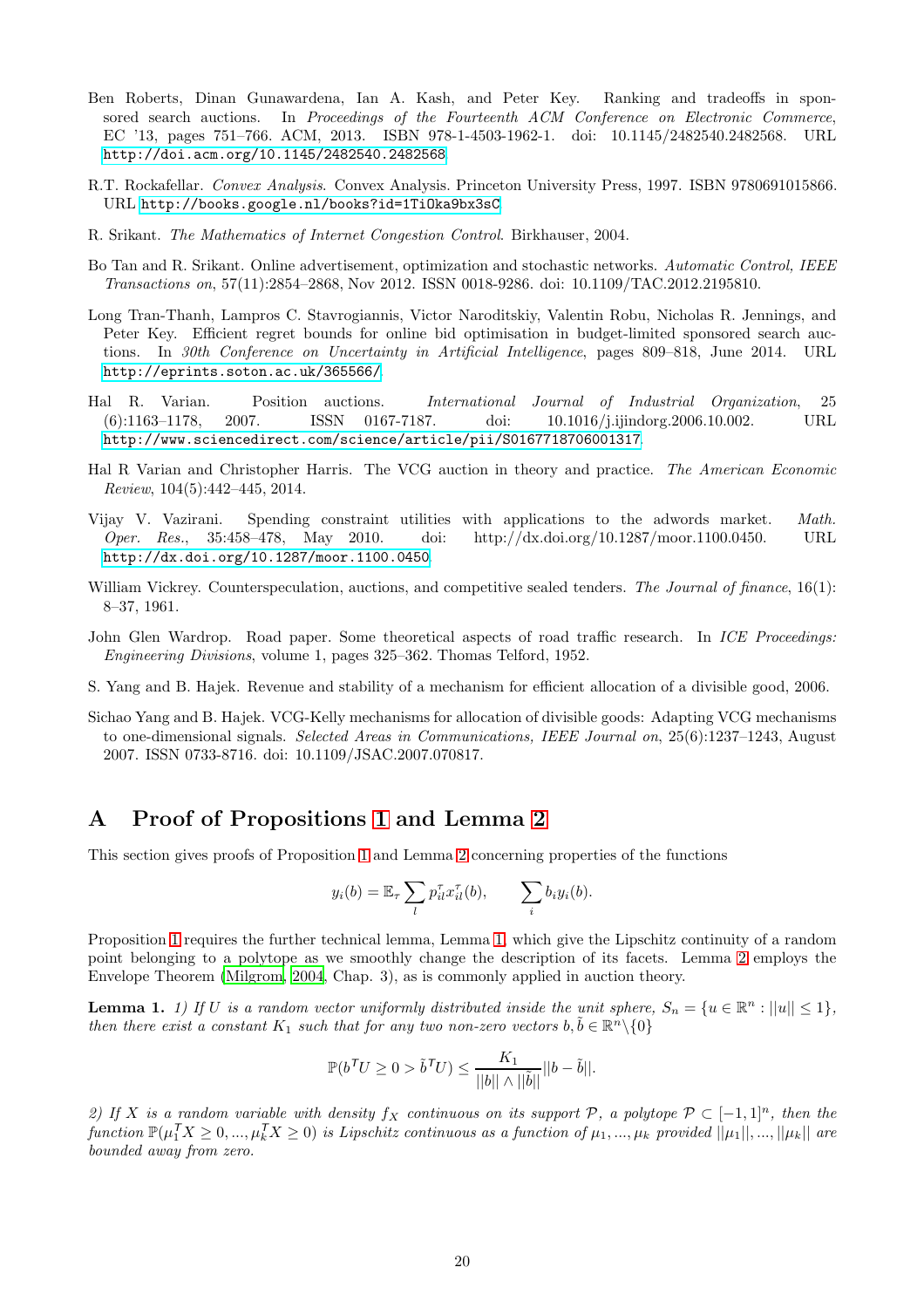*Proof.* 1) We give a geometric proof of the result. We assume, wlog, that  $||b|| \ge ||\tilde{b}||$ , and we let  $V_n$  be the volume of S. For every u satisfying  $b^{\mathsf{T}}u \geq 0 > \tilde{b}^{\mathsf{T}}u$ , there exists a  $\theta \in [0,1]$  such that  $b^{\mathsf{T}}u + \theta(\tilde{b}^{\mathsf{T}} - b^{\mathsf{T}})u = 0$ . Let  $b_{\theta}$  be the unit vector proportional to  $\overline{b} + \theta(\tilde{b} - b)$ . So,  $b_{\tilde{\theta}}^{\mathsf{T}}u = 0$ . Or, in other words, if  $b^{\mathsf{T}}u + \theta(\tilde{b}^{\mathsf{T}} - b^{\tilde{\mathsf{T}}})u = 0$ then u belongs to a cross section of the sphere  $\{u' \in \mathcal{S} : b_{\theta}u' = 0\}$  for some  $b_{\theta}$  proportional to  $b + \theta(\tilde{b} - b)$ . Thus the volume of  $\{u : b^{\mathsf{T}}u \geq 0 > \tilde{b}^{\mathsf{T}}u\}$  is overestimated by the area of the sets  $\{u' \in \mathcal{S} : b_{\theta}u' = 0\}$  multiplied by the change in the normal vector  $b_{\theta}$ .

With this in mind we note three facts: 1) Each cross section  $\{u \in S : b_{\theta}^{\mathsf{T}} u = 0\}$  has the same volume  $V_{n-1}$ in its n − 1 dimensional subspace; 2) The path  $\mathcal{P} = \{b_\theta : \theta \in [0,1]\}\$ is a circular path starting at  $b/||b||$  and ending at  $\tilde{b}/||\tilde{b}||$ , and thus has length bounded above by the terms

$$
2\pi\bigg|\bigg|\frac{b}{||b||}-\frac{\tilde{b}}{||\tilde{b}||}\bigg|\bigg|\leq \frac{2\pi}{||\tilde{b}||}||b-\tilde{b}||;
$$

and, 3)  $\{u \in S : b^{\mathsf{T}}u \geq 0 > \tilde{b}^{\mathsf{T}}u\} = \{u \in S : b_{\theta}^{\mathsf{T}}u\}$  $\mathcal{L}_{\theta}^{\mathsf{I}} u = 0, \ \theta \in [0, 1]$ . Thus, we see we can bound the probability  $\mathbb{P}(b^{\mathsf{T}}U \geq 0 > \tilde{b}^{\mathsf{T}}U)$  by the length of the path  $\mathcal P$  times the volume of cross sections  $\{u \in S : b_{\theta}^{\mathsf{T}}u = 0\}$ . In other words,

<span id="page-20-0"></span>
$$
\mathbb{P}(b^{\mathsf{T}}U \ge 0 > \tilde{b}^{\mathsf{T}}U) \le \frac{2\pi V_{n-1}}{||\tilde{b}||}||b - \tilde{b}||,
$$

as required.

2) A function which is componentwise Lipschitz continuous is Lipschitz continuous. So, without loss of generality, we prove that the first component of our function is Lipschitz continuous. Observe

$$
\left| \mathbb{P} \left( \mu_1^{\mathsf{T}} X \ge 0, \mu_2^{\mathsf{T}} X \ge 0, ..., \mu_k^{\mathsf{T}} X \ge 0 \right) - \mathbb{P} \left( \tilde{\mu}_1^{\mathsf{T}} X \ge 0, \mu_2^{\mathsf{T}} X \ge 0, ..., \mu_k^{\mathsf{T}} X \ge 0 \right) \right| \right|
$$
  
\n=
$$
\left| \left| \mathbb{P} \left( \mu_1^{\mathsf{T}} X \ge 0 > \tilde{\mu}^{\mathsf{T}} X, \mu_2^{\mathsf{T}} X \ge 0, ..., \mu_k^{\mathsf{T}} X \ge 0 \right) - \mathbb{P} \left( \tilde{\mu}_1^{\mathsf{T}} X \ge 0 > \mu^{\mathsf{T}} X, \mu_2^{\mathsf{T}} X \ge 0, ..., \mu_k^{\mathsf{T}} X \ge 0 \right) \right| \right|
$$
  
\n
$$
\leq \mathbb{P} \left( \mu^{\mathsf{T}} X \ge 0 > \tilde{\mu}^{\mathsf{T}} X \right) + \mathbb{P} \left( \tilde{\mu}^{\mathsf{T}} X \ge 0 > \mu^{\mathsf{T}} X \right).
$$
 (A.1)

Also since f is a continuous density on click-through probabilities  $\tilde{\mathcal{P}}$ , it is bounded by a constant. So, we can bound the above probabilities with uniform random variables:

$$
\mathbb{P}\left(\mu^{\mathsf{T}} X \geq 0 > \tilde{\mu}^{\mathsf{T}} X\right) \leq K_2 \mathbb{P}\left(\mu^{\mathsf{T}} U \geq 0 > \tilde{\mu}^{\mathsf{T}} U\right)
$$

for a constant  $K_2$  and for U a uniform random variable on the unit sphere in  $\mathbb{R}^n$ . Now applying part 1) of this Lemma

$$
\mathbb{P}\left(\boldsymbol{\mu}^{\mathsf{T}} X \geq 0 > \tilde{\mu}^{\mathsf{T}} X\right) \leq \frac{K_1 K_2}{||\boldsymbol{\mu}|| \wedge ||\tilde{\mu}||} ||\boldsymbol{\mu} - \tilde{\mu}|| \leq \frac{K_1 K_2}{K_3} ||\boldsymbol{\mu} - \tilde{\mu}||.
$$

where  $K_3$  is the constant by which  $\mu$  and  $\tilde{\mu}$  are bounded away from zero. Thus, applying this inequality to [\(A.1\)](#page-20-0), we have that  $\mathbb{P}(\mu_1^{\mathsf{T}}X \geq 0, \mu_2^{\mathsf{T}}X \geq 0, ..., \mu_k^{\mathsf{T}}X \geq 0)$  is Lipschitz continuous in its first component and thus is Lipschitz continuous.  $\Box$ 

The previous lemmas suggest that provided there is a certain amount of variability in  $p_{ij}^{\tau}$  then we can expect the average performance of an advertiser to be a continuous function of the declared prices b.

Proof of Proposition [1.](#page-3-4) First we argue the continuity of  $b_i \mapsto y_i(b_i, b_{-i})$  and then argue that it is strictly increasing and positive. We let S index the assignments that can be scheduled from  $\mathcal I$  to  $\mathcal L$ . Notice, provide there is a unique maximal assignment,

$$
x_{il}^{\tau}(b) = \sum_{\pi \in S: \pi(i) = l} \mathbf{I} \left[ \sum_{k} b_{k} p_{k\pi(k)}^{\tau} \ge \sum_{k} b_{k} p_{k\pi(k)}^{\tau}, \forall \tilde{\pi} \ne \pi \right]
$$

$$
= \sum_{\pi \in S: \pi(i) = l} \prod_{\tilde{\pi} \ne \pi} \mathbf{I} \left[ \sum_{k} b_{k} p_{k\pi(k)}^{\tau} \ge \sum_{k} b_{k} p_{k\tilde{\pi}(k)}^{\tau} \right]. \tag{A.2}
$$

Here I is the indicator function. Notice, since  $\mathbb{P}_{\tau}$  admits a density,  $f(p^{\tau})$ , then with probability one there is a unique maximizer to the problem ASSIGNMENT( $\tau$ , b). So the equality [\(A.2\)](#page-20-1) holds almost surely for all  $b > 0$ .

For two assignments  $\pi$  and  $\tilde{\pi}$ , we define the vector

<span id="page-20-1"></span>
$$
\mu_{\pi\tilde{\pi}} := (b_i \mathbf{I}[\pi(i) = l] - b_i \mathbf{I}[\tilde{\pi}(i) = l] : i \in \mathcal{I}, l \in \mathcal{L}).
$$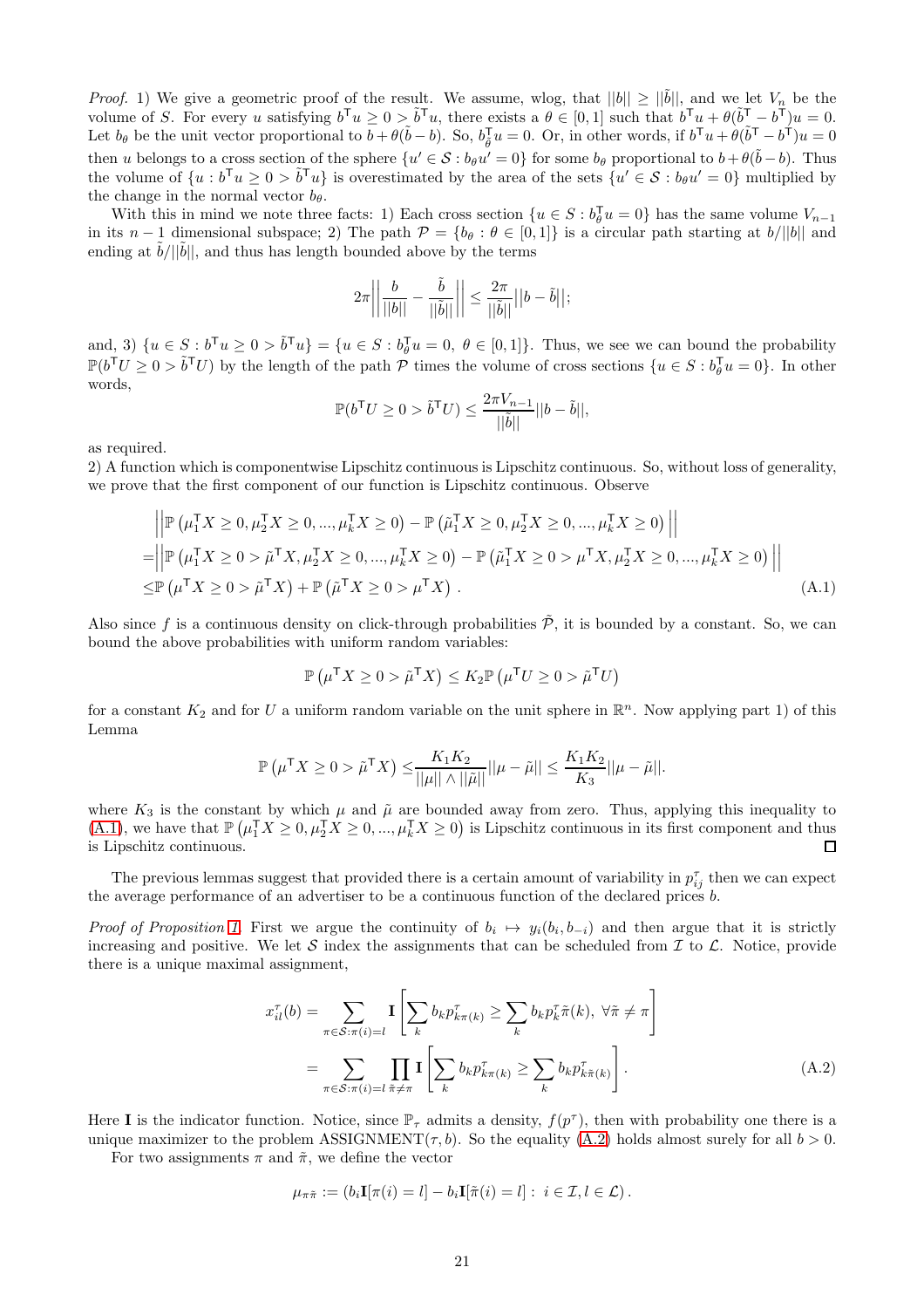Notice for any two distinct permutations, the non-zero components of  $I[\tilde{\pi}(i) = l]$  are distinct. So the vectors  $\mu_{\pi\tilde{\pi}}$  are distinct and non-zero over  $\tilde{\pi} \neq \pi$ . Since the maximal assignment is almost surely unique, we have

$$
x_{il}(b) = \sum_{\pi \in S: \pi(i) = l} \mathbb{E}\left[\prod_{\tilde{\pi} \neq \pi} \mathbf{I}\left[\sum_{k} b_{k} p_{k\pi(k)}^{\tau} \geq \sum_{k} b_{k} p_{k\tilde{\pi}(k)}^{\tau}\right]\right] = \sum_{\pi \in S: \pi(i) = l} \mathbb{P}\left(\mu_{\pi\tilde{\pi}}^{\tau} p \geq 0, \ \forall \tilde{\pi} \neq \pi\right).
$$
 (A.3)

Thus if the function  $\mathbb{P}\left(\mu_{\pi\tilde{\pi}}^{\mathrm{T}} p\geq 0, \ \forall \tilde{\pi}\neq \pi\right)$  is Lipschitz continuous then we have same properties for functions  $x_{jl}(b)$ . The Lipschitz continuity of  $\mathbb{P}(\mu_{\pi\pi}^{\mathcal{T}} p \geq 0, \forall \pi \neq \pi)$  is proven in Lemma [1.](#page-19-12) This implies the Lipschitz property for  $x_{il}(b)$  with  $b > 0$  and since  $y_i$  is a finite sum of these terms the same continuity holds for  $b_i \mapsto$  $y_i(b_i, b_{-i})$ , with  $b = (b_i, b_{-i}) > 0$ . Further, continuity at  $b_i = 0$  is also ensured by bounded convergence: there are greater than  $|\mathcal{L}|$  positive bids occur in  $b_{-i}$  the assignment of these must eventually outweighs the assignment of i as  $b_i \searrow 0$ . In other words, [\(A.2\)](#page-20-1) goes to zero point-wise as  $b_i \searrow 0$ . Thus bounded convergence applies to  $(A.3)$  and, also,  $y_i(b)$  which implies  $y_i(b_i, b_{-i}) \to 0$  as  $b_i \searrow 0$ .

We now prove that the function  $b_i \mapsto y_i(b_i, b_{-i})$  is strictly increasing for  $b_{-i} \neq 0$ . First we show that it is increasing. Since  $y_i(b) = \mathbb{E}_{\tau} y_i^{\tau}(b)$  [\(2.2\)](#page-3-7), if we can prove  $y_i^{\tau}(b)$  is increasing then so is  $y_i(b)$ . Further note

<span id="page-21-0"></span>
$$
\sum_{i \in \mathcal{I}} b_i y_i^{\tau}(b) = \sum_{i \in \mathcal{I}, l \in \mathcal{L}} b_i p_{il}^{\tau} x_{il}^{\tau}(b)
$$

which is the optimal objective for the assignment problem  $(2.1)$ .

Define b' with  $b'_i < b_i$  and  $b'_j = b_j$  for each  $j \neq i$ . We now proceed by contradiction. Suppose that  $y_i(b') > y(b)$ , then the following equalities and inequalities hold

$$
\sum_{j \in \mathcal{I}} b_j y_j^{\tau}(b) = (b_i - b'_i) y_i^{\tau}(b) + \sum_{j \in \mathcal{J}} b'_j y_j^{\tau}(b) \n\le (b_i - b'_i) y_i^{\tau}(b) + \sum_{j \in \mathcal{J}} b'_j y_j^{\tau}(b') \n< (b_i - b'_i) y_i^{\tau}(b') + \sum_{j \in \mathcal{J}} b'_j y_j^{\tau}(b') = \sum_{j \in \mathcal{J}} b_j y_j^{\tau}(b').
$$

Here the first equality holds by the optimality of  $y^{\tau}(b')$  and the second holds by assumption. But notice the resulting equality above contradicts the optimality of  $y^{\tau}(b)$ . Thus by contradiction,  $y_i^{\tau}(b)$  is increasing in  $b_i$ and, after taking expectations, so is  $y_i(b)$ .

We now prove that  $b_i \mapsto y_i(b)$  is strictly increasing. Let b' be such that  $b'_i > b_i$  and  $b'_j = b_i$  for all  $j \neq i$ . The result proceeds by showing that

$$
\mathbb{P}(y_i^{\tau}(b') > y_i^{\tau}(b)|E) > 0
$$

where we condition on an event  $E$  with non-zero probability. Notice, after taking expectations, this implies that  $y_i(b') > y_i(b).$ 

Now since  $f(p)$  is positive on a region containing the origin,  $f(p)$  stochastically dominates a uniform random variable on the set of increasing click-through rates,  $\tilde{\mathcal{P}} \cap [0, \epsilon]^{\mathcal{I} \times \mathcal{L}}$ , for some  $\epsilon$ . Thus it is sufficient to prove the result for  $u = (u_{il} : i \in \mathcal{I}, l \in \mathcal{L})$  uniform on  $\tilde{\mathcal{P}} \cap [0, \epsilon]^{\mathcal{I} \times \mathcal{L}}$ . Now, for instance, there is positive probability that advertiser i and j, with  $b_i > 0$ , compete exclusively over the top two slots,  $l = 1, 2$ . This occurs, for instance, when i and j have click-through rate over  $\epsilon/2$  and all other advertisers have expected revenue that is half of the lower bound revenue of  $i$  and  $j$ , namely, the event

$$
E := \left\{\min_{\substack{k=i,j\\l\in\mathcal{L}}}u_{kl}\geq \frac{\epsilon}{2}, \ \ 2\max_{\substack{k\neq i,j\\l\in\mathcal{L}}} \left\{b_ku_{kl}\right\}\leq \frac{\epsilon}{2}\min\{b_i,b_j\}\right\}.
$$

This event has positive probability and then only  $i$  and  $j$  can appear on the top two slots on this event.

Given this event, advertiser i achieves the top position with bid  $b'_i$  and the second position with bid  $b_i$  on the condition

$$
b_i'(u_{i1} - u_{i2}) > b_j(u_{j1} - u_{j2}) > b_i(u_{i1} - u_{i2}).
$$

Since, after conditioning on E,  $u_{i1}, u_{i2}, u_{j1}, u_{j2}$  remain independent and uniformly distributed (on the set  $\tilde{\mathcal{P}} \cap \{u_{i1}, u_{i2}, u_{i1}, u_{i2} \geq \epsilon/2\}$ , it is a straightforward calculation that

$$
\mathbb{P}\left(b'_i(u_{i1}-u_{i2}) > b_j(u_{j1}-u_{j2}) > b_i(u_{i1}-u_{i2})\big|E\right) > 0.
$$

Since  $u_{i1}$ , the value of  $y_i^{\tau}$  achieved by  $b'_i$  on E, is strictly bigger than  $u_{i2}$ , the value of  $y_i^{\tau}$  achieved by  $b_i$  on E, the above inequality implies

$$
\mathbb{P}(y_i^{\tau}(b') > y_i^{\tau}(b)|E) > 0,
$$

and thus  $y_i(b) \leq y_i(b')$ , as required. Further, note that this argument implies the required property that  $y_i(b_i, b_{-i}) > 0$  for  $b_i > 0$ .  $\Box$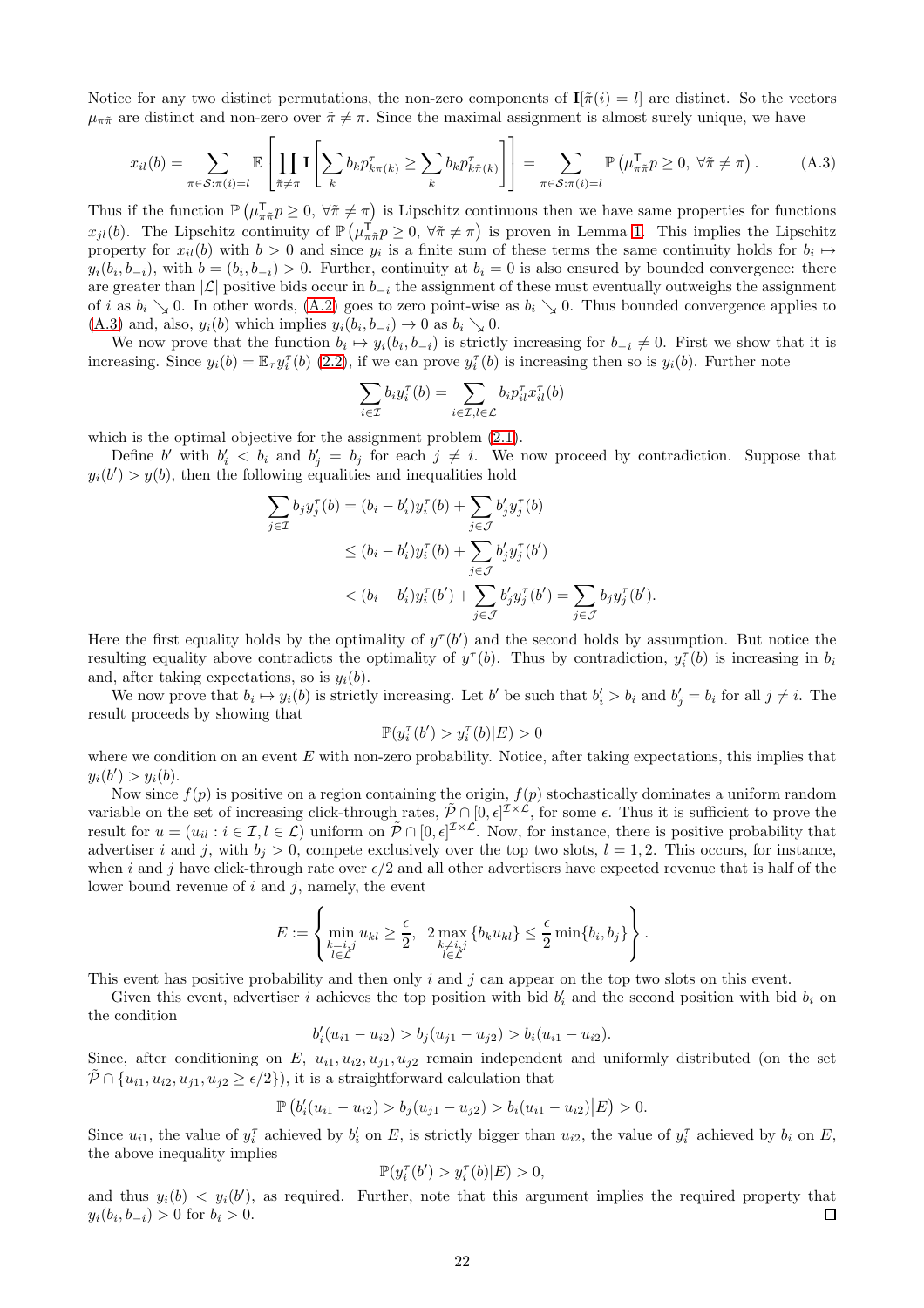<span id="page-22-0"></span>**Lemma 2.** The function  $b \mapsto \sum_{i \in \mathcal{I}} b_i y_i(b)$  is convex and continuously differentiable for  $b \neq 0$ ; further,

<span id="page-22-2"></span>
$$
\frac{d}{db_i} \left\{ \sum_{i' \in \mathcal{I}} b_{i'} y_{i'}(b) \right\} = y_i(b).
$$
\n
$$
\lim_{||b|| \to \infty} \sum_{i \in \mathcal{I}} b_i y_i(b) = \infty.
$$
\n(A.4)

and

*Proof.* The optimal value of the assignment problem  $(2.1)$  is convex as a function of b, since it is the supremum of a set of linear functions. Thus the function  $b \mapsto \sum_{i \in \mathcal{I}} b_i y_i(b)$ , a linear combination of convex functions, is also convex. Further  $\sum_{i\in\mathcal{I}}b_i y_i(\tilde{b})$  is a supporting hyperplane at the point  $\tilde{b}$ . Differentiability can be shown to follow from the continuity of  $y(\tilde{b})$  as a function of  $\tilde{b}$ , and we next give a detailed proof following the Envelope Theorem [\(Milgrom, 2004,](#page-18-9) Chap. 3).

Since by definition,  $x^{\tau}(b)$  is optimal for the assignment problem, we have that

$$
\sum_{i\in\mathcal{I}}b_iy_i(b)=\mathbb{E}\left[\sum_{i\in\mathcal{I}}\sum_{l\in\mathcal{L}}b_ip_{il}^{\tau}x_{il}^{\tau}(b)\right]=\mathbb{E}\left[\max_{x^{\tau}\in\mathcal{S}}\sum_{i\in\mathcal{I}}\sum_{l\in\mathcal{L}}b_ip_{il}^{\tau}x_{il}^{\tau}\right],
$$

Letting  $b^h = b + e_i h$ , where  $e_i$  is the *i*th unit vector in  $\mathbb{R}^{\mathcal{I}}$  and  $h > 0$  (a symmetric argument holds for  $h < 0$ ). We see that the partial derivative with respect to  $b_i$  is lower-bounded

$$
\sum_{i' \in \mathcal{I}} \frac{b_{i'}^h y_{i'}(b^h) - b_{i'} y_{i'}(b)}{h} \ge \frac{1}{h} \left\{ \mathbb{E} \left[ \sum_{i' \in \mathcal{I}} \sum_{l \in \mathcal{L}} b_{i'}^h p_{i'l}^{\tau} x_{i'l}^{\tau}(b) \right] - \mathbb{E} \left[ \sum_{i' \in \mathcal{I}} \sum_{l \in \mathcal{L}} b_{i'} p_{i'l}^{\tau} x_{i'l}^{\tau}(b) \right] \right\}
$$
\n
$$
= \mathbb{E} \left[ \sum_{l \in \mathcal{L}} p_{il}^{\tau} x_{il}^{\tau}(b) \right] = y_i(b).
$$
\n(A.5)

The inequality above holds because  $x^{\tau}(b)$  is suboptimal for the parameter choice  $b^{h}$ . By the same argument, applied to  $b_i y_i(b)$  instead of  $b_{i'} y_{i'}(b)$  in  $(A.5)$ , we also have that

$$
\sum_{i'\in\mathcal{I}}\frac{b_{i'}^hy_{i'}(b^h)-b_{i'}y_{i'}(b)}{h}\leq y_i(b^h).
$$

ny the continuity of  $y_i(b)$ , letting  $h \to 0$  gives that

$$
\frac{d}{db_i} \sum_{i' \in \mathcal{I}} b_{i'} y_{i'}(b) = y_i(b),
$$

as required.

Since  $y_i(b_i, b_{-i})$  is non-zero for  $b_i > 0$  it follows that

$$
\min_{||b||=1} \sum_{i \in \mathcal{I}} b_i y_i(b) > 0,
$$

and consequently, letting  $||b|| \rightarrow \infty$ , we see that [\(A.4\)](#page-22-2) holds.

<span id="page-22-5"></span><span id="page-22-4"></span><span id="page-22-3"></span><span id="page-22-1"></span> $\Box$ 

# B Proof of Propositions [2](#page-7-5) and [3](#page-7-3)

*Proof of Proposition [2.](#page-7-5)* A Lagrangian of the system problem  $(3.1a)$ ,  $(3.1b)$  can be written as follows

$$
L_{sys}(x, y; b) = \sum_{i \in \mathcal{I}} U_i(y_i) + \sum_{i \in \mathcal{I}} b_i \mathbb{E}_{\tau} \left[ \sum_{l \in \mathcal{L}} p_{il}^{\tau} x_{il}^{\tau} - y_i \right]. \tag{B.1}
$$

Note that we intentionally omit the scheduling constraints from our Lagrangian, and therefore we must maximize subject to these constraints, [\(3.1c-](#page-6-0)[3.1d\)](#page-6-1), when optimizing our Lagrangian.

Let A be the set of variables  $x = (x^{\tau} \in S : \tau \in \mathcal{T})$  satisfying the assignment constraints [\(3.1c](#page-6-0)[-3.1e\)](#page-6-4). We see that our Lagrangian problem is separable in the following sense

$$
\max_{\substack{x \in \mathcal{A} \\ y, z \in \mathbb{R}_+^{\mathcal{I}}}} L_{sys}(x, y; b) = \sum_{i \in \mathcal{I}} \max_{y_i \ge 0} \{ U_i(y_i) - b_i y_i \}
$$
(B.2a)

<span id="page-22-6"></span>
$$
+\mathbb{E}_{\tau}\left[\max_{x^{\tau}\in\mathcal{S}}\sum_{i\in\mathcal{I}}\sum_{l\in\mathcal{L}}b_{i}p_{il}^{\tau}x_{il}^{\tau}\right]
$$
(B.2b)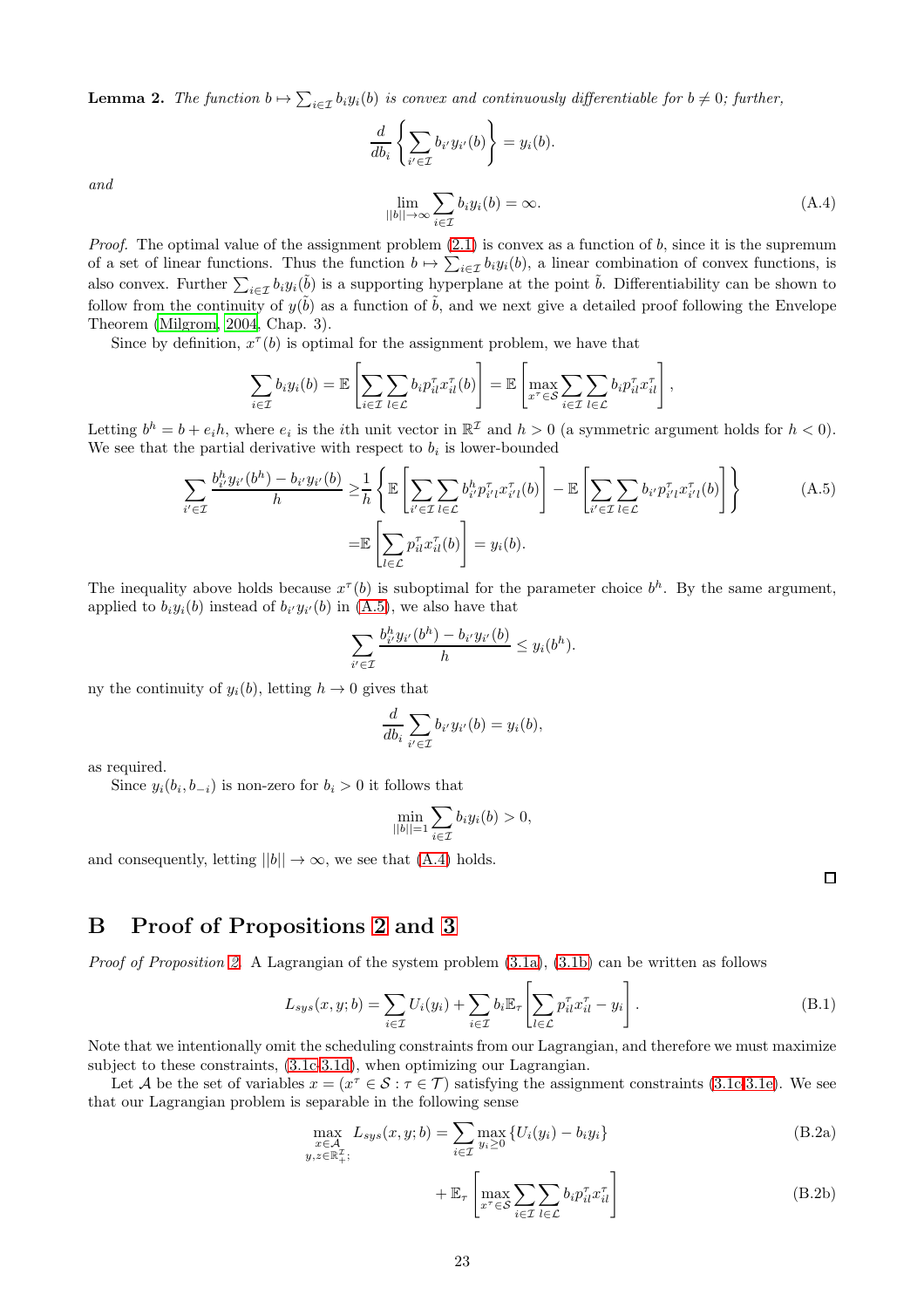Here S denotes the set of  $x' \in \mathbb{R}_+^{\mathcal{I} \times \mathcal{L}}$  such that for each  $i \in \mathcal{I}$  and  $l \in \mathcal{L}$ 

$$
\sum_{l'\in\mathcal{L}}x'_{il'}\leq 1, \text{ and } \sum_{i'\in\mathcal{I}}x'_{i'l}\leq 1.
$$

We now show that solutions  $\tilde{x}$ ,  $\tilde{y}$  and  $\tilde{b}$  satisfying the Conditions A and B of our Proposition are optimal for the Lagrangian [\(B.2a\)](#page-22-3) and [\(B.2b\)](#page-22-4) when  $b = b$ .

Firstly, suppose Conditions A and B are satisfied. Assuming Condition A, the following is a straightforward application of Fenchel duality. If  $\tilde{b}_i$  a solution to the optimization

minimize 
$$
U_i^*(b_i) + b_i \tilde{y}_i
$$
 over  $b_i \ge 0$ ,

then, under our expression [\(3.4\)](#page-6-8) for  $U^*$ , the solution is achieved when  $D_i(\tilde{b}_i) = \tilde{y}_i$  or equivalently when  $U_i'(\tilde{y}_i) =$  $\tilde{b}_i$ . Thus it is clear that  $\tilde{y}_i$  solves the optimization

$$
\max_{y_i \geq 0} \{ U_i(y_i) - \tilde{b}_i y_i \}.
$$

Hence if Condition A is satisfied, then  $\tilde{y}_i$  optimizes [\(B.2a\)](#page-22-3) when we choose  $b_i = \tilde{b}_i$ .

Secondly, if  $\tilde{x}^{\tau}$  solves ASSIGNMENT $(\tau, \tilde{b})$  for each  $\tau$ , because each maximization inside the expectation [\(B.2b\)](#page-22-4) is an assignment problem, then [\(B.2b\)](#page-22-4) is maximized by  $\tilde{x}$  when we take  $b = b$ .

These two conditions, Condition A and B, show that the Lagrangian [\(B.1\)](#page-22-5) is maximized by  $\tilde{x}$  and  $\tilde{y}$  with Lagrange multipliers  $\tilde{b}$ . In addition,  $\tilde{x}$  and  $\tilde{y}$  are feasible for the system optimization [\(3.1\)](#page-6-7) and hence we have a feasible optimal solution for this Lagrangian problem. But as we demonstrate in Proposition [5](#page-24-1) below, Lagrangian sufficiency still holds for the system problem  $(3.1)$  – despite the infinite number of constraints. Therefore we have shown a solution to Conditions A and B is optimal for the system problem.

Conversely, we know that strong duality holds for the system optimization  $(3.1)$  – even with the infinite number of constraints for this optimization (see Theorem [3](#page-25-0) in the Appendix for a proof). Hence there exists a vector  $b$  such that an optimal solution to the system problem is also an optimal solution to the Lagrangian problem when we chose Lagrange multipliers  $\hat{b}$ . Thus, an optimal solution to the SYSTEM $(U, \mathcal{I}, \mathbb{P}_{\tau})$  must optimize [\(B.2a\)](#page-22-3) and [\(B.2b\)](#page-22-4), and as discussed these solutions correspond to Conditions A and B. In other words, an optimal solution to the system problem satisfies Conditions A and B with this choice of  $b$ .  $\Box$ 

Proof of Proposition [3.](#page-7-3) a) From Theorem [2,](#page-7-5) the Lagrangian of the system problem can be written as follows

<span id="page-23-0"></span>
$$
L_{sys}(x, y; b) = \sum_{i \in \mathcal{I}} U_i(y_i) + \sum_{i \in \mathcal{I}} b_i \mathbb{E}_{\tau} \left[ \sum_{l \in \mathcal{L}} p_{il}^{\tau} x_{il}^{\tau} - y_i \right].
$$
 (B.3)

Recall from [\(B.2\)](#page-22-6), this Lagrangian is separable and is maximized as

$$
\max_{\substack{x \in \mathcal{A} \\ y, z \in \mathbb{R}_+^T;}} L_{sys}(x, y; b) = \sum_{i \in \mathcal{I}} \max_{y_i \ge 0} \{ U_i(y_i) - b_i y_i \} + \mathbb{E}_{\tau} \left[ \max_{x^{\tau} \in \mathcal{S}} \sum_{i \in \mathcal{I}} \sum_{l \in \mathcal{L}} b_i p_{il}^{\tau} x_{il}^{\tau} \right] \n= \sum_{i \in \mathcal{I}} U_i^*(b_i) + \mathbb{E}_{\tau} \left[ \sum_{i \in \mathcal{I}} b_i \sum_{l \in \mathcal{L}} p_{il}^{\tau} x_{il}^{\tau}(b) \right] = \sum_{i \in \mathcal{I}} (U_i^*(b_i) + b_i y_i(b)).
$$

In the second equality above, we rearrange the assignment optimization in terms of the click-through rate of each advertiser,  $y_i(b)$ .

Thus the dual of this optimization problem is as required:

Minimize 
$$
\sum_{i \in \mathcal{I}} [U_i^*(b_i) + b_i y_i(b)] \quad \text{over} \quad b_i \ge 0, \quad i \in \mathcal{I}.
$$

We analyze this dual problem. We first show that optimization [\(3.5\)](#page-7-1) is minimized when  $0 < b_i < \infty$  for each  $i \in \mathcal{I}$ . We consider the function

$$
\sum_{i\in\mathcal{I}}b_iy_i(b).
$$

With the technical lemma, Lemma [2,](#page-22-0) we see that this function is continuous and, for  $b_{-i} \neq 0$ , differentiable with ith partial derivative given by the continuous function  $y_i(b)$ . Further it satisfies [\(A.4\)](#page-22-2). Thus since  $U_i^*(b_i)$  is a positive function, we see that the dual minimization  $(3.5)$  must be achieved by a finite solution  $b^*$ . In addition, by definition  $D_i(b) = -(U_i^*)'(b) = (U_i')^{-1}(b)$ , and so the objective of the dual is continuously differentiable for  $b > 0$ . Since  $D_i(0) = \infty$ , the minimum of the dual problem [\(3.5\)](#page-7-1) must be achieved by  $b_i^* > 0$  for each  $i \in \mathcal{I}$ .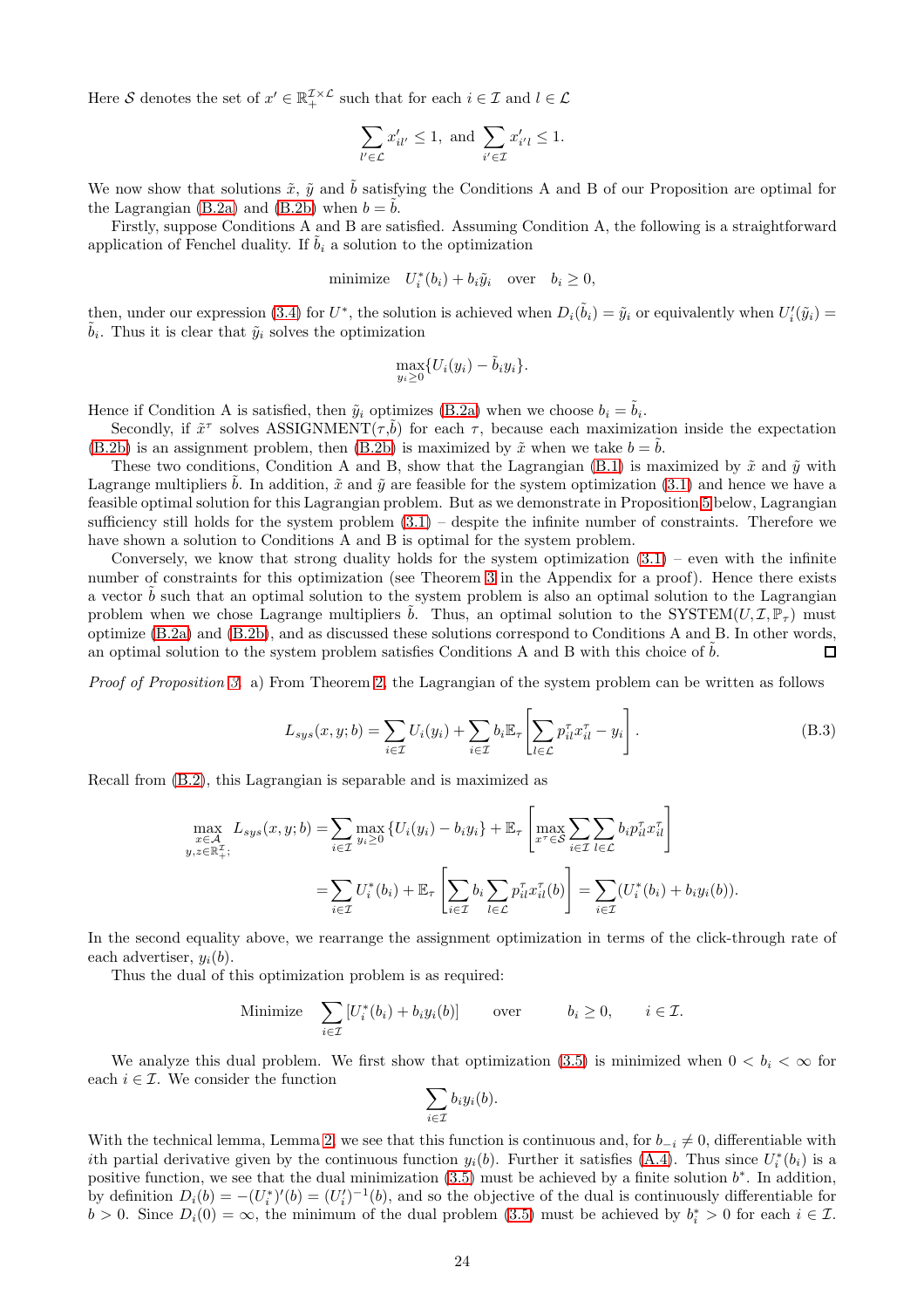Now, as the objective of  $(3.5)$  is continuously differentiable for b strictly positive, it is minimized iff for each  $i \in \mathcal{I}$ 

$$
\frac{dU_i^*}{db_i}(b_i^*) + y_i(b^*) = 0.
$$

Finally, since each function  $U_i^*$  is strictly convex, dual objective is strictly convex and so the above minimizer is unique.

b) For the Lagrangian for the system problem, [\(B.3\)](#page-23-0), Strong Duality holds by Theorem [3.](#page-25-0) So, there exist Lagrange multipliers  $b^*$ , such that

$$
\sum_{i \in \mathcal{I}} \left[ U_i^*(b_i^*) + b_i^* y_i(b^*) \right] = \max_{\substack{x \in \mathcal{A} \\ y \in \mathbb{R}_+^{\mathcal{I}}}} L_{sys}(x, y; b^*) = \max_{\substack{x \in \mathcal{A} \\ y \in \mathbb{R}_+^{\mathcal{I}}}} U_i(y_i)
$$

where there are feasible vectors  $x^*$ ,  $y^*$  achieving the optimum of both maximizations above. By weak duality it is clear that  $b^*$  must be optimal for the dual problem [\(3.5\)](#page-7-1). Further, since  $x^*$  optimizes the Lagrangian  $L_{sys}$ with Lagrange multipliers  $b^*$ , it solves the assignment problem,  $x^{*\tau} = x^{\tau}(b^*)$ .

# <span id="page-24-0"></span>C Lagrangian Optimization

In this paper, we consider optimization problems that have a potentially infinite number of constraints, in particular, for the system-wide optimization [\(3.1\)](#page-6-7). Thus it is not immediately clear that the Lagrangian approach – ordinarily applied with a finite number of constraints – immediately applies to our setting. We demonstrate that certain principle results, namely weak duality, the Lagrangian Sufficiency and strong duality, apply to our setting. These technical lemmas supplement proofs in Propositions [2](#page-7-5) and [3.](#page-7-3)

We consider an optimization of the form

$$
Maximize \t g(y) \t (C.1a)
$$

subject to 
$$
y_i \le \mathbb{E}_{\mu}[x_i], \quad i = 1, ..., n,
$$
 (C.1b)

<span id="page-24-5"></span><span id="page-24-4"></span><span id="page-24-3"></span><span id="page-24-2"></span>
$$
f_j(x(\tau)) \le c_j, \quad \tau \in \mathcal{T}, \ j = 1, \dots, m,
$$
\n(C.1c)

over 
$$
y \in \mathbb{R}^n
$$
,  $x \in \mathcal{B}(\mathcal{T}, \mathbb{R}^n)$ . (C.1d)

.

In the above optimization, we consider probability space  $(\mathcal{T}, \mathbb{P}_{\mu})$  and measurable random variable  $x : \mathcal{T} \to$  $\mathbb{R}^n$ . We let  $\mathcal{B}(\mathcal{T}, \mathbb{R}^n)$  index the set of Borel measurable functions from  $\mathcal{T}$  to  $\mathbb{R}^n$ . We assume that  $g: \mathbb{R}^n \to \mathbb{R}$ is a concave function and that  $f_j : \mathbb{R}^n \to \mathbb{R}$  is a convex function, for each  $j = 1, ..., m$ . We assume the solution to this optimization is bounded above.

Although there are an infinite number of constraints in this optimization, we can define a Lagrangian for this optimization as follows

$$
L(x, y, z; b) = g(y) + \sum_{i=1}^{n} b_i \mathbb{E}_{\mu}[x_i - y_i - z_i].
$$

Here the Lagrange multipliers  $b_i$ ,  $i = 1, ..., n$ , can be assumed to be positive, slack variables  $z_i$  are added for each constraint [\(C.1b\)](#page-24-2) and the optimization of the Lagrangian is taken over  $y_i$  real,  $z_i$  positive and real, and  $x_i$  a Borel measurable random variable for  $i \in \mathcal{I}$ . We let F be the set of  $(x, y)$  feasible for the optimization [\(C.1\)](#page-24-3).

Weak duality and Lagrangian Sufficiency both hold for this Lagrangian problem.

### <span id="page-24-1"></span>Proposition 5 (Weak Duality).

a) [Weak Duality] For  $g^*$  the optimal value of the optimization  $(C.1)$ ,

$$
\sup_{\substack{y \in \mathbb{R}^n, \\ x \in \mathcal{B}(\mathcal{T}, \mathbb{R}^n)}} L(x, y, z; b) \ge g^*
$$

b) [Lagrangian Sufficiency] If, given some b, there exists  $x^* \in \mathcal{B}(\mathcal{T}, \mathbb{R}^n)$  and  $y^*, z^* \in \mathbb{R}^n$  that are feasible for the optimization [\(C.1\)](#page-24-3) and maximize the Lagrangian  $L(x, y, z; b)$  with  $z_i^* := y_i^* - \mathbb{E}_{\mu} x_i^*$  then  $x^*$ ,  $y^*$ ,  $z^*$  is optimal for  $(C.1)$ .

*Proof.* a) Because F is a subset of  $\mathcal{B}(\mathcal{T}, \mathbb{R}^n) \times \mathbb{R}^n$ , we have

$$
\sup_{\substack{y \in \mathbb{R}^n, z \in \mathbb{R}^n_+ \\ x \in \mathcal{B}(\mathcal{T}, \mathbb{R}^n)}} L(x, y, z; b) \ge \sup_{\substack{(x, y) \in \mathcal{F} \\ z \in \mathbb{R}^n_+}} L(x, y, z; b) = g^*.
$$

This proves weak duality.